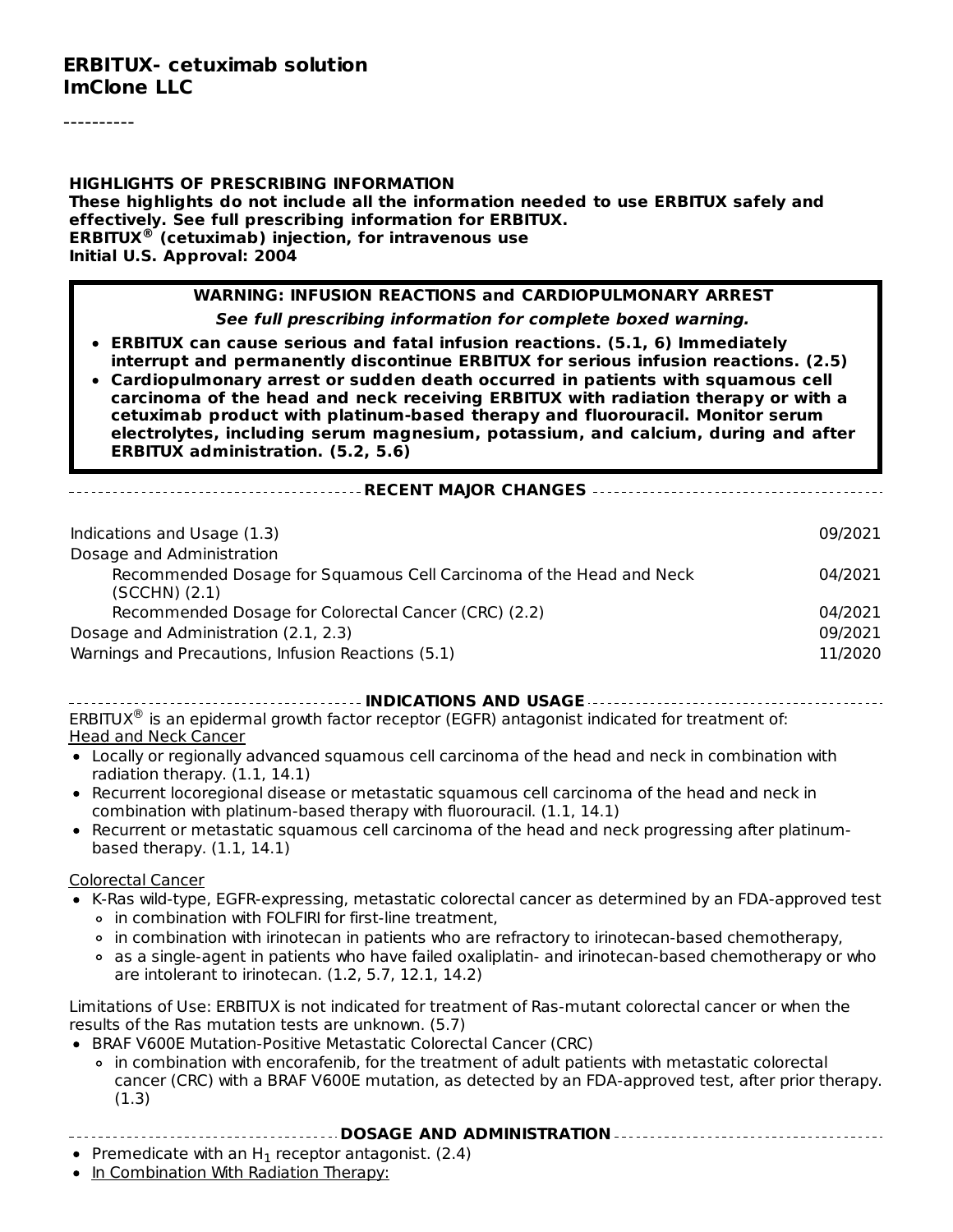- Initial dose: 400 mg/m<sup>2</sup> administered as a 120-minute intravenous infusion one week prior to initiating a course of radiation therapy. (2.2)
- Subsequent doses: 250 mg/m<sup>2</sup> administered as a 60-minute infusion every week for the duration of radiation therapy (6–7 weeks). (2.2)
- Complete ERBITUX administration 1 hour prior to radiation therapy. (2.2)
- As Single-Agent or in Combination With Chemotherapy:
	- Weekly: Administer initial dose of 400 mg/m<sup>2</sup> as a 120-minute intravenous infusion, and subsequent doses of 250 mg/m<sup>2</sup> infused over 60 minutes once weekly. (2.2, 2.3)
	- Biweekly: Administer 500 mg/m<sup>2</sup> as a 120-minute intravenous infusion every two weeks. (2.2, 2.3)
- Complete ERBITUX administration 1 hour prior to chemotherapy. Continue treatment until disease progression or unacceptable toxicity. (2.2, 2.3)
- See full prescribing information for dosage adjustments for adverse reactions. (2.5)
- **DOSAGE FORMS AND STRENGTHS**
- $\bullet$  Injection: 100 mg/50 mL (2 mg/mL) or 200 mg/100 mL (2 mg/mL) in a single-dose vial. (3)

#### **CONTRAINDICATIONS** None. (4) **WARNINGS AND PRECAUTIONS**

- Infusion Reactions: Monitor patients following infusion. Immediately stop and permanently discontinue ERBITUX for serious infusion reactions. (2.5, 5.1)
- Cardiopulmonary Arrest: Monitor serum electrolytes during and after ERBITUX. (5.2, 5.6)
- Pulmonary Toxicity: Interrupt or permanently discontinue for acute onset or worsening of pulmonary symptoms. (2.5, 5.3)
- Dermatologic Toxicity: Monitor for dermatologic toxicities or infectious sequelae. Limit sun exposure. (2.5, 5.4)
- Hypomagnesemia and Accompanying Electrolyte Abnormalities: Monitor during treatment and for at least 8 weeks following the completion. Replete electrolytes as necessary. (5.6)
- Increased tumor progression, increased mortality, or lack of benefit observed in patients with Rasmutant mCRC. (5.7)
- Embryo-Fetal Toxicity: Can cause fetal harm. Advise females of potential risk to the fetus and to use effective contraception. (5.8, 8.1, 8.3)

**ADVERSE REACTIONS**

The most common adverse reactions (incidence ≥25%) with Erbitux as a single-agent or in combination with radiotherapy or chemotherapy (FOLFIRI, Irinotecan and 5-Fluorouracil/Platinum) are: cutaneous adverse reactions (including rash, pruritus, and nail changes), headache, diarrhea, and infection. (6) The most common adverse reactions (>25%) for ERBITUX, in combination with encorafenib, are fatigue, nausea, diarrhea, dermatitis acneiform, abdominal pain, decreased appetite, arthralgia, and rash. (6). **To report SUSPECTED ADVERSE REACTIONS, contact Eli Lilly and Company at 1-800-LillyRx (1-800-545-5979) or FDA at 1-800-FDA-1088 or www.fda.gov/medwatch.**

**USE IN SPECIFIC POPULATIONS**

Lactation: Advise not to breastfeed. (8.2)

#### **See 17 for PATIENT COUNSELING INFORMATION.**

**Revised: 9/2021**

#### **FULL PRESCRIBING INFORMATION: CONTENTS\* WARNING: INFUSION REACTIONS and CARDIOPULMONARY ARREST 1 INDICATIONS AND USAGE**

- 1.1 Squamous Cell Carcinoma of the Head and Neck (SCCHN)
- 1.2 K-Ras Wild-type, EGFR-expressing Colorectal Cancer (CRC)
- 1.3 BRAF V600E Mutation-Positive Metastatic Colorectal Cancer (CRC)

### **2 DOSAGE AND ADMINISTRATION**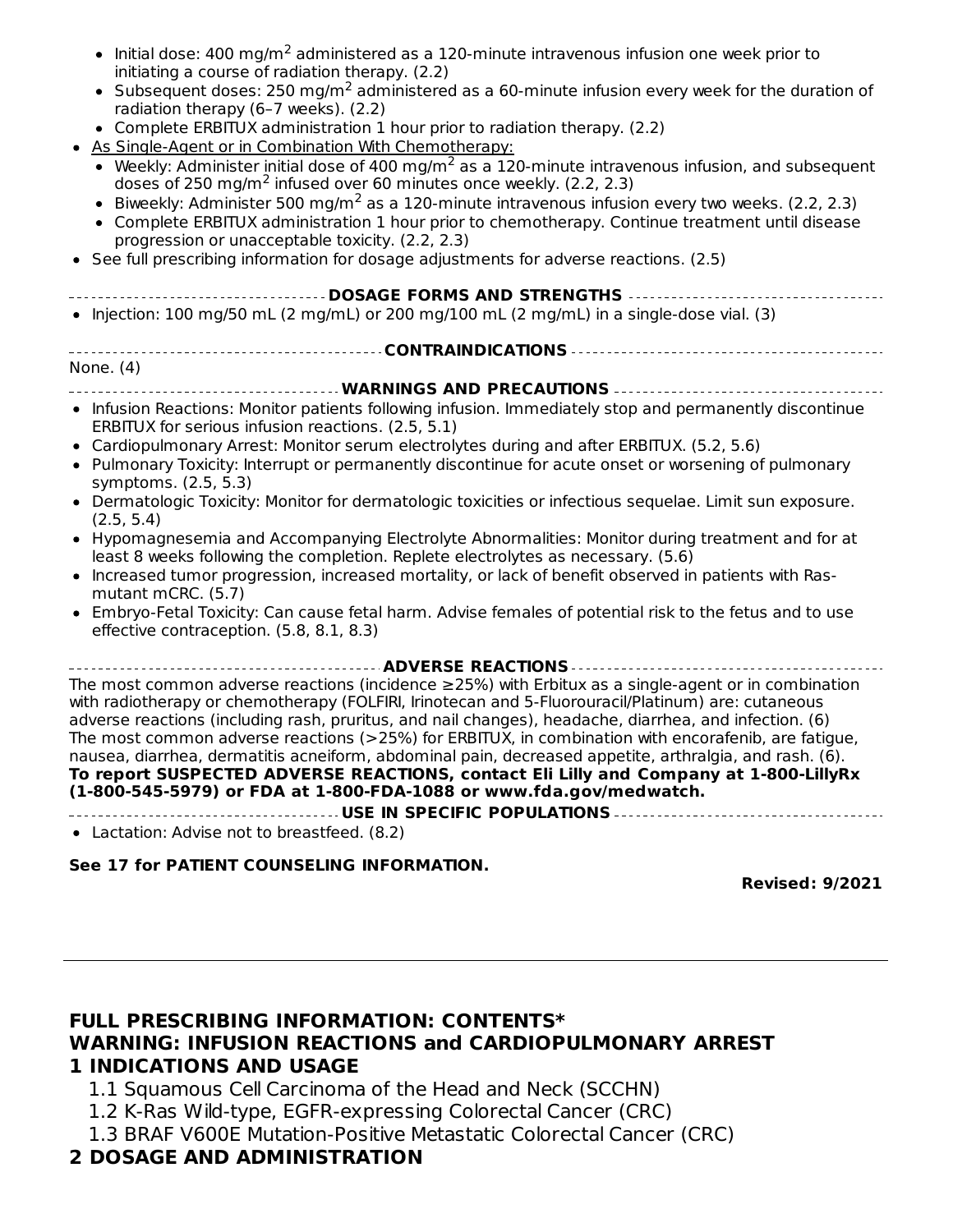2.1 Patient Selection

2.2 Recommended Dosage for Squamous Cell Carcinoma of the Head and Neck (SCCHN)

- 2.3 Recommended Dosage for Colorectal Cancer (CRC)
- 2.4 Premedication
- 2.5 Dosage Modifications for Adverse Reactions
- 2.6 Preparation for Administration

# **3 DOSAGE FORMS AND STRENGTHS**

# **4 CONTRAINDICATIONS**

# **5 WARNINGS AND PRECAUTIONS**

- 5.1 Infusion Reactions
- 5.2 Cardiopulmonary Arrest
- 5.3 Pulmonary Toxicity
- 5.4 Dermatologic Toxicity
- 5.5 Risks Associated with Use in Combination with Radiation and Cisplatin
- 5.6 Hypomagnesemia and Accompanying Electrolyte Abnormalities

5.7 Increased Tumor Progression, Increased Mortality, or Lack of Benefit in Patients with Ras-Mutant mCRC

5.8 Embryo-Fetal Toxicity

# **6 ADVERSE REACTIONS**

- 6.1 Clinical Trials Experience
- 6.2 Immunogenicity
- 6.3 Postmarketing Experience

# **8 USE IN SPECIFIC POPULATIONS**

- 8.1 Pregnancy
- 8.2 Lactation
- 8.3 Females and Males of Reproductive Potential
- 8.4 Pediatric Use
- 8.5 Geriatric Use

# **11 DESCRIPTION**

# **12 CLINICAL PHARMACOLOGY**

- 12.1 Mechanism of Action
- 12.3 Pharmacokinetics

# **13 NONCLINICAL TOXICOLOGY**

13.1 Carcinogenesis, Mutagenesis, Impairment of Fertility

# **14 CLINICAL STUDIES**

- 14.1 Squamous Cell Carcinoma of the Head and Neck (SCCHN)
- 14.2 K-Ras Wild-type, EGFR-expressing, Metastatic Colorectal Cancer (CRC)
- 14.3 BRAF V600E Mutation-Positive Metastatic Colorectal Cancer (CRC)

# **16 HOW SUPPLIED/STORAGE AND HANDLING**

### **17 PATIENT COUNSELING INFORMATION**

 $\ast$  Sections or subsections omitted from the full prescribing information are not listed.

#### **FULL PRESCRIBING INFORMATION**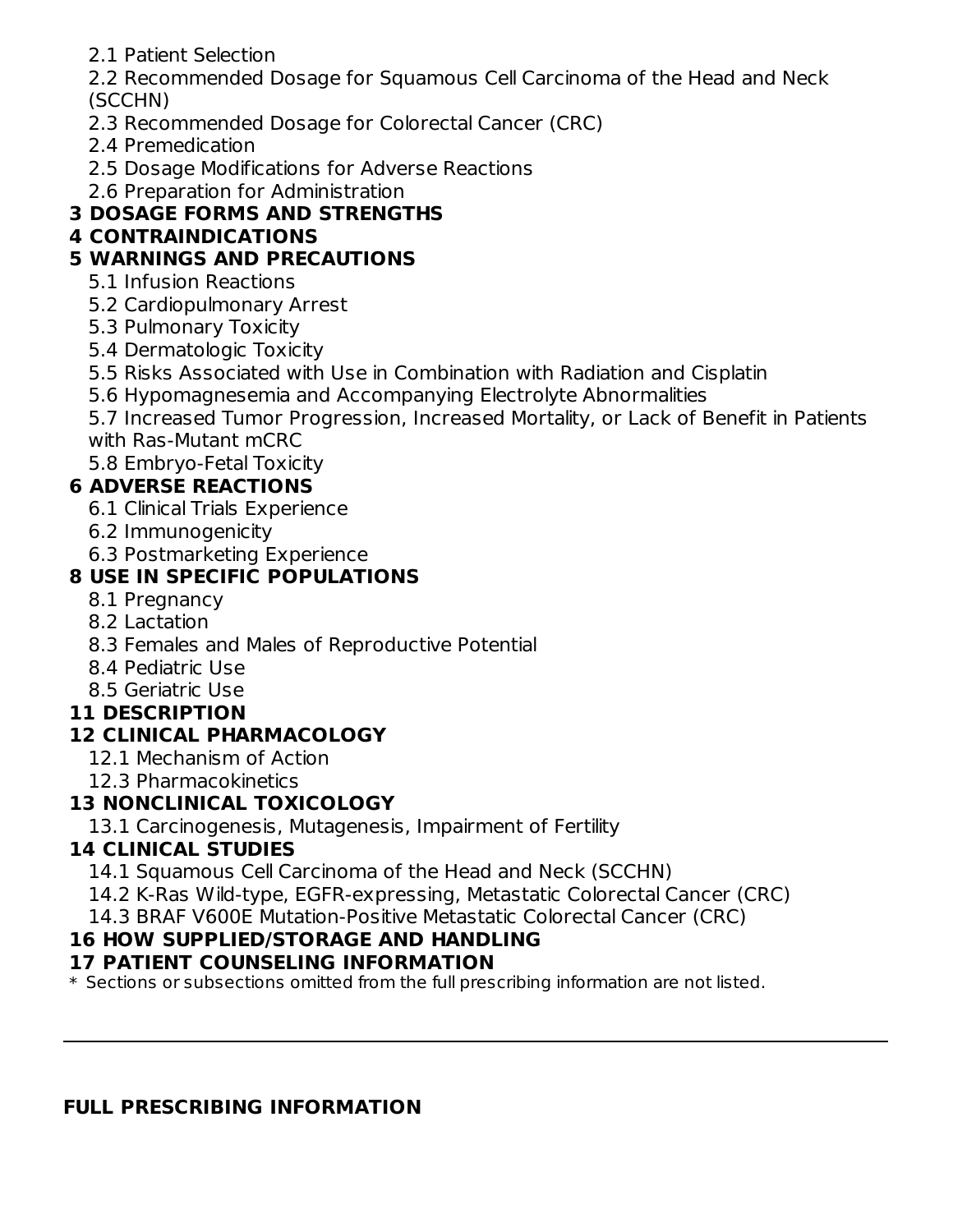### **WARNING: INFUSION REACTIONS and CARDIOPULMONARY ARREST**

**Infusion Reactions: ERBITUX can cause serious and fatal infusion reactions [see Warnings and Precautions (5.1), Adverse Reactions (6)]. Immediately interrupt and permanently discontinue ERBITUX for serious infusion reactions [see Dosage and Administration (2.5)].**

**Cardiopulmonary Arrest: Cardiopulmonary arrest or sudden death occurred in patients with squamous cell carcinoma of the head and neck receiving ERBITUX with radiation therapy or a cetuximab product with platinum-based therapy and fluorouracil. Monitor serum electrolytes, including serum magnesium, potassium, and calcium, during and after ERBITUX administration [see Warnings and Precautions (5.2, 5.6)].**

### **1 INDICATIONS AND USAGE**

### **1.1 Squamous Cell Carcinoma of the Head and Neck (SCCHN)**

ERBITUX $\circledast$  is indicated:

- in combination with radiation therapy for the initial treatment of locally or regionally advanced squamous cell carcinoma of the head and neck (SCCHN).
- in combination with platinum-based therapy with fluorouracil for the first-line treatment of patients with recurrent locoregional disease or metastatic SCCHN.
- as a single-agent for the treatment of patients with recurrent or metastatic SCCHN for whom prior platinum-based therapy has failed.

# **1.2 K-Ras Wild-type, EGFR-expressing Colorectal Cancer (CRC)**

ERBITUX is indicated for the treatment of K-Ras wild-type, epidermal growth factor receptor (EGFR)-expressing, metastatic colorectal cancer (mCRC) as determined by an FDA-approved test [see Dosage and Administration (2.2)]:

- in combination with FOLFIRI (irinotecan, fluorouracil, leucovorin) for first-line treatment,
- in combination with irinotecan in patients who are refractory to irinotecan-based chemotherapy,
- as a single-agent in patients who have failed oxaliplatin- and irinotecan-based chemotherapy or who are intolerant to irinotecan.

Limitations of Use: ERBITUX is not indicated for treatment of Ras-mutant colorectal cancer or when the results of the Ras mutation tests are unknown [see Warnings and Precautions (5.7)].

# **1.3 BRAF V600E Mutation-Positive Metastatic Colorectal Cancer (CRC)**

ERBITUX is indicated, in combination with encorafenib, for the treatment of adult patients with metastatic colorectal cancer (CRC) with a BRAF V600E mutation, as detected by an FDA-approved test, after prior therapy [see Dosage and Administration  $(2.3)$ ].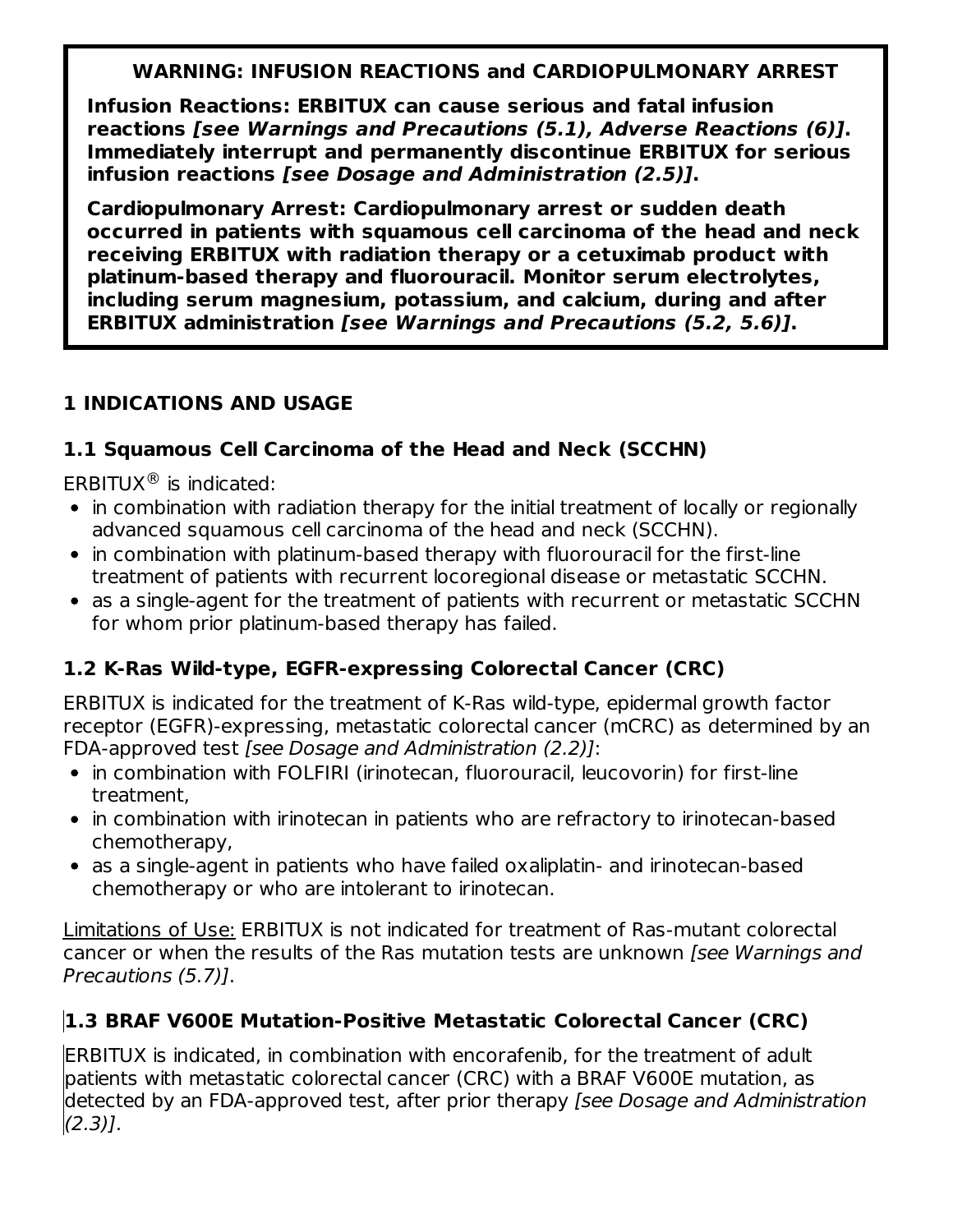### **2 DOSAGE AND ADMINISTRATION**

# **2.1 Patient Selection**

Select patients with metastatic colorectal cancer (CRC) for treatment with ERBITUX based on the presence of:

- Ras wild-type, EGFR-expressing CRC [see Clinical Studies (14.2)], or
- BRAF V600E mutation-positive metastatic CRC [see Clinical Studies (14.3)]

Information on FDA-approved tests for the detection of K-Ras or BRAF V600E mutations in CRC in patients with metastatic CRC is available at: http://www.fda.gov/CompanionDiagnostics.

#### **2.2 Recommended Dosage for Squamous Cell Carcinoma of the Head and Neck (SCCHN)**

In combination with radiation therapy

- Initial dose: 400 mg/m<sup>2</sup> administered as a 120-minute intravenous infusion one week prior to initiating a course of radiation therapy.
- Subsequent doses: 250 mg/m<sup>2</sup> administered as a 60-minute infusion every week for the duration of radiation therapy (6–7 weeks).
- Complete ERBITUX administration 1 hour prior to radiation therapy.

### As a single-agent or in combination with platinum-based therapy and fluorouracil

Administer Erbitux as a single-agent or in combination with platinum-based therapy and fluorouracil on a weekly or biweekly schedule.

Weekly Dosage

- Initial dose:  $400 \text{ mg/m}^2$  administered as a 120-minute intravenous infusion
- Subsequent doses: 250 mg/m<sup>2</sup> administered as a 60-minute infusion every week

Biweekly Dosage

Initial and subsequent doses: 500 mg/m<sup>2</sup> administered as a 120-minute intravenous infusion every 2 weeks

Complete ERBITUX administration 1 hour prior to platinum-based therapy with fluorouracil. Continue treatment until disease progression or unacceptable toxicity.

# **2.3 Recommended Dosage for Colorectal Cancer (CRC)**

As a single-agent or in combination with irinotecan or FOLFIRI (irinotecan, fluorouracil, leucovorin)

Administer Erbitux as a single-agent or in combination with irinotecan or FOLFIRI (irinotecan, fluorouracil, leucovorin) on a weekly or biweekly schedule.

Weekly Dosage

- Initial dose: 400 mg/m<sup>2</sup> administered as a 120-minute intravenous infusion
- Subsequent doses: 250 mg/m<sup>2</sup> administered as a 60-minute infusion every week

# Biweekly Dosage

Initial and subsequent doses: 500 mg/m<sup>2</sup> administered as a 120-minute intravenous infusion every 2 weeks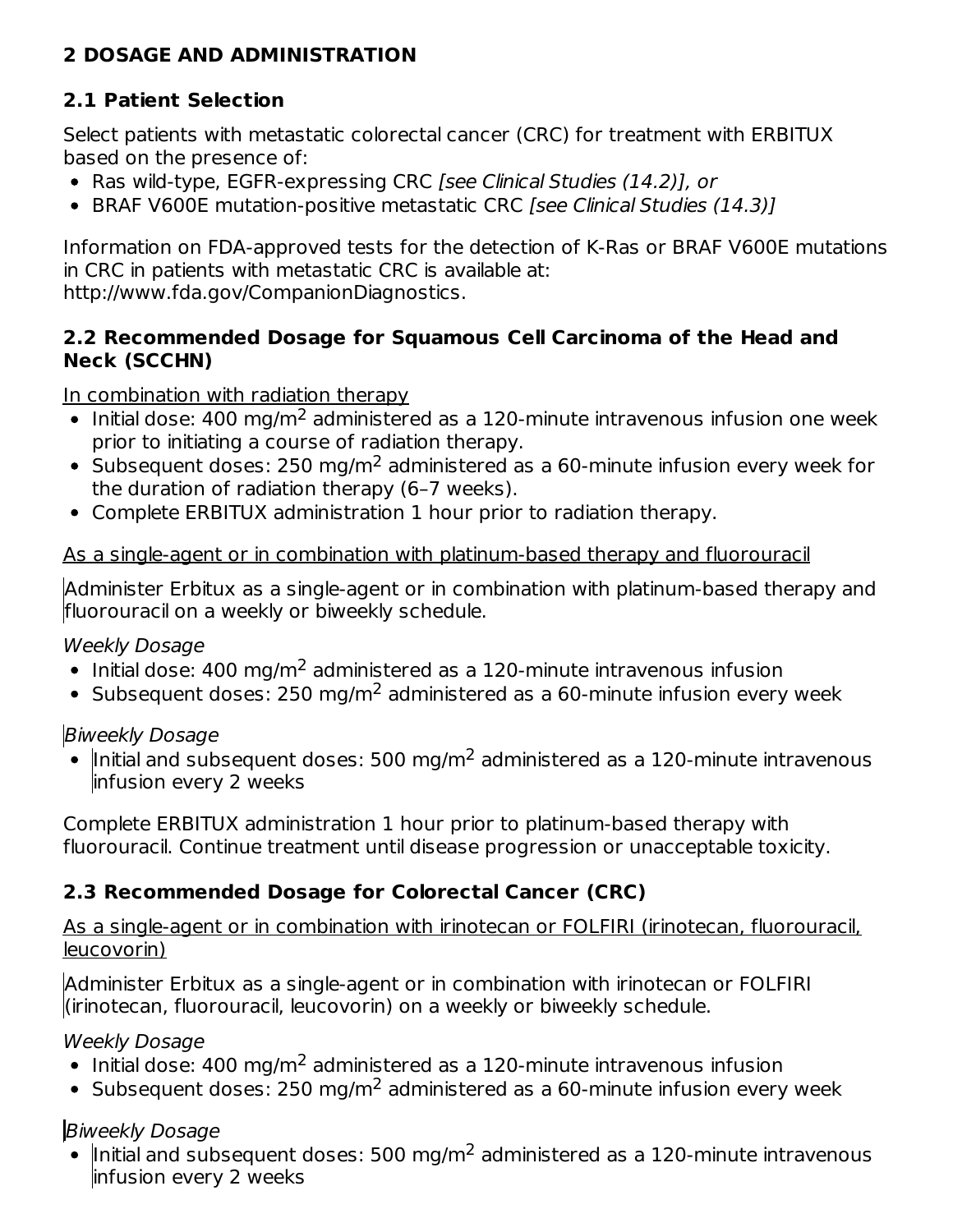Complete ERBITUX administration 1 hour prior to irinotecan or FOLFIRI. Continue treatment until disease progression or unacceptable toxicity.

In combination with encorafenib

- The recommended initial dose is 400 mg/m<sup>2</sup> administered as a 120-minute intravenous infusion in combination with encorafenib.
- The recommended subsequent dosage is 250 mg/m<sup>2</sup> weekly as a 60-minute infusion in combination with encorafenib until disease progression or unacceptable toxicity.

Refer to the encorafenib prescribing information for recommended encorafenib dosage information.

# **2.4 Premedication**

 $\ddot{\phantom{a}}$ 

Premedicate with a histamine-1  $(H_1)$  receptor antagonist intravenously 30–60 minutes prior to the first dose or subsequent doses as deemed necessary [see Warnings and Precautions (5.1)].

### **2.5 Dosage Modifications for Adverse Reactions**

Reduce, delay, or discontinue ERBITUX to manage adverse reactions as described in Table 1.

| <b>Adverse Reaction</b>                                                                                                                           | <b>Severitya</b>                              | <b>Dosage Modification</b>                                                                                                                            |
|---------------------------------------------------------------------------------------------------------------------------------------------------|-----------------------------------------------|-------------------------------------------------------------------------------------------------------------------------------------------------------|
| Infusion reactions [see                                                                                                                           | Grade 1 or 2                                  | Reduce the infusion rate by 50%.                                                                                                                      |
| <b>Warnings and Precautions</b><br>(5.1)                                                                                                          | Grade 3 or 4                                  | Immediately and permanently,<br>discontinue ERBITUX.                                                                                                  |
|                                                                                                                                                   | 1 <sup>st</sup> occurrence; Grade 3<br>or 4   | Delay infusion 1 to 2 weeks; if<br>condition improves, continue at<br>$250 \,\mathrm{mg/m^2}$ .<br>If no improvement, discontinue<br>ERBITUX.         |
| Dermatologic toxicities and<br>infectious sequelae (e.g.,<br>acneiform rash,<br>mucocutaneous disease)<br>[see Warnings and<br>Precautions (5.4)] | 2 <sup>nd</sup> occurrence; Grade 3<br>or $4$ | Delay infusion 1 to 2 weeks; if<br>condition improves, continue at<br>$200 \,\mathrm{mg/m^2}$ .<br>If no improvement, discontinue<br>ERBITUX.         |
|                                                                                                                                                   | 3 <sup>rd</sup> occurrence; Grade 3<br>or 4   | Delay infusion 1 to 2 weeks; if<br>condition improves, continue at<br>$150 \; \text{mg/m}^2$ .<br>If no improvement, discontinue<br>ERBITUX.          |
|                                                                                                                                                   | 4 <sup>th</sup> occurrence; Grade 3<br>or 4   | Discontinue ERBITUX.                                                                                                                                  |
| Pulmonary toxicity [see<br>IMarnings and Drocautions                                                                                              |                                               | Delay infusion 1 to 2 weeks; if<br>condition improves, continue at<br>the dose that was being<br>Acute onset or worsening administered at the time of |

### **Table 1: Recommended Dosage Modifications for Adverse Reactions**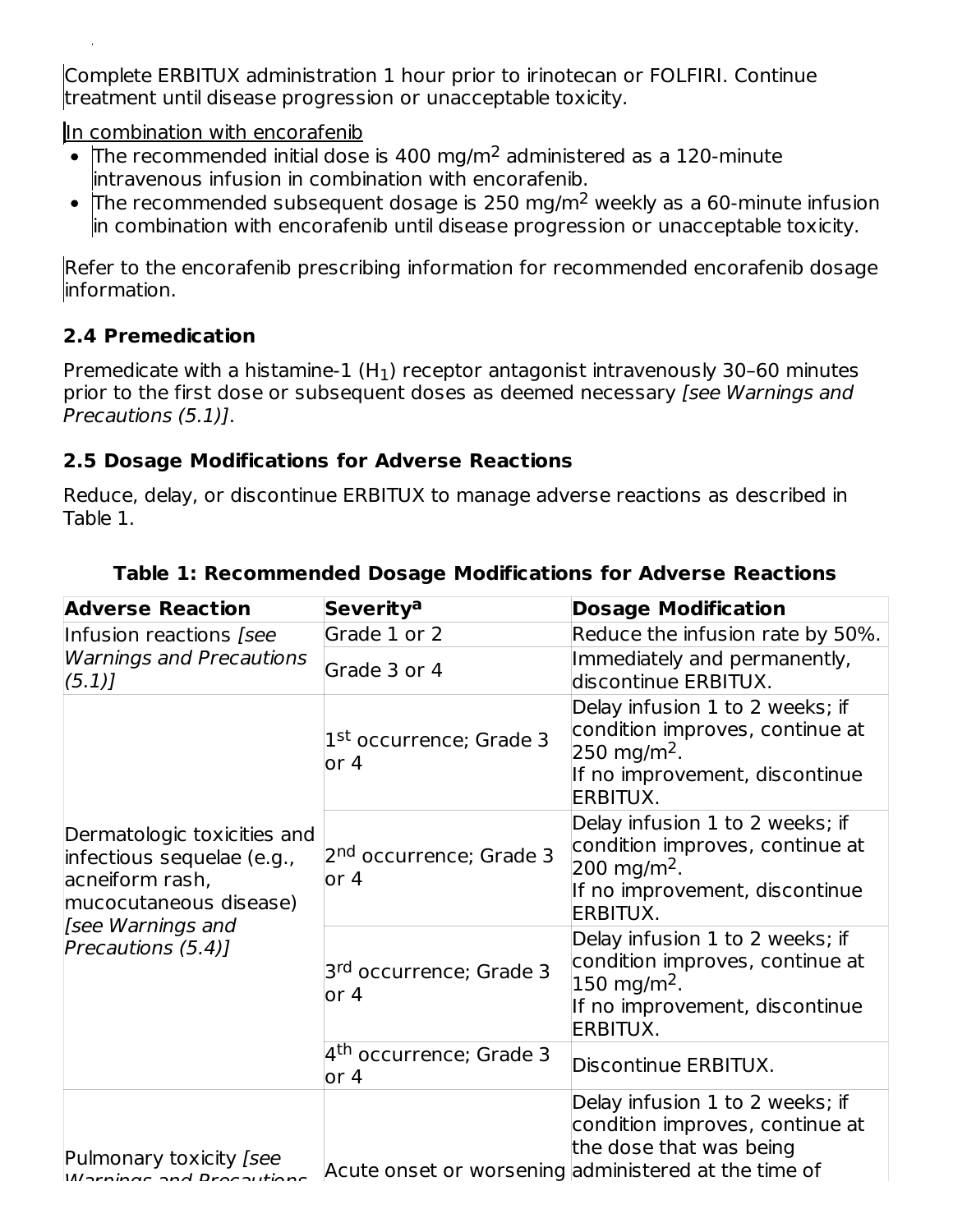| $ VV$ al Hillys and Fituautions<br>(5.3) | pulmonary symptoms | loccurrence.<br>If no improvement in 2 weeks or<br>interstitial lung disease (ILD) is<br>confirmed, discontinue ERBITUX. |
|------------------------------------------|--------------------|--------------------------------------------------------------------------------------------------------------------------|
|                                          |                    |                                                                                                                          |

<sup>a</sup> National Cancer Institute (NCI) Common Toxicity Criteria (CTC), version 2.0.

#### **2.6 Preparation for Administration**

- The solution should be clear and colorless and may contain a small amount of easily visible, white, amorphous, cetuximab particulates. Do not shake or dilute.
- Visually inspect for foreign particulate matter and discoloration prior to administration, whenever solution and container permit. Do not use if solution is discolored, cloudy, or contains foreign particulate matter.
- Do not administer ERBITUX as an intravenous push or bolus.
- Administer via infusion pump or syringe pump. Do not exceed an infusion rate of 10 mg/min.
- Administer through a low protein binding 0.22-micrometer in-line filter.

### **3 DOSAGE FORMS AND STRENGTHS**

Injection: 100 mg/50 mL (2 mg/mL) or 200 mg/100 mL (2 mg/mL) as a clear, colorless solution in a single-dose vial.

### **4 CONTRAINDICATIONS**

None.

# **5 WARNINGS AND PRECAUTIONS**

#### **5.1 Infusion Reactions**

ERBITUX can cause serious and fatal infusion reactions. Infusion reactions of any grade occurred in 8.4% of 1373 patients who received ERBITUX across clinical trials. Severe (Grades 3 and 4) infusion reactions occurred in 2.2% of patients [see Adverse Reactions (6.1)]. Signs and symptoms included rapid onset of airway obstruction (bronchospasm, stridor, hoarseness), hypotension, shock, loss of consciousness, myocardial infarction, and/or cardiac arrest.

The risk of anaphylactic reactions may be increased in patients with a history of tick bites, red meat allergy, or in the presence of IgE antibodies directed against galactose-α-1,3-galactose (alpha-gal). Consider testing patients for alpha-gal IgE antibodies using FDA-cleared methods prior to initiating ERBITUX. Negative results for alpha-gal antibodies do not rule out the risk of severe infusion reactions.

Approximately 90% of severe infusion reactions occurred with the first infusion despite premedication with antihistamines. Infusion reactions may occur during or several hours following completion of the infusion.

Premedicate with a histamine- $1(\mathsf{H}_1)$  receptor antagonist as recommended [see Dosage] and Administration (2.4)]. Monitor patients for at least 1 hour following each ERBITUX infusion, in a setting with resuscitation equipment and other agents necessary to treat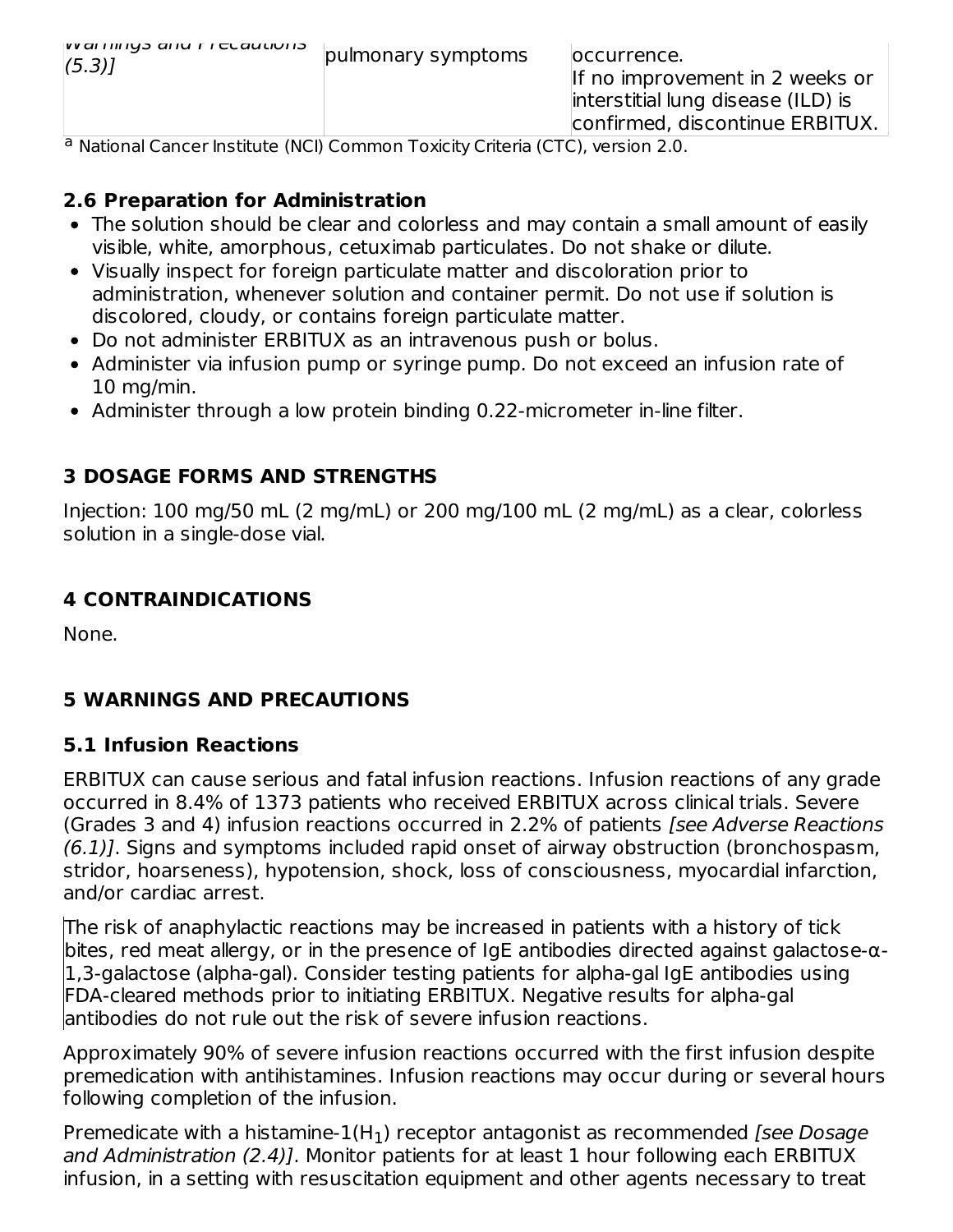infusion, in a setting with resuscitation equipment and other agents necessary to treat anaphylaxis. In patients requiring treatment for infusion reactions, monitor for more than 1 hour to confirm resolution of the reaction. Interrupt the infusion and upon recovery, resume the infusion at a slower rate or permanently discontinue ERBITUX based on severity [see Dosage and Administration (2.5)].

# **5.2 Cardiopulmonary Arrest**

ERBITUX can cause cardiopulmonary arrest. Cardiopulmonary arrest or sudden death occurred in 2% of 208 patients treated with radiation therapy and ERBITUX in BONNER. Three patients with prior history of coronary artery disease died at home, with myocardial infarction as the presumed cause of death. One of these patients had arrhythmia and one had congestive heart failure. Death occurred 27, 32, and 43 days after the last dose of ERBITUX. One patient with no prior history of coronary artery disease died one day after the last dose of ERBITUX.

In EXTREME, fatal cardiac disorders and/or sudden death occurred in 3% of 219 patients treated with a cetuximab product in combination with platinum-based therapy and fluorouracil.

Carefully consider use of ERBITUX with radiation therapy or platinum-based therapy with fluorouracil in patients with SCCHN with a history of coronary artery disease, congestive heart failure, or arrhythmias. Monitor serum electrolytes, including serum magnesium, potassium, and calcium, during and after ERBITUX [see Warnings and Precautions (5.6)].

# **5.3 Pulmonary Toxicity**

ERBITUX can cause interstitial lung disease (ILD). ILD, including 1 fatality, occurred in <0.5% of 1570 patients receiving ERBITUX in clinical trials.

Monitor patients for signs and symptoms of pulmonary toxicity. Interrupt or permanently discontinue ERBITUX for acute onset or worsening of pulmonary symptoms. Permanently discontinue ERBITUX for confirmed ILD [see Dosage and Administration (2.5)].

# **5.4 Dermatologic Toxicity**

ERBITUX can cause dermatologic toxicities, including acneiform rash, skin drying and fissuring, paronychial inflammation, infectious sequelae (for example, S. aureus sepsis, abscess formation, cellulitis, blepharitis, conjunctivitis, keratitis/ulcerative keratitis with decreased visual acuity, cheilitis), and hypertrichosis.

Acneiform rash occurred in 82% of the 1373 patients who received ERBITUX across clinical trials. Severe (Grades 3 or 4) acneiform rash occurred in 10% of patients [see Adverse Reactions (6.1)]. Acneiform rash usually developed within the first two weeks of therapy; the rash lasted more than 28 days after stopping ERBITUX in most patients.

Life-threatening and fatal bullous mucocutaneous disease with blisters, erosions, and skin sloughing, has been observed in patients who received ERBITUX. It could not be determined whether these mucocutaneous adverse reactions were directly related to EGFR inhibition or to idiosyncratic immune-related effects (e.g., Stevens-Johnson syndrome or toxic epidermal necrolysis).

Monitor patients receiving ERBITUX for dermatologic toxicities and infectious sequelae. Instruct patients to limit sun exposure during ERBITUX therapy. Withhold, reduce dose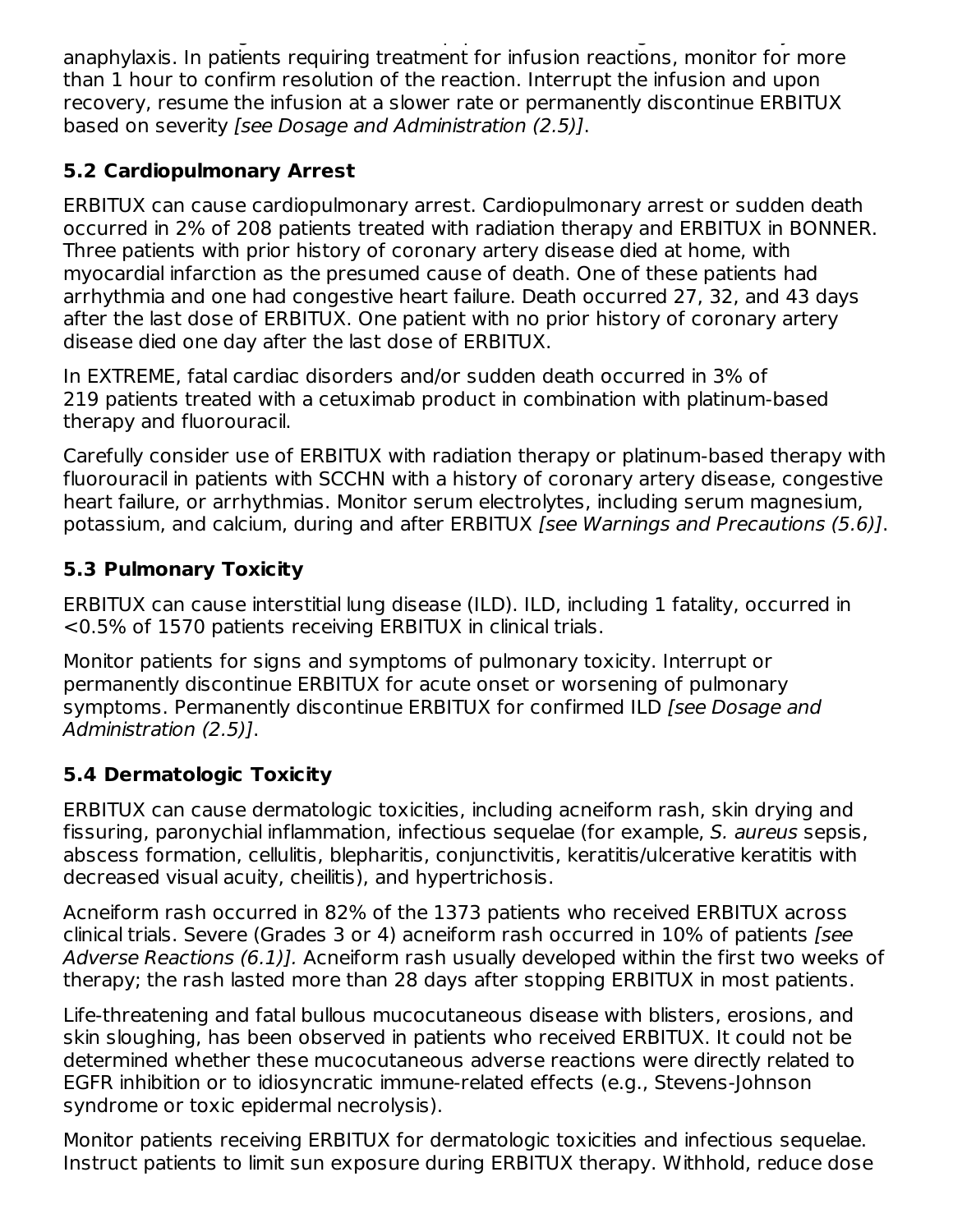or permanently discontinue ERBITUX based on severity of acneiform rash or mucocutaneous disease [see Dosage and Administration (2.5)].

### **5.5 Risks Associated with Use in Combination with Radiation and Cisplatin**

In a controlled study, 940 patients with locally advanced SCCHN were randomized 1:1 to receive either ERBITUX in combination with radiation therapy and cisplatin or radiation therapy and cisplatin alone. The addition of ERBITUX resulted in an increase in the incidence of Grade 3 and 4 mucositis, radiation recall syndrome, acneiform rash, cardiac events, and electrolyte disturbances compared to radiation and cisplatin alone. Adverse reactions with fatal outcome were reported in 4% of patients in the ERBITUX combination arm and 3% in the control arm. In the ERBITUX arm, 2% experienced myocardial ischemia compared to 0.9% in the control arm. The main efficacy outcome of the study was progression-free survival (PFS). The addition of ERBITUX to radiation and cisplatin did not improve PFS. ERBITUX is not indicated for the treatment of SCCHN in combination with radiation and cisplatin.

# **5.6 Hypomagnesemia and Accompanying Electrolyte Abnormalities**

ERBITUX can cause hypomagnesemia. Hypomagnesemia occurred in 55% of 365 patients receiving ERBITUX in Study CA225-025 and two other clinical trials in patients with colorectal cancer (CRC) or head and neck cancer, including Grades 3 and 4 in 6% to 17%.

In EXTREME, where a cetuximab product was administered in combination with platinum-based therapy, the addition of cetuximab to cisplatin and fluorouracil resulted in an increased incidence of hypomagnesemia of any grade (14%) and of Grade 3 or 4 hypomagnesemia (7%). Hypomagnesemia of any grade occurred in 4% of patients who received cetuximab, carboplatin, and fluorouracil. No patient experienced Grade 3 or 4 hypomagnesemia [see Adverse Reactions (6.1)].

Hypomagnesemia and accompanying electrolyte abnormalities can occur days to months after initiating ERBITUX. Monitor patients weekly during treatment for hypomagnesemia, hypocalcemia, and hypokalemia, and for at least 8 weeks following the completion of ERBITUX. Replete electrolytes as necessary.

#### **5.7 Increased Tumor Progression, Increased Mortality, or Lack of Benefit in Patients with Ras-Mutant mCRC**

ERBITUX is not indicated for the treatment of patients with CRC that harbor somatic mutations in exon 2 (codons 12 and 13), exon 3 (codons 59 and 61), and exon 4 (codons 117 and 146) of either K-Ras or N-Ras and hereafter is referred to as "Ras" or when the Ras status is unknown.

Retrospective subset analyses of Ras-mutant and wild-type populations across several randomized clinical trials, including CRYSTAL, were conducted to investigate the role of Ras mutations on the clinical effects of anti-EGFR-directed monoclonal antibodies. Use of cetuximab in patients with Ras mutations resulted in no clinical benefit with treatment related toxicity. Confirm Ras mutation status in tumor specimens prior to initiating ERBITUX [see Indications and Usage (1.2)].

# **5.8 Embryo-Fetal Toxicity**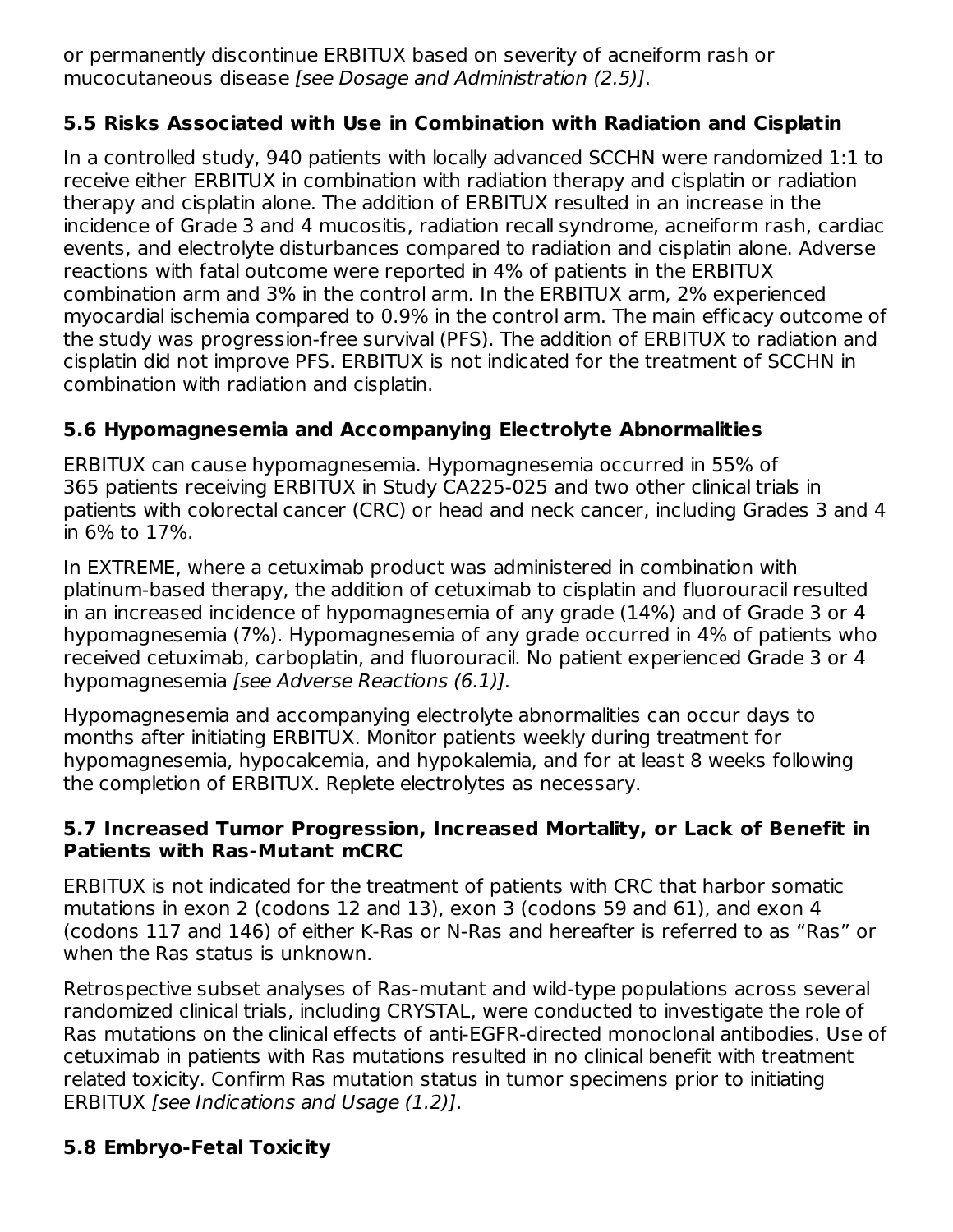Based on animal data and its mechanism of action, ERBITUX can cause fetal harm when administered to a pregnant woman. There are no available data for ERBITUX exposure in pregnant women. In an animal reproduction study, intravenous administration of cetuximab once weekly to pregnant cynomolgus monkeys during the period of organogenesis resulted in an increased incidence of embryolethality and abortion. Disruption or depletion of EGFR in animal models results in impairment of embryo-fetal development including effects on placental, lung, cardiac, skin, and neural development. Advise pregnant women of the potential risk to a fetus. Advise females of reproductive potential to use effective contraception during treatment with ERBITUX and for 2 months after the last dose of ERBITUX [see Use in Specific Populations (8.1, 8.3)].

# **6 ADVERSE REACTIONS**

The following adverse reactions are discussed in greater detail in other sections of the label:

- Infusion reactions [see Warnings and Precautions (5.1)].
- Cardiopulmonary arrest [see Warnings and Precautions (5.2)].
- Pulmonary toxicity [see Warnings and Precautions (5.3)].
- Dermatologic toxicity [see Warnings and Precautions (5.4)].
- Hypomagnesemia and Electrolyte Abnormalities [see Warnings and Precautions (5.6)].

# **6.1 Clinical Trials Experience**

Because clinical trials are conducted under widely varying conditions, adverse reaction rates observed in the clinical trials of a drug cannot be directly compared to rates in the clinical trials of another drug and may not reflect the rates observed in practice.

The data described in Warnings and Precautions reflect exposure to ERBITUX in 1373 patients with SCCHN or CRC enrolled in clinical trials and treated at the recommended dosage for a median of 7 to 14 weeks [see Clinical Studies (14.1, 14.2)]. The most common adverse reactions in clinical trials with ERBITUX as a single-agent or in combination with radiotherapy or chemotherapy [FOLFIRI, irinotecan and 5 fluorouracil/platinum] (incidence ≥25%) include cutaneous adverse reactions (including rash, pruritus, and nail changes), headache, diarrhea, and infection.

# Squamous Cell Carcinoma of the Head and Neck (SCCHN)

# In Combination with Radiation Therapy

The safety of ERBITUX in combination with radiation therapy compared to radiation therapy alone was evaluated in BONNER. The data described below reflect exposure to ERBITUX in 420 patients with locally or regionally advanced SCCHN. ERBITUX was administered at the recommended dosage (400 mg/m<sup>2</sup> initial dose, followed by 250 mg/m<sup>2</sup> weekly). Patients received a median of 8 infusions (range 1 to 11) [see Clinical Studies (14.1)].

Table 2 provides the frequency and severity of adverse reactions in BONNER.

### **Table 2: Selected Adverse Reactions in ≥10% of Patients with Locoregionally Advanced SCCHN (BONNER) a**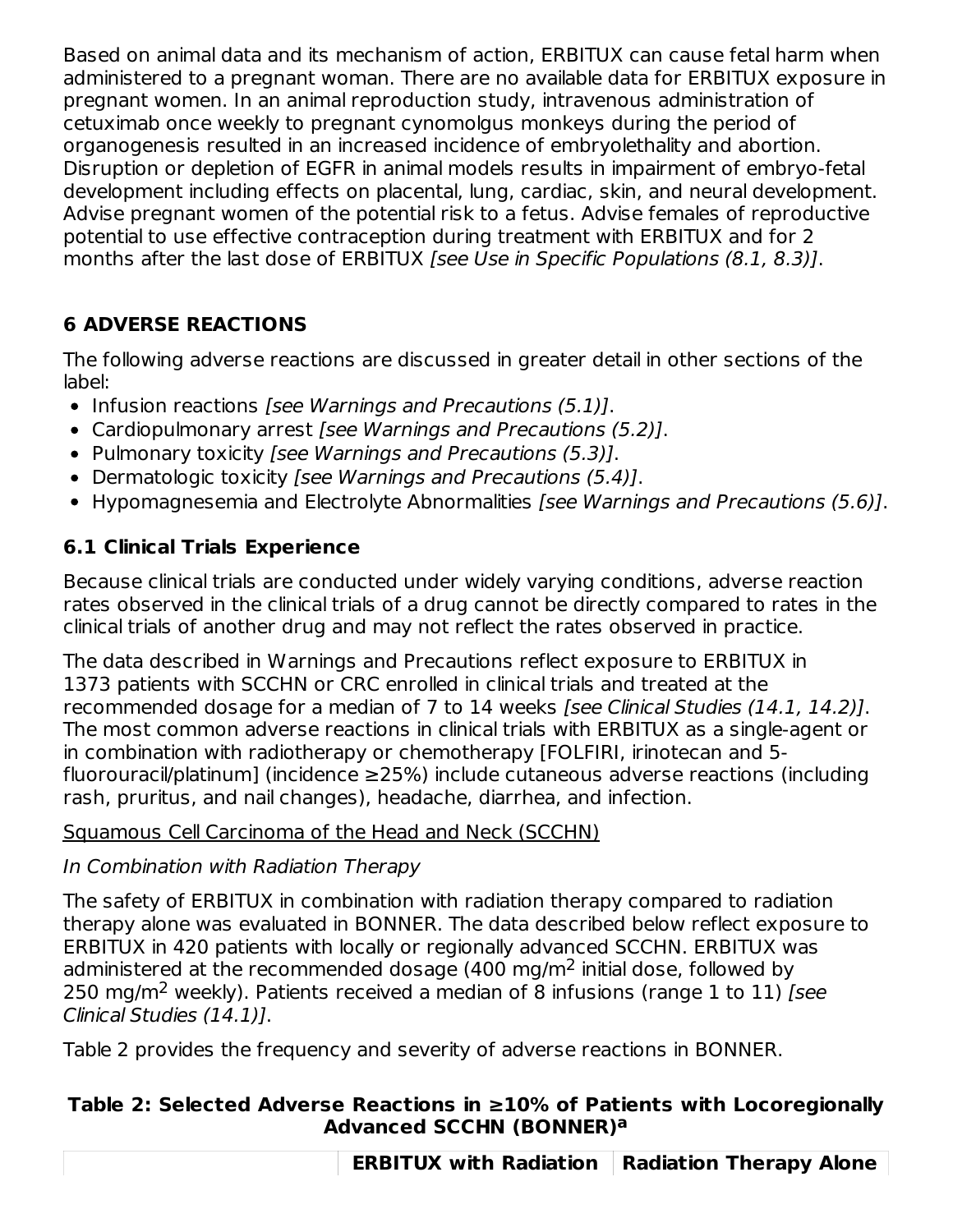| <b>Adverse Reaction</b>                               | $(n=208)$               |                                 | $(n=212)$                |                                 |
|-------------------------------------------------------|-------------------------|---------------------------------|--------------------------|---------------------------------|
|                                                       | <b>Grades</b><br>$1-4b$ | <b>Grades</b><br><b>3 and 4</b> | <b>Grades</b><br>$1 - 4$ | <b>Grades</b><br><b>3 and 4</b> |
| General                                               |                         |                                 |                          |                                 |
| Asthenia                                              | 56                      | $\overline{4}$                  | 49                       | 5                               |
| Fever <sup>c</sup>                                    | 29                      | $\mathbf{1}$                    | 13                       | $\mathbf{1}$                    |
| Headache                                              | 19                      | $<$ 1                           | 8                        | <1                              |
| Chills <sup>c</sup>                                   | 16                      | $\mathbf 0$                     | 5                        | $\overline{0}$                  |
| Infusion Reaction <sup>d</sup>                        | 15                      | 3                               | $\overline{2}$           | $\overline{0}$                  |
| Infection                                             | 13                      | $\overline{1}$                  | 9                        | $\mathbf 1$                     |
| Gastrointestinal                                      |                         |                                 |                          |                                 |
| <b>Nausea</b>                                         | 49                      | 2                               | 37                       | $\overline{2}$                  |
| <b>Emesis</b>                                         | 29                      | $\overline{2}$                  | 23                       | $\overline{4}$                  |
| Diarrhea                                              | 19                      | $\overline{2}$                  | 13                       | $\mathbf{1}$                    |
| Dyspepsia                                             | 14                      | $\overline{0}$                  | 9                        | $\mathbf{1}$                    |
| <b>Metabolism and Nutrition</b>                       |                         |                                 |                          |                                 |
| <b>Weight Loss</b>                                    | 84                      | 11                              | 72                       | $\overline{7}$                  |
| Dehydration                                           | 25                      | 6                               | 19                       | 8                               |
| <b>Increased Alanine</b><br>Transaminase <sup>e</sup> | 43                      | 2                               | 21                       | $\mathbf 1$                     |
| <b>Increased Aspartate</b>                            |                         |                                 |                          |                                 |
| Transaminase <sup>e</sup>                             | 38                      | $\mathbf{1}$                    | 24                       | $\mathbf 1$                     |
| <b>Increased Alkaline</b><br>Phosphatase <sup>e</sup> | 33                      | $<$ 1                           | 24                       | $\overline{0}$                  |
| <b>Respiratory</b>                                    |                         |                                 |                          |                                 |
| Pharyngitis                                           | 26                      | 3                               | 19                       | 4                               |
| <b>Dermatologic</b>                                   |                         |                                 |                          |                                 |
| Acneiform Rash <sup>f</sup>                           | 87                      | 17                              | 10                       | $\mathbf{1}$                    |
| <b>Radiation Dermatitis</b>                           | 86                      | 23                              | 90                       | 18                              |
| <b>Application Site Reaction</b>                      | 18                      | $\mathbf 0$                     | 12                       | $\mathbf 1$                     |
| <b>Pruritus</b>                                       | 16                      | $\overline{0}$                  | $\overline{4}$           | $\overline{0}$                  |

 $a$  Adverse reactions occurring in  $\geq$ 10% of patients in the ERBITUX combination arm and at a higher incidence (≥5%) compared to the radiation alone arm.

<sup>b</sup> Adverse reactions were graded using the NCI CTC, version 2.0.

 $c$  Includes cases also reported as infusion reaction.

Infusion reaction defined as any event described at any time during the clinical study as "allergic reaction" or "anaphylactoid reaction", or any event occurring on the first day of dosing described as "allergic reaction", "anaphylactoid reaction", "fever", "chills", "chills and fever", or "dyspnea". d

<sup>e</sup> Based on laboratory measurements, not on reported adverse reactions, the number of subjects with tested samples varied from 205–206 for ERBITUX with Radiation arm; 209–210 for Radiation alone.

 $^{\mathsf{f}}$  Acneiform rash defined as any event described as "acne", "rash", "maculopapular rash", "pustular rash", "dry skin", or "exfoliative dermatitis".

The overall incidence of late radiation toxicities (any grade) was higher for patients receiving ERBITUX in combination with radiation therapy compared with radiation therapy alone. The following sites were affected: salivary glands (65% versus 56%), larynx (52% versus 36%), subcutaneous tissue (49% versus 45%), mucous membrane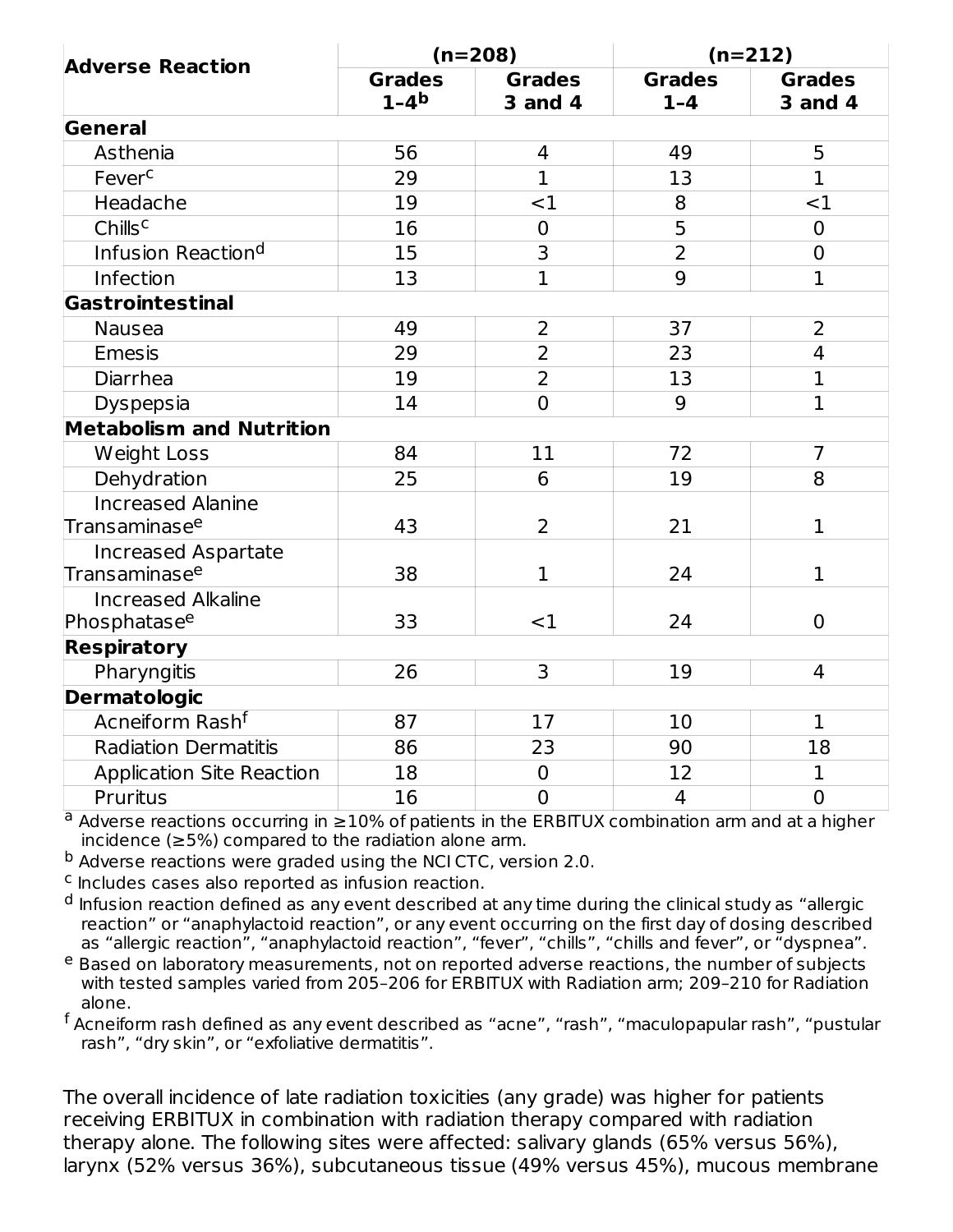(48% versus 39%), esophagus (44% versus 35%), skin (42% versus 33%). The incidence of Grade 3 or 4 late radiation toxicities was similar between the radiation therapy alone and the ERBITUX with radiation treatment groups.

### In Combination with Platinum-based Therapy and Fluorouracil

The safety of a cetuximab product in combination with platinum-based therapy and fluorouracil or platinum-based therapy and fluorouracil alone was evaluated in EXTREME. The data described below reflect exposure to a cetuximab product in 434 patients with recurrent locoregional disease or metastatic SCCHN. Because ERBITUX provides approximately 22% higher exposure relative to the cetuximab product, the data provided below may underestimate the incidence and severity of adverse reactions anticipated with ERBITUX for this indication; however, the tolerability of the recommended dose is supported by safety data from additional studies of ERBITUX [see Clinical Pharmacology (12.3)]. Cetuximab was administered intravenously at a dosage of 400 mg/m<sup>2</sup> for the initial dose, followed by 250 mg/m<sup>2</sup> weekly. Patients received a median of 17 infusions (range 1 to 89) [see Clinical Studies (14.1)].

Table 3 provides the frequency and severity of adverse reactions in EXTREME.

| <b>Adverse Reaction</b>                | <b>Cetuximab</b><br>with Platinum-based<br><b>Therapy and fluorouracil</b><br>$(n=219)$ |                                 | <b>Platinum-based Therapy</b><br>and fluorouracil Alone<br>$(n=215)$ |                                 |
|----------------------------------------|-----------------------------------------------------------------------------------------|---------------------------------|----------------------------------------------------------------------|---------------------------------|
|                                        | <b>Grades</b><br>$1 - 4b$                                                               | <b>Grades</b><br><b>3 and 4</b> | <b>Grades</b><br>$1 - 4$                                             | <b>Grades</b><br><b>3 and 4</b> |
| Eye                                    |                                                                                         |                                 |                                                                      |                                 |
| Conjunctivitis                         | 10                                                                                      | $\overline{0}$                  | $\mathbf 0$                                                          | $\mathbf 0$                     |
| Gastrointestinal                       |                                                                                         |                                 |                                                                      |                                 |
| Nausea                                 | 54                                                                                      | 4                               | 47                                                                   | 4                               |
| Diarrhea                               | 26                                                                                      | 5                               | 16                                                                   | $\mathbf{1}$                    |
| <b>General and Administration Site</b> |                                                                                         |                                 |                                                                      |                                 |
| Pyrexia                                | 22                                                                                      | $\overline{0}$                  | 13                                                                   | $\mathbf 1$                     |
| Infusion Reaction <sup>c</sup>         | 10                                                                                      | $\overline{2}$                  | $<$ 1                                                                | $\overline{0}$                  |
| <b>Infections</b>                      |                                                                                         |                                 |                                                                      |                                 |
| Infection <sup>d</sup>                 | 44                                                                                      | 11                              | 27                                                                   | 8                               |
| <b>Metabolism and Nutrition</b>        |                                                                                         |                                 |                                                                      |                                 |
| Anorexia                               | 25                                                                                      | 5                               | 14                                                                   | $\mathbf{1}$                    |
| Hypocalcemia                           | 12                                                                                      | 4                               | 5                                                                    | 1                               |
| Hypokalemia                            | 12                                                                                      | 7                               | $\overline{7}$                                                       | 5                               |
| Hypomagnesemia                         | 11                                                                                      | 5                               | 5                                                                    | $\overline{1}$                  |
| <b>Dermatologic</b>                    |                                                                                         |                                 |                                                                      |                                 |
| Acneiform Rashe                        | 70                                                                                      | 9                               | $\overline{2}$                                                       | $\overline{0}$                  |
| Rash                                   | 28                                                                                      | 5                               | $\overline{2}$                                                       | $\overline{0}$                  |
| Acne                                   | 22                                                                                      | 2                               | $\mathbf 0$                                                          | $\overline{0}$                  |
| Dermatitis Acneiform                   | 15                                                                                      | $\overline{2}$                  | $\overline{0}$                                                       | $\overline{0}$                  |

**Table 3: Selected Adverse Reactions in ≥10% of Patients with Recurrent Locoregional Disease or Metastatic SCCHN (EXTREME) a**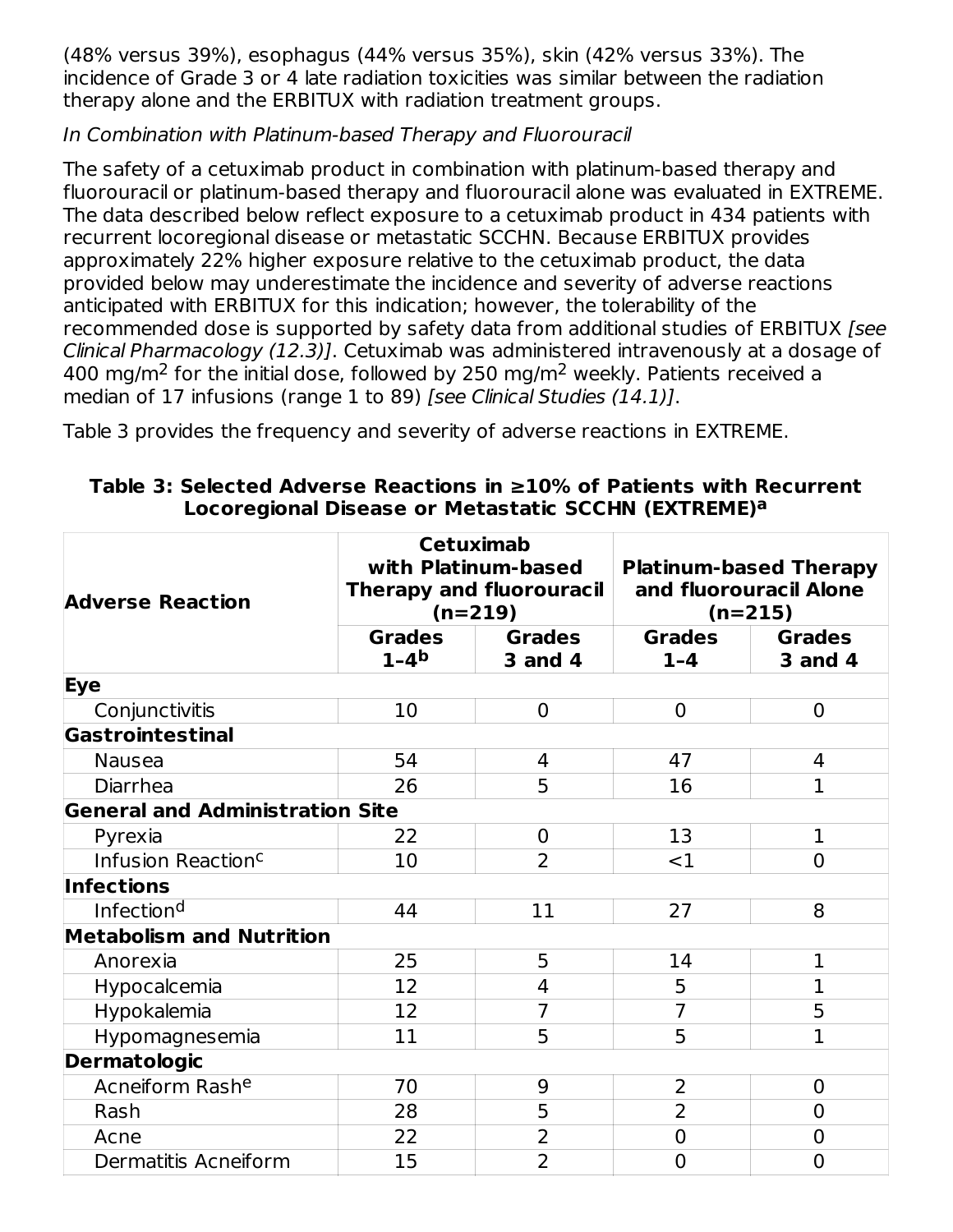| $D_{m}$ , $C_{l}$<br>$- - -$<br><u>.</u><br>₩. |    |  |  |
|------------------------------------------------|----|--|--|
| Alopecia                                       | -- |  |  |

 $a$  Adverse reactions occurring in  $\geq$ 10% of patients in the cetuximab combination arm and at a higher incidence (≥5%) compared to the platinum-based therapy and fluorouracil alone arm.

<sup>b</sup> Adverse reactions were graded using the NCI CTC, version 2.0.

<sup>c</sup> Infusion reaction defined as "anaphylactic reaction", "hypersensitivity", "fever and/or chills", "dyspnea", or "pyrexia" on the first day of dosing.

<sup>d</sup> Infection excludes sepsis-related events which are presented separately.

<sup>e</sup> Acneiform rash defined as "acne", "dermatitis acneiform", "dry skin", "exfoliative rash", "rash", "rash erythematous", "rash macular", "rash papular", or "rash pustular".

Chemotherapy = cisplatin and fluorouracil or carboplatin and fluorouracil

For cardiac disorders, approximately 9% of patients in both treatment arms in EXTREME experienced a cardiac event. The majority of these events occurred in patients who received cisplatin and fluorouracil with or without cetuximab. Cardiac disorders were observed in 11% and 12% of patients who received cisplatin and fluorouracil with or without cetuximab, respectively, and 6% and 4% in patients who received carboplatin and fluorouracil with or without cetuximab, respectively. In both arms, the incidence of cardiovascular events was higher in the cisplatin and fluorouracil containing subgroup. Death attributed to cardiovascular events or sudden death was reported in 3% of the patients in the cetuximab with platinum-based therapy and fluorouracil arm and in 2% of the patients in the platinum-based therapy and fluorouracil alone arm.

#### K-Ras Wild-type, EGFR-expressing, Metastatic Colorectal Cancer (mCRC)

#### In Combination with FOLFIRI

The safety of a cetuximab product in combination with FOLFIRI or FOLFIRI alone was evaluated in CRYSTAL. The data described below reflect exposure to a cetuximab product in 667 patients with K-Ras wild-type, EGFR-expressing, mCRC. ERBITUX provides approximately 22% higher exposure compared to this product; however, the safety data from CRYSTAL is consistent in incidence and severity of adverse reactions with those seen for ERBITUX in this indication. Cetuximab was administered intravenously at a dosage of 400 mg/m<sup>2</sup> initial dose, followed by 250 mg/m<sup>2</sup> weekly. Patients received a median of 24 infusions (range 1 to 224) [see Clinical Studies (14.2)].

Serious adverse reactions included pulmonary embolism, which was reported in 4.4% of patients treated with cetuximab with FOLFIRI as compared to 3.4% of patients treated with FOLFIRI alone.

Table 4 provides the frequency and severity of adverse reactions in CRYSTAL.

| <b>Adverse Reaction</b> |                         | <b>Cetuximab</b><br>with FOLFIRI<br><b>FOLFIRI Alone</b><br>$(n=317)$<br>$(n=350)$ |                          |                                 |
|-------------------------|-------------------------|------------------------------------------------------------------------------------|--------------------------|---------------------------------|
|                         | <b>Grades</b><br>$1-4b$ | <b>Grades</b><br>3 and 4                                                           | <b>Grades</b><br>$1 - 4$ | <b>Grades</b><br><b>3 and 4</b> |
| <b>Hematologic</b>      |                         |                                                                                    |                          |                                 |
| Neutropenia             | 49                      | 31                                                                                 | 42                       | 24                              |

#### **Table 4: Selected Adverse Reactions in ≥10% of Patients with K-Ras Wildtype and EGFR-expressing, Metastatic Colorectal Cancer (CRYSTAL) a**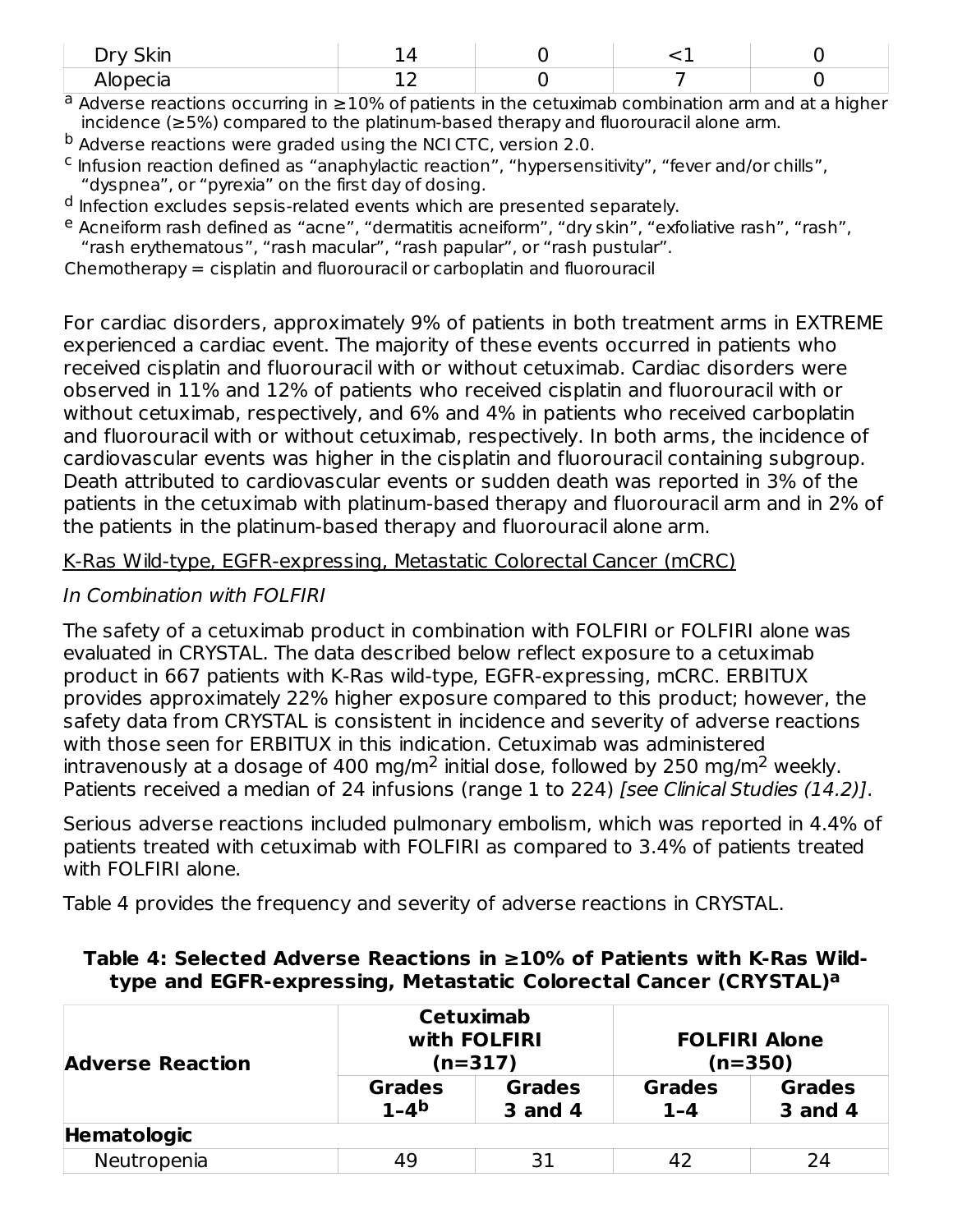| Eye                                    |    |                |                |                |
|----------------------------------------|----|----------------|----------------|----------------|
| Conjunctivitis                         | 18 | $<$ 1          | 3              | $\mathbf 0$    |
| Gastrointestinal                       |    |                |                |                |
| Diarrhea                               | 66 | 16             | 60             | 10             |
| <b>Stomatitis</b>                      | 31 | 3              | 19             | 1              |
| Dyspepsia                              | 16 | $\overline{0}$ | 9              | $\overline{0}$ |
| <b>General and Administration Site</b> |    |                |                |                |
| Pyrexia                                | 26 | 1              | 14             | $\mathbf 1$    |
| Weight Decreased                       | 15 | 1              | 9              | 1              |
| Infusion Reaction <sup>c</sup>         | 14 | $\overline{2}$ | <1             | $\overline{0}$ |
| Infections                             |    |                |                |                |
| Paronychia                             | 20 | $\overline{4}$ | <1             | $\mathbf 0$    |
| <b>Metabolism and Nutrition</b>        |    |                |                |                |
| Anorexia                               | 30 | 3              | 23             | $\overline{2}$ |
| <b>Dermatologic</b>                    |    |                |                |                |
| Acne-like Rash <sup>d</sup>            | 86 | 18             | 13             | $<$ 1          |
| Rash                                   | 44 | 9              | 4              | $\overline{0}$ |
| Dermatitis Acneiform                   | 26 | 5              | $<$ 1          | $\overline{0}$ |
| Dry Skin                               | 22 | $\overline{0}$ | $\overline{4}$ | $\overline{0}$ |
| Acne                                   | 14 | 2              | $\mathbf 0$    | $\overline{0}$ |
| Pruritus                               | 14 | $\overline{0}$ | 3              | $\overline{0}$ |
| Palmar-plantar                         |    |                |                |                |
| Erythrodysesthesia                     | 19 | 4              | 4              | $<$ 1          |
| Syndrome                               |    |                |                |                |
| <b>Skin Fissures</b>                   | 19 | $\overline{2}$ | 1              | $\overline{0}$ |

 $a$  Adverse reactions occurring in  $\geq$ 10% of patients in the cetuximab combination arm and at a higher incidence (≥5%) compared to the FOLFIRI alone arm.

<sup>b</sup> Adverse reactions were graded using the NCI CTC, version 2.0.

- $\epsilon$  Infusion reaction defined as any event meeting the medical concepts of allergy/anaphylaxis at any time during the clinical study or any event occurring on the first day of dosing and meeting the medical concepts of dyspnea and fever or by the following events: "acute myocardial infarction", "angina pectoris", "angioedema", "autonomic seizure", "blood pressure abnormal", "blood pressure decreased", "blood pressure increased", "cardiac failure", "cardiopulmonary failure", "cardiovascular insufficiency", "clonus", "convulsion", "coronary no-reflow phenomenon", "epilepsy", "hypertension", "hypertensive crisis", "hypertensive emergency", "hypotension", "infusion related reaction", "loss of consciousness", "myocardial infarction", "myocardial ischemia", "prinzmetal angina", "shock", "sudden death", "syncope", or "systolic hypertension".
- <sup>d</sup> Acne-like rash defined by the following events: "acne", "acne pustular", "butterfly rash", "dermatitis acneiform", "drug rash with eosinophilia and systemic symptoms", "dry skin", "erythema", "exfoliative rash", "folliculitis", "genital rash", "mucocutaneous rash", "pruritus", "rash", "rash erythematous", "rash follicular", "rash generalized", "rash macular", "rash maculopapular", "rash maculovesicular", "rash morbilliform", "rash papular", "rash papulosquamous", "rash pruritic", "rash pustular", "rash rubelliform", "rash scarlatiniform", "rash vesicular", "skin exfoliation", "skin hyperpigmentation", "skin plaque", "telangiectasia", or "xerosis".

#### As Single-Agent

The safety of ERBITUX with best supportive care (BSC) or BSC alone was evaluated in Study CA225-025. The data described below reflect exposure to ERBITUX in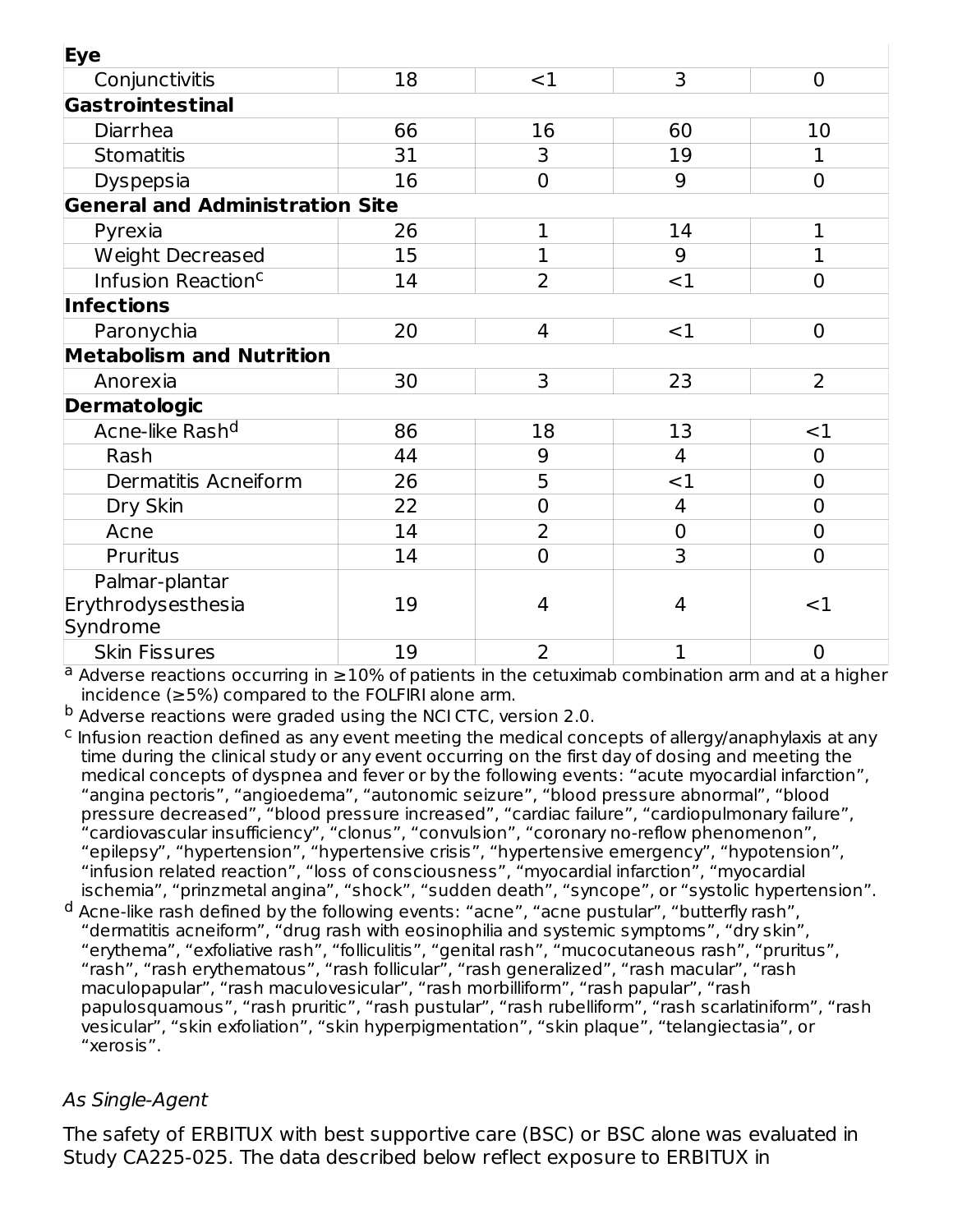242 patients with K-Ras wild-type, EGFR-expressing, metastatic colorectal cancer (mCRC) [see Warnings and Precautions (5.8)]. ERBITUX was administered intravenously at the recommended dosage (400 mg/m<sup>2</sup> initial dose, followed by 250 mg/m<sup>2</sup> weekly). Patients received a median of 17 infusions (range 1 to 51) [see Clinical Studies (14.2)].

Table 5 provides the frequency and severity of adverse reactions in Study CA225-025.

#### **Table 5: Selected Adverse Reactions in ≥10% of Patients with K-Ras Wildtype, EGFR-expressing, Metastatic Colorectal Cancer Treated with Single-Agent ERBITUX (Study CA225-025) a**

| <b>Adverse Reaction</b>                             | <b>ERBITUX with BSC</b>   | $(n=118)$                       | <b>BSC</b> alone         | $(n=124)$                       |
|-----------------------------------------------------|---------------------------|---------------------------------|--------------------------|---------------------------------|
|                                                     | <b>Grades</b><br>$1 - 4b$ | <b>Grades</b><br><b>3 and 4</b> | <b>Grades</b><br>$1 - 4$ | <b>Grades</b><br><b>3 and 4</b> |
| <b>Dermatologic</b>                                 |                           |                                 |                          |                                 |
| Rash/Desquamation                                   | 95                        | 16                              | 21                       | $\mathbf 1$                     |
| Dry Skin                                            | 57                        | $\mathbf 0$                     | 15                       | $\overline{0}$                  |
| Pruritus                                            | 47                        | $\overline{2}$                  | 11                       | $\mathbf 0$                     |
| Other-Dermatology                                   | 35                        | $\mathbf 0$                     | $\overline{7}$           | $\overline{2}$                  |
| <b>Nail Changes</b>                                 | 31                        | $\mathbf 0$                     | $\overline{4}$           | $\overline{0}$                  |
| General                                             |                           |                                 |                          |                                 |
| Fatigue                                             | 91                        | 31                              | 79                       | 29                              |
| Fever                                               | 25                        | 3                               | 16                       | $\mathbf 0$                     |
| Infusion Reactions <sup>c</sup>                     | 18                        | 3                               | $\mathbf 0$              | $\mathbf 0$                     |
| Rigors, Chills                                      | 16                        | $\overline{1}$                  | 3                        | $\mathbf 0$                     |
| Pain                                                |                           |                                 |                          |                                 |
| Pain-Other                                          | 59                        | 18                              | 37                       | 10                              |
| Headache                                            | 38                        | $\overline{2}$                  | 11                       | $\mathbf 0$                     |
| <b>Bone Pain</b>                                    | 15                        | 4                               | 8                        | $\overline{2}$                  |
| Pulmonary                                           |                           |                                 |                          |                                 |
| <b>Dyspnea</b>                                      | 49                        | 16                              | 44                       | 13                              |
| Cough                                               | 30                        | $\overline{2}$                  | 19                       | $\overline{2}$                  |
| Gastrointestinal                                    |                           |                                 |                          |                                 |
| <b>Nausea</b>                                       | 64                        | 6                               | 50                       | 6                               |
| Constipation                                        | 53                        | 3                               | 38                       | 3                               |
| Diarrhea                                            | 42                        | $\overline{2}$                  | 23                       | $\overline{2}$                  |
| Vomiting                                            | 40                        | 5                               | 26                       | 5                               |
| <b>Stomatitis</b>                                   | 32                        | $\mathbf 1$                     | 10                       | $\overline{0}$                  |
| Other                                               | 22                        | 12                              | 16                       | 5                               |
| Dehydration                                         | 13                        | 5                               | 3                        | $\mathbf 0$                     |
| Mouth Dryness                                       | 12                        | $\mathbf 0$                     | 6                        | $\overline{0}$                  |
| <b>Taste Disturbance</b>                            | 10                        | $\overline{0}$                  | 5                        | $\overline{0}$                  |
| <b>Infection</b>                                    |                           |                                 |                          |                                 |
| Infection without<br>neutropenia<br>Musculoskeletal | 38                        | 11                              | 19                       | 5                               |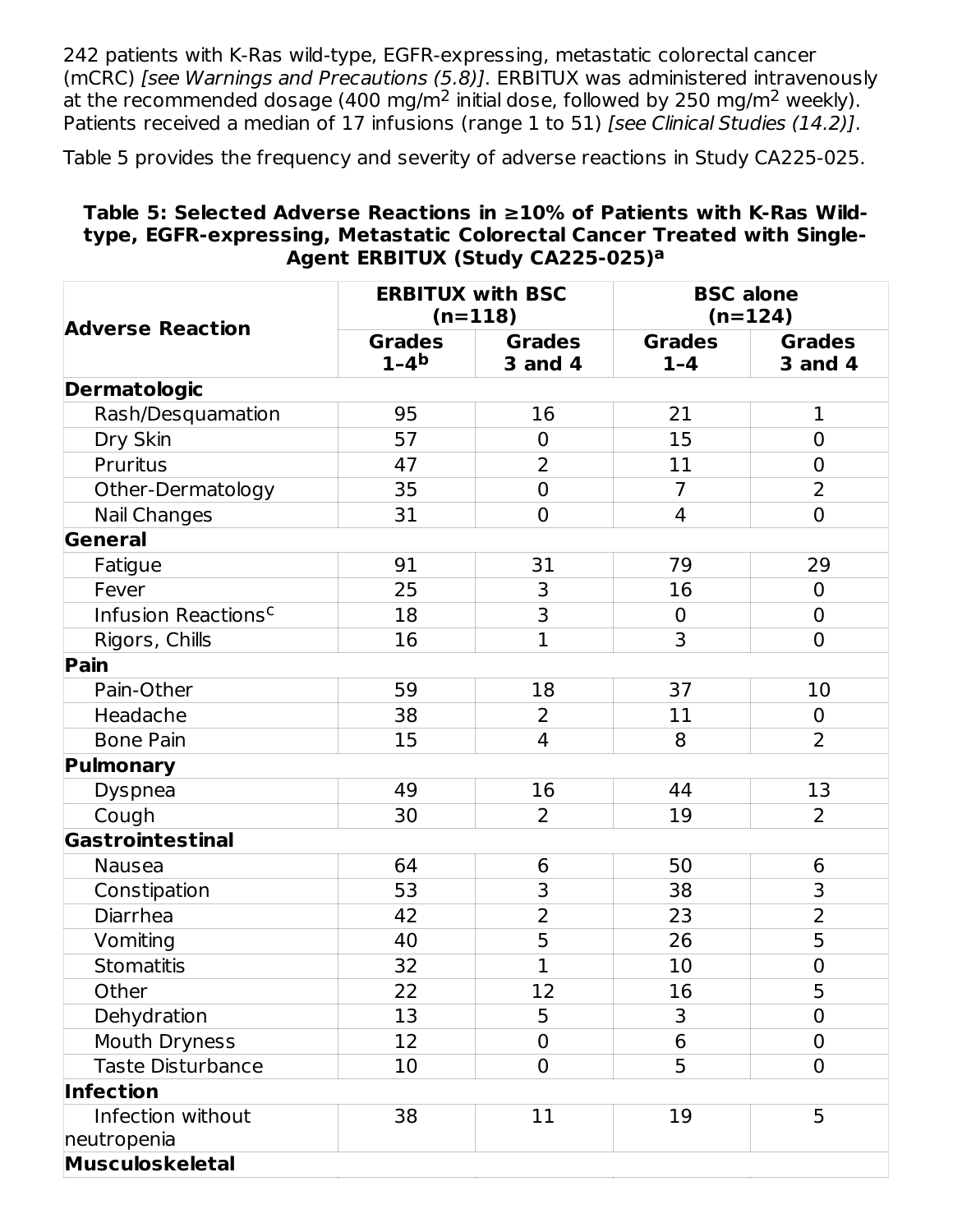| Arthralgia         | 14 |    |  |
|--------------------|----|----|--|
| Neurological       |    |    |  |
| Neuropathy-sensory |    | 38 |  |
| Insomnia           |    | 13 |  |
| Confusion          | 18 | 10 |  |
| Anxiety            | 14 |    |  |
| Depression         |    |    |  |

 $a$  Adverse reactions occurring in  $\geq$ 10% of patients in the ERBITUX with BSC arm and at a higher incidence (≥5%) compared to the BSC alone arm.

<sup>b</sup> Adverse reactions were graded using the NCI CTC, version 2.0.

<sup>c</sup> Infusion reaction defined as any event (chills, rigors, dyspnea, tachycardia, bronchospasm, chest tightness, swelling, urticaria, hypotension, flushing, rash, hypertension, nausea, angioedema, pain, sweating, tremors, shaking, drug fever, or other hypersensitivity reaction) recorded by the investigator as infusion-related.

#### In Combination with Irinotecan

ERBITUX at the recommended dosage was administered in combination with irinotecan in 354 patients with EGFR-expressing recurrent mCRC in Study CP02-9923 and BOND.

The most common adverse reactions were acneiform rash (88%), asthenia/malaise (73%), diarrhea (72%), and nausea (55%). The most common Grades 3–4 adverse reactions included diarrhea (22%), leukopenia (17%), asthenia/malaise (16%), and acneiform rash (14%).

#### BRAF V600E Mutation-Positive Metastatic Colorectal Cancer (CRC) in Combination with Encorafenib

The safety of ERBITUX (400 mg/m<sup>2</sup> initial dose, followed by 250 mg/m<sup>2</sup> weekly) in combination with encorafenib (300 mg once daily) was evaluated in 216 patients with BRAF V600E mutation-positive metastatic CRC in a randomized, open-label, activecontrolled trial (BEACON CRC). The BEACON CRC trial [see Clinical Studies (14.3)] excluded patients with a history of Gilbert's syndrome, abnormal left ventricular ejection fraction, prolonged QTc (>480 ms), uncontrolled hypertension, and history or current evidence of retinal vein occlusion. The median duration of exposure was 4.4 months for patients treated with ERBITUX in combination with encorafenib and 1.6 months for patients treated with either irinotecan or infusional 5-fluorouracil (5-FU)/folinic acid (FA)/irinotecan (FOLFIRI) in combination with ERBITUX.

The most common ( $\geq$  25%) adverse reactions in patients receiving ERBITUX in combination with encorafenib were fatigue, nausea, diarrhea, dermatitis acneiform, abdominal pain, decreased appetite, arthralgia, and rash.

Table 6 and Table 7 present adverse drug reactions and laboratory abnormalities, respectively, identified in BEACON CRC.

#### **Table 6: Adverse Reactions Occurring in ≥10% of Patients Receiving ERBITUX in Combination with Encorafenib in BEACON CRC a**

|                         | <b>ERBITUX</b>   | <b>ERBITUX with irinotecan</b> |
|-------------------------|------------------|--------------------------------|
|                         | with encorafenib | or ERBITUX with FOLFIRI        |
| <b>Adverse Reaction</b> | $N = 216$        | $N = 193$                      |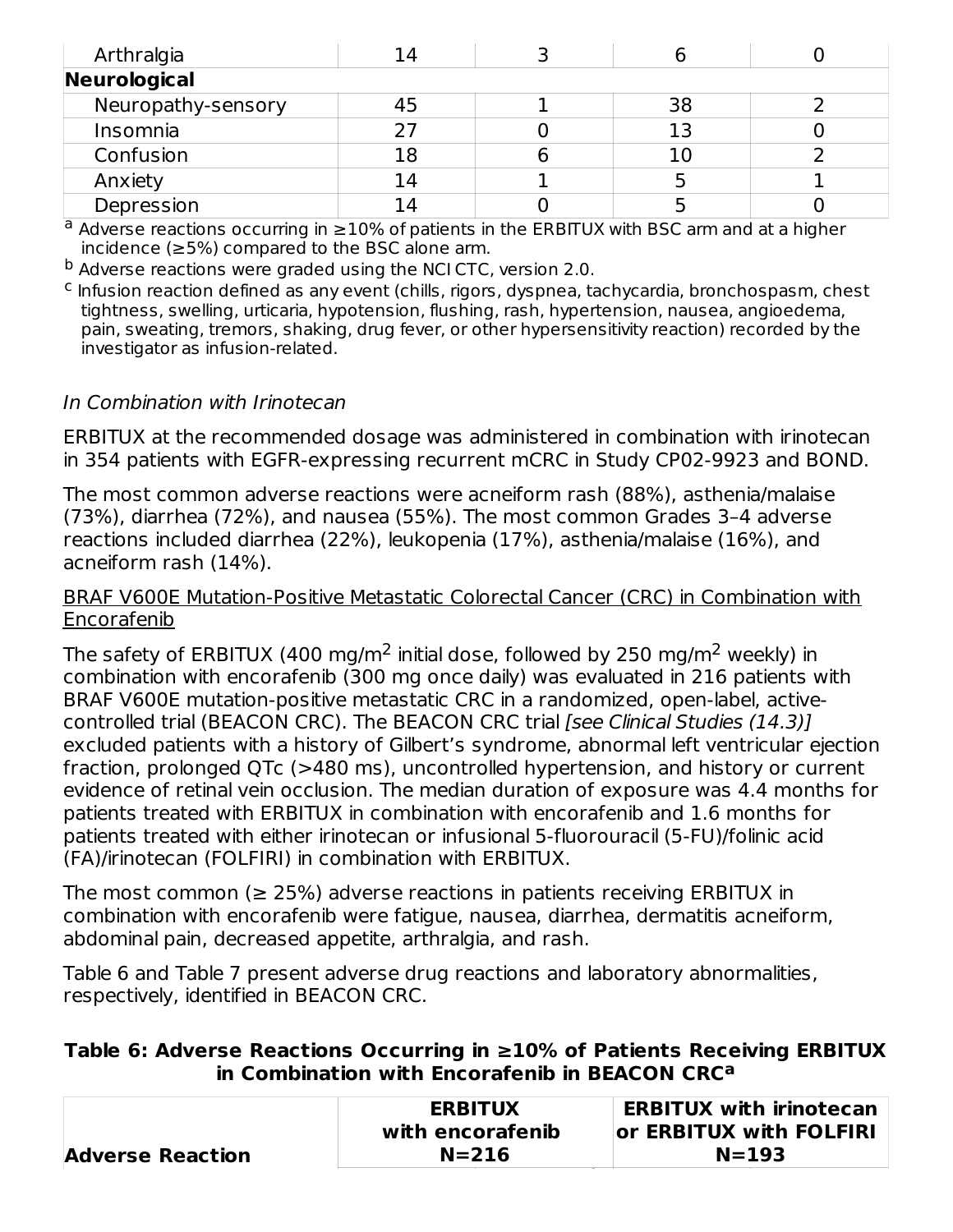|                                                             | <b>All Grades</b><br>(% ) | $\ge$ Grade 3 <sup>b</sup><br>(% ) | <b>All Grades</b><br>(% ) | $\ge$ Grade 3<br>(%) |
|-------------------------------------------------------------|---------------------------|------------------------------------|---------------------------|----------------------|
| <b>General Disorders and Administration Site Conditions</b> |                           |                                    |                           |                      |
| Fatigue <sup>c</sup>                                        | 51                        | 7                                  | 50                        | 8                    |
| Pyrexiac                                                    | 17                        | $\mathbf{1}$                       | 15                        | $\mathbf{1}$         |
| <b>Gastrointestinal Disorders</b>                           |                           |                                    |                           |                      |
| <b>Nausea</b>                                               | 34                        | $\mathbf 1$                        | 41                        | $\mathbf 1$          |
| Diarrheac                                                   | 33                        | $\overline{2}$                     | 48                        | 10                   |
| Abdominal pain <sup>c</sup>                                 | 30                        | 4                                  | 32                        | 5                    |
| Vomiting                                                    | 21                        | $\mathbf{1}$                       | 29                        | $\overline{3}$       |
| Constipation                                                | 15                        | $\overline{0}$                     | 18                        | $\overline{1}$       |
| <b>Metabolism and Nutrition Disorders</b>                   |                           |                                    |                           |                      |
| Decreased appetite                                          | 27                        | $\mathcal{P}$                      | 27                        | 3                    |
| <b>Musculoskeletal and Connective Tissue Disorders</b>      |                           |                                    |                           |                      |
| Arthralgiac                                                 | 27                        | 4                                  | 3                         | $\mathbf 0$          |
| Myopathy <sup>c</sup>                                       | 15                        | $\overline{1}$                     | $\overline{4}$            | $\overline{0}$       |
| Pain in extremity                                           | 10                        | $\overline{0}$                     | $\overline{1}$            | $\overline{0}$       |
| <b>Skin and Subcutaneous Tissue Disorders</b>               |                           |                                    |                           |                      |
| Dermatitis acneiform <sup>c</sup>                           | 32                        | $\mathbf 1$                        | 43                        | 3                    |
| Rash <sup>c</sup>                                           | 26                        | $\overline{0}$                     | 26                        | $\overline{2}$       |
| Pruritus <sup>c</sup>                                       | 14                        | $\overline{0}$                     | 6                         | $\overline{0}$       |
| Melanocytic nevus                                           | 14                        | $\overline{0}$                     | $\overline{0}$            | $\overline{0}$       |
| Dry skin <sup>c</sup>                                       | 13                        | $\overline{0}$                     | 12                        | $\overline{1}$       |
| <b>Nervous System Disorders</b>                             |                           |                                    |                           |                      |
| Headache <sup>c</sup>                                       | 20                        | $\mathbf 0$                        | 3                         | $\overline{0}$       |
| Peripheral neuropathy <sup>c</sup>                          | 12                        | $\mathbf{1}$                       | 6                         | $\overline{0}$       |
| <b>Vascular Disorders</b>                                   |                           |                                    |                           |                      |
| Hemorrhage <sup>c</sup>                                     | 19                        | $\overline{2}$                     | 9                         | $\overline{0}$       |
| <b>Psychiatric Disorders</b>                                |                           |                                    |                           |                      |
| Insomniac                                                   | 13                        | $\overline{0}$                     | 6                         | $\overline{0}$       |

Grades per National Cancer Institute CTCAE v4.03. a

Grade 4-5 adverse reactions in the ERBITUX with encorafenib arm were limited to Grade 5 hemorrhage (n=1). b

<sup>c</sup> Represents a composite of multiple, related preferred terms.

Other clinically important adverse reactions occurring in <10% of patients who received ERBITUX in combination with encorafenib were:

Gastrointestinal disorders: Pancreatitis

#### **Table 7: Laboratory Abnormalities Occurring in ≥10% (All Grades) of Patients Receiving ERBITUX in Combination with Encorafenib in BEACON CRC a**

| Laboratory Abnormality <sup>b</sup> |                   | <b>ERBITUX with</b><br>encorafenib | <b>ERBITUX with irinotecan</b><br>$^{\shortmid}$ or ERBITUX with FOLFIRI |              |  |
|-------------------------------------|-------------------|------------------------------------|--------------------------------------------------------------------------|--------------|--|
|                                     | <b>All Grades</b> | Grades 3                           | <b>All Grades</b>                                                        | Grades 3     |  |
|                                     | $(%)$ bb          | and 4 $(%)$                        | (%)                                                                      | and 4 $(% )$ |  |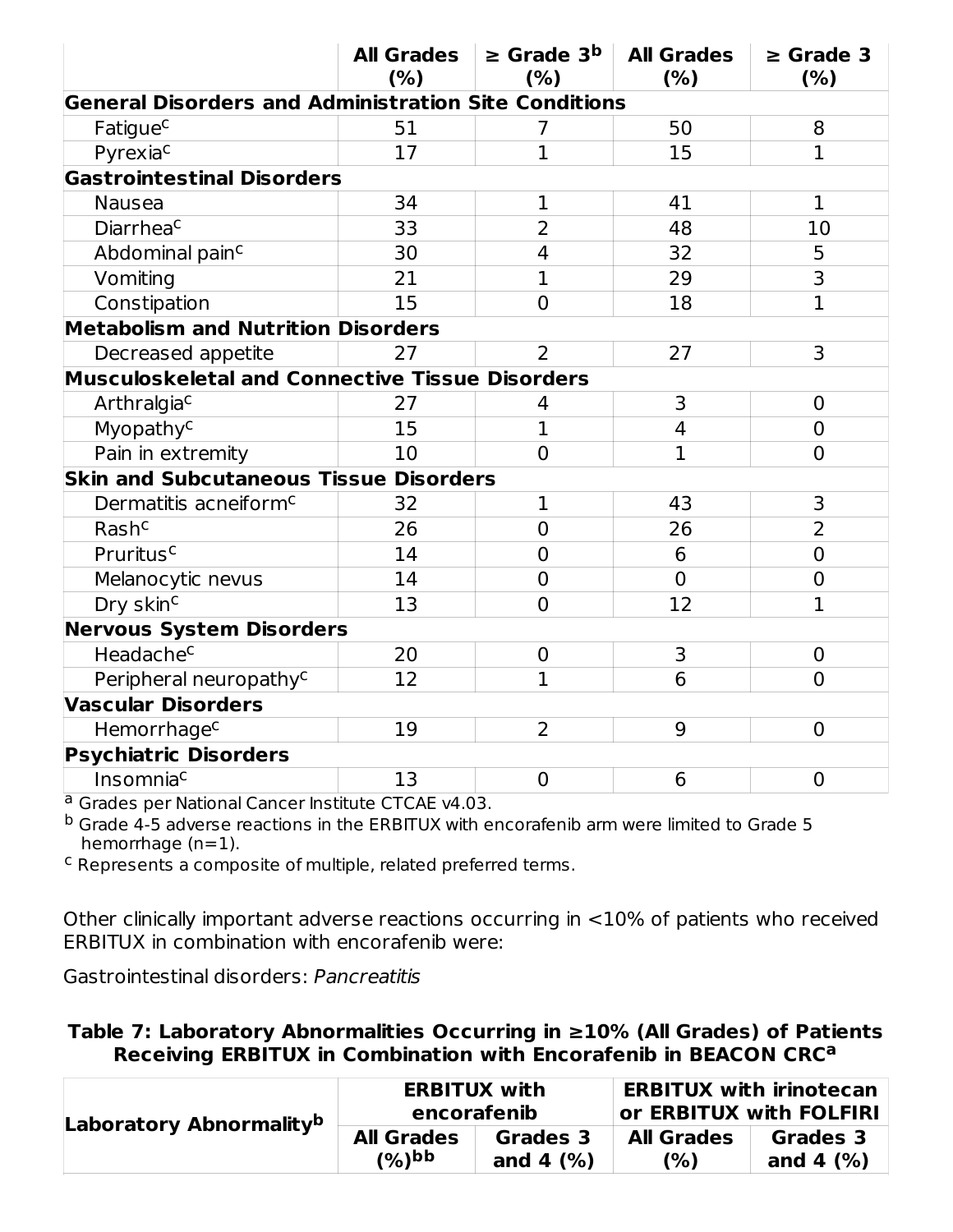| Hematology                                                |    |   |    |   |  |  |
|-----------------------------------------------------------|----|---|----|---|--|--|
| Anemia                                                    | 34 | 4 | 48 | 5 |  |  |
| Lymphopenia                                               | 24 |   | 35 | 5 |  |  |
| <b>Increased Activated</b><br>Partial Thromboplastin Time | 13 |   |    |   |  |  |
| <b>Chemistry</b>                                          |    |   |    |   |  |  |
| Hypomagnesemia                                            | 19 |   | 22 |   |  |  |
| <b>Increased Alkaline</b><br>Phosphatase                  | 18 |   | 30 |   |  |  |
| Increased ALT                                             | 17 | O | 29 | 3 |  |  |
| <b>Increased AST</b>                                      | 15 |   | 22 |   |  |  |
| Hypokalemia                                               | 12 | 3 | 32 | 5 |  |  |
| Hyponatremia                                              |    | า | 13 | ำ |  |  |

<sup>a</sup> Grades per National Cancer Institute CTCAE v4.03.

 $^{\rm b}$  Based on the number of patients with available baseline and at least one on-treatment laboratory test.

### **6.2 Immunogenicity**

As with all therapeutic proteins, there is potential for immunogenicity. The detection of antibody formation is highly dependent on the sensitivity and specificity of the assay. Additionally, the observed incidence of antibody (including neutralizing antibody) positivity in an assay may be influenced by several factors including assay methodology, sample handling, timing of sample collection, concomitant medications, and underlying disease. For these reasons, comparison of the incidence of antibodies to cetuximab in the studies below with the incidence of antibodies to cetuximab in other studies or to other products may be misleading.

An ELISA methodology was used to characterize the incidence of anti-cetuximab antibodies. The incidence of anti-cetuximab binding antibodies in 105 patients (from studies I4E-MC-JXBA, I4E-MC-JXBB, and I4E-MC-JXBD) with at least one post-baseline blood sample (≥4 weeks post first ERBITUX administration) was <5%.

### **6.3 Postmarketing Experience**

The following adverse reactions have been identified during post approval use of ERBITUX. Because these reactions are reported voluntarily from a population of uncertain size, it is not always possible to reliably estimate their frequency or establish a causal relationship to drug exposure.

- Neurologic: Aseptic meningitis
- Gastrointestinal: Mucosal inflammation
- Dermatologic: Stevens-Johnson syndrome, toxic epidermal necrolysis, life-threatening and fatal bullous mucocutaneous disease

# **8 USE IN SPECIFIC POPULATIONS**

### **8.1 Pregnancy**

Risk Summary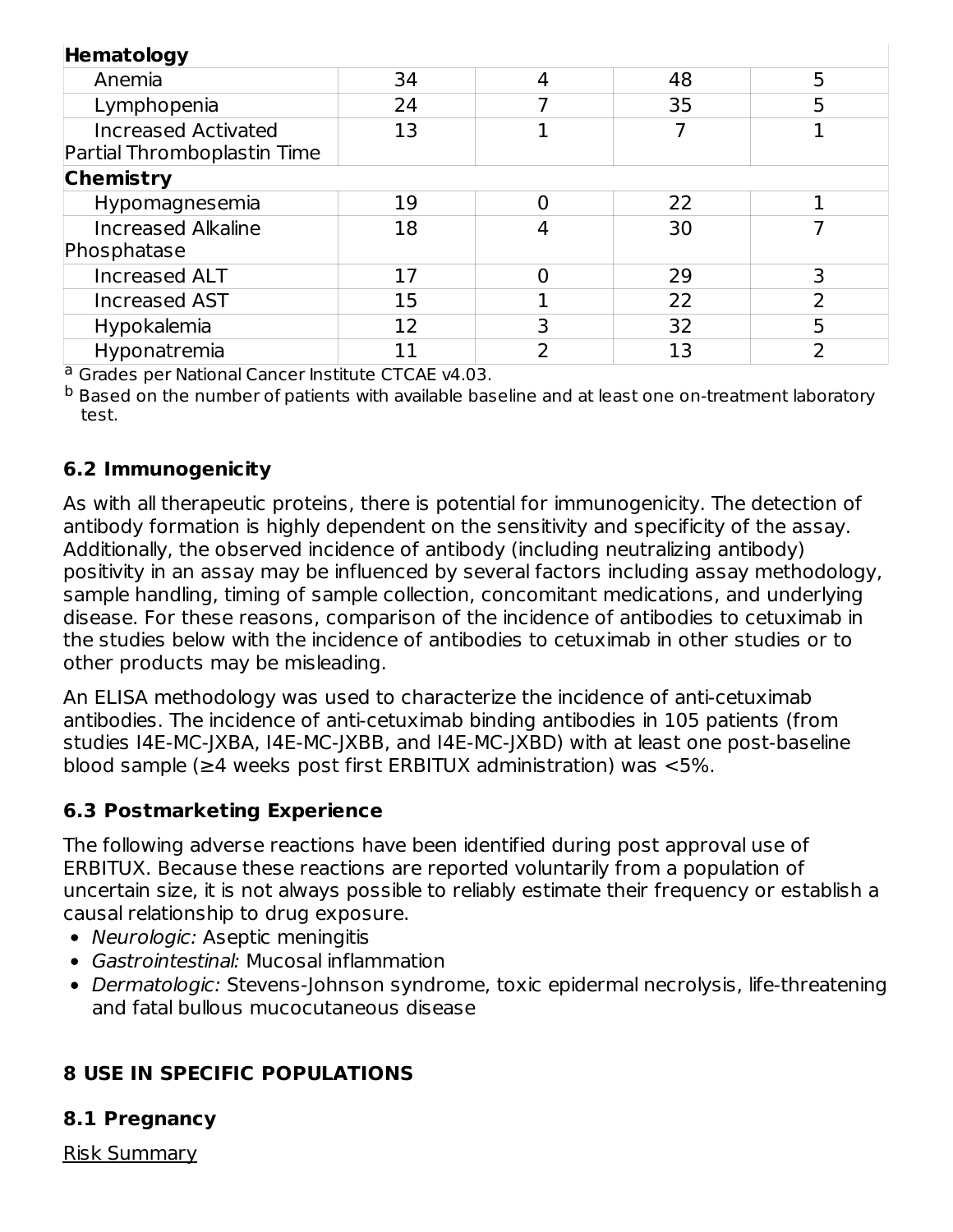Based on findings from animal studies and its mechanism of action [see Clinical Pharmacology (12.1)], ERBITUX can cause fetal harm when administered to a pregnant woman. There are no available data for ERBITUX exposure in pregnant women. In an animal reproduction study, intravenous administration of cetuximab once weekly to pregnant cynomolgus monkeys during the period of organogenesis resulted in an increased incidence of embryolethality and abortion. Disruption or depletion of EGFR in animal models results in impairment of embryo-fetal development including effects on placental, lung, cardiac, skin, and neural development (see Data). Human IgG is known to cross the placental barrier; therefore, cetuximab may be transmitted from the mother to the developing fetus. Advise pregnant women of the potential risk to a fetus.

In the U.S. general population, the estimated background risk of major birth defects and miscarriage in clinically recognized pregnancies is 2 to 4% and 15 to 20% respectively.

### Data

#### Animal Data

Pregnant cynomolgus monkeys were administered cetuximab intravenously once weekly during the period of organogenesis (gestation day [GD] 20-48) at dose levels 0.4 to 4 times the recommended dose of ERBITUX based on body surface area (BSA). Cetuximab was detected in the amniotic fluid and in the serum of embryos from treated dams on GD 49. While no fetal malformations occurred in offspring, there was an increased incidence of embryolethality and abortions at doses approximately 1 to 4 times the recommended dose of ERBITUX based on BSA.

In mice, EGFR is critically important in reproductive and developmental processes including blastocyst implantation, placental development, and embryo-fetal/postnatal survival and development. Reduction or elimination of embryo-fetal or maternal EGFR signaling can prevent implantation, can cause embryo-fetal loss during various stages of gestation (through effects on placental development), and can cause developmental anomalies and early death in surviving fetuses. Adverse developmental outcomes were observed in multiple organs in embryos/neonates of mice with disrupted EGFR signaling.

### **8.2 Lactation**

#### Risk Summary

There is no information regarding the presence of ERBITUX in human milk, the effects on the breastfed infant, or the effects on milk production. Human IgG antibodies can be excreted in human milk. Due to the potential for serious adverse reactions in breastfed infants from ERBITUX, advise women not to breastfeed during treatment with ERBITUX and for 2 months after the last dose of ERBITUX.

### **8.3 Females and Males of Reproductive Potential**

### Pregnancy Testing

Verify pregnancy status in females of reproductive potential prior to initiating ERBITUX [see Use in Specific Population (8.1)].

#### **Contraception**

Based on its mechanism of action, ERBITUX can cause harm to the fetus when administered to a pregnant woman [see Use in Specific Populations (8.1)].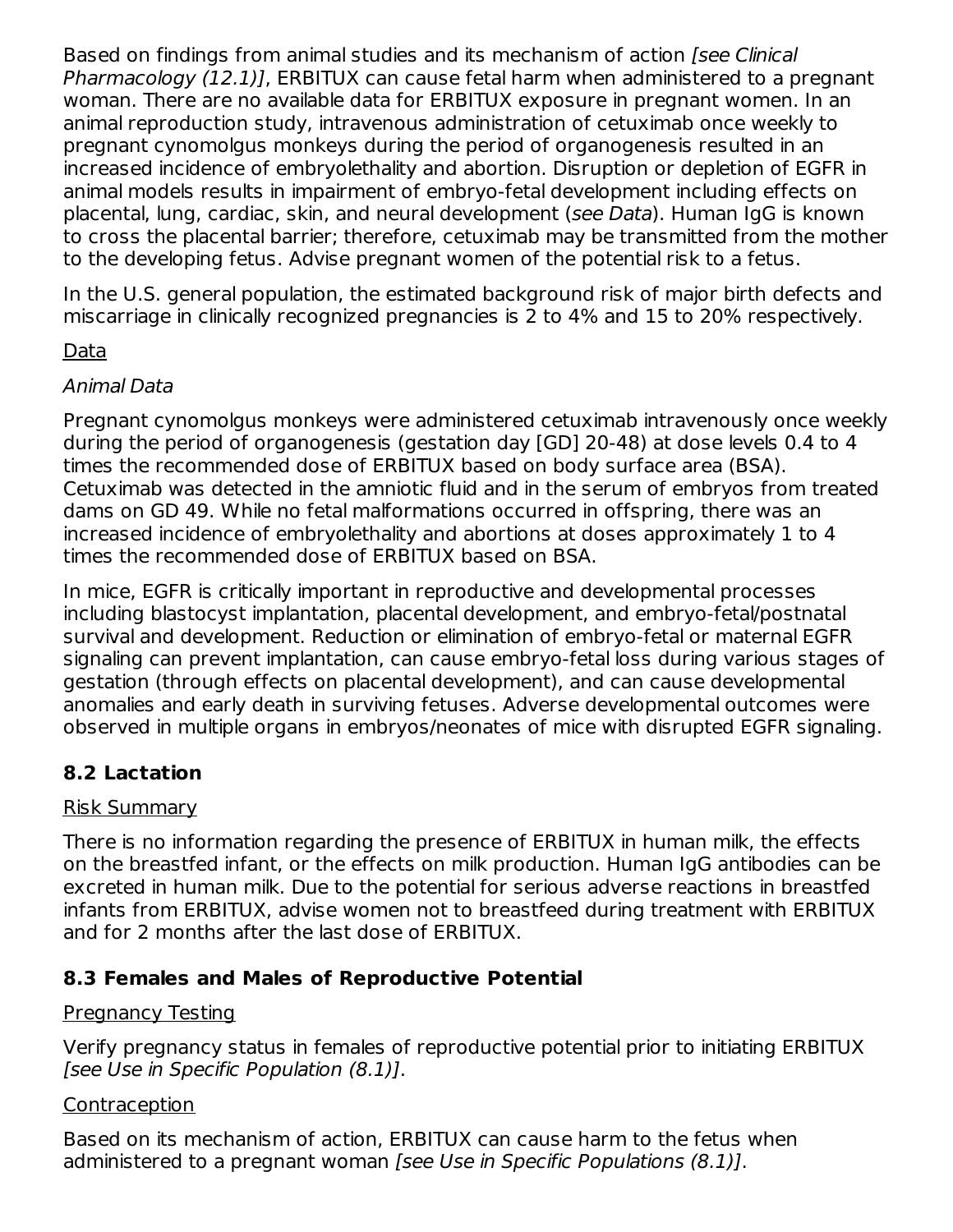#### **Females**

Advise females of reproductive potential to use effective contraception during treatment with ERBITUX and for 2 months after the last dose of ERBITUX.

Infertility

Females

Based on animal studies, ERBITUX may impair fertility in females of reproductive potential [see Nonclinical Toxicology (13.1)].

# **8.4 Pediatric Use**

The safety and effectiveness of ERBITUX in pediatric patients have not been established. The pharmacokinetics of cetuximab, in combination with irinotecan, were evaluated in pediatric patients with refractory solid tumors in an open-label, single-arm, dose-finding study. ERBITUX was administered once-weekly, at doses up to 250 mg/m<sup>2</sup>, to 27 patients ranging from 1 to 12 years old; and in 19 patients ranging from 13 to 18 years old. No new safety signals were identified in pediatric patients. The pharmacokinetics of cetuximab between the two age groups were similar following a single dose of 75 mg/m<sup>2</sup> and 150 mg/m<sup>2</sup>. The volume of the distribution appears to be independent of dose and approximates the vascular space of 2 L/m<sup>2</sup> to 3 L/m<sup>2</sup>. Following a single dose of 250 mg/m<sup>2</sup>, the mean AUC<sub>0-inf</sub> (CV%) was 17.7 mg\*h/mL  $(34%)$  in the younger age group  $(1-12 \text{ years}, n=9)$  and 13.4 mg\*h/mL  $(38%)$  in the adolescent group (13–18 years, n=6). The mean half-life of cetuximab was 110 hours (69 to 188 hours) in the younger group and 82 hours (55 to 117 hours) in the adolescent group.

# **8.5 Geriatric Use**

Of the 1662 patients with advanced colorectal cancer who received ERBITUX with irinotecan, with FOLFIRI or as single-agent in six studies (BOND, IMCL-CP02-9923, IMCL-CP02-0141, IMCL-CP02-0144, CA225-025 and CRYSTAL), 35% of patients were 65 years of age or older. No overall differences in safety or efficacy were observed between these patients and younger patients.

Clinical studies of ERBITUX conducted in patients with head and neck cancer did not include sufficient number of subjects aged 65 and over to determine whether they respond differently from younger subjects.

Of the 216 patients with BRAF V600E mutation positive metastatic CRC who received ERBITUX in combination with encorafenib 300 mg, once daily, 29% were 65 years of age to up to 75 years of age, while 20 (9%) were 75 years of age and over [see Clinical Studies (14.3)].

No overall differences in the safety or effectiveness of ERBITUX plus encorafenib were observed in elderly patients as compared to younger patients.

# **11 DESCRIPTION**

Cetuximab is an epidermal growth factor receptor (EGFR) antagonist. It is a recombinant, human/mouse chimeric monoclonal antibody that binds specifically to the extracellular domain of the human epidermal growth factor receptor (EGFR). Cetuximab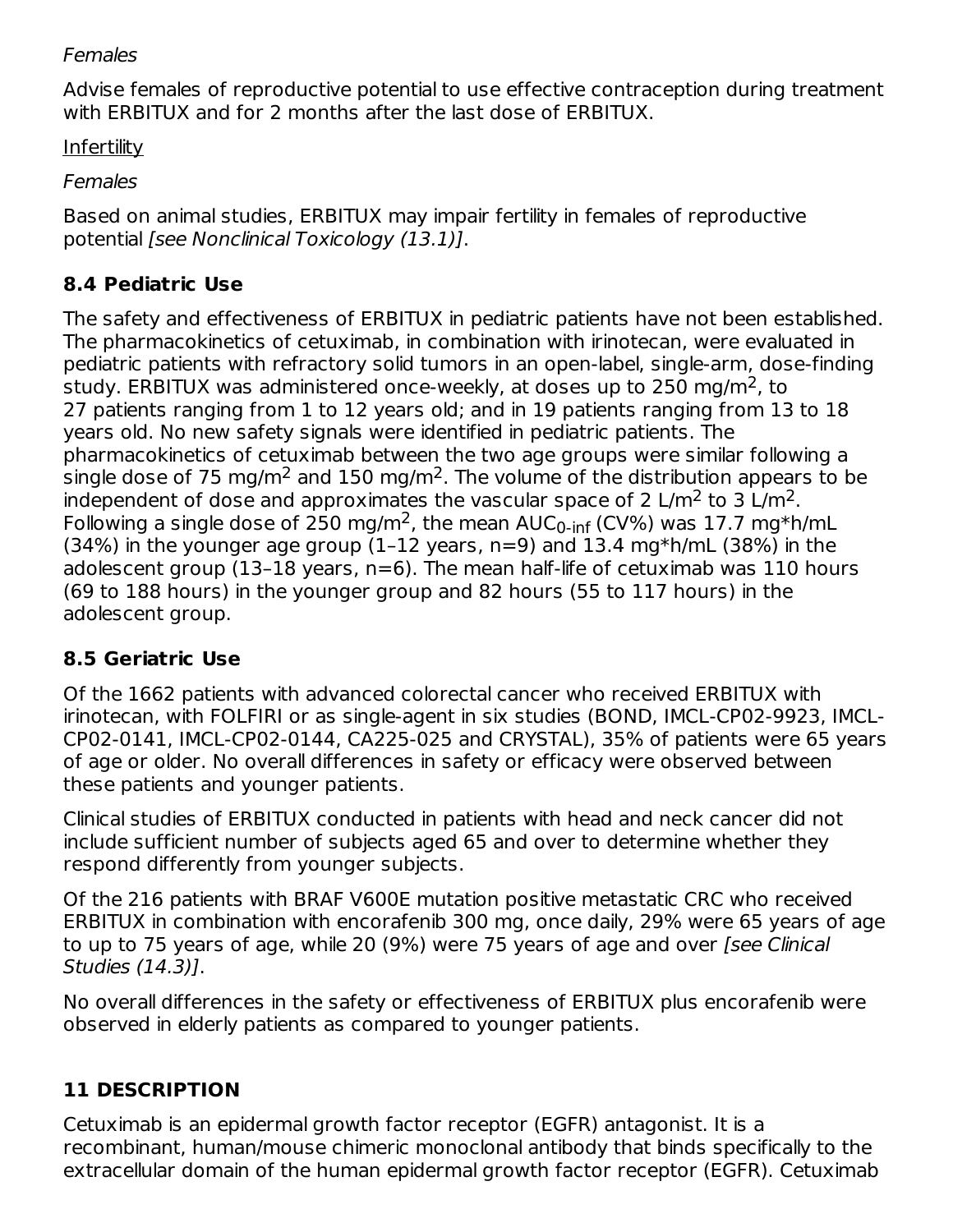is composed of the Fv regions of a murine anti-EGFR antibody with human IgG1 heavy and kappa light chain constant regions and has an approximate molecular weight of 152 kDa. Cetuximab is produced in mammalian (murine myeloma) cell culture.

ERBITUX (cetuximab) injection for intravenous use, is a sterile, preservative-free, clear, colorless solution, which may contain a small amount of visible, white, amorphous cetuximab particulates in a single-dose vial. Each 1 mL of solution contains 2 mg of cetuximab, sodium chloride (8.48 mg), sodium phosphate dibasic heptahydrate (1.88 mg), sodium phosphate monobasic monohydrate (0.41 mg), and Water for Injection, USP at pH of 7.0 to 7.4.

# **12 CLINICAL PHARMACOLOGY**

# **12.1 Mechanism of Action**

The epidermal growth factor receptor (EGFR, HER1, c-ErbB-1) is a transmembrane glycoprotein that is a member of a subfamily of type I receptor tyrosine kinases including EGFR, HER2, HER3, and HER4. The EGFR is constitutively expressed in many normal epithelial tissues, including the skin and hair follicle. Expression of EGFR is also detected in many human cancers including those of the head and neck, colon, and rectum.

Cetuximab binds specifically to the EGFR on both normal and tumor cells, and competitively inhibits the binding of epidermal growth factor (EGF) and other ligands, such as transforming growth factor-alpha. In vitro assays and in vivo animal studies have shown that binding of cetuximab to the EGFR blocks phosphorylation and activation of receptor-associated kinases, resulting in inhibition of cell growth, induction of apoptosis, and decreased matrix metalloproteinase and vascular endothelial growth factor production. Signal transduction through the EGFR results in activation of wild-type Ras proteins, but in cells with activating Ras somatic mutations, the resulting mutant Ras proteins are continuously active regardless of EGFR regulation.

In vitro, cetuximab can mediate antibody-dependent cellular cytotoxicity (ADCC) against certain human tumor types. In vitro assays and in vivo animal studies have shown that cetuximab inhibits the growth and survival of tumor cells that express the EGFR. No anti-tumor effects of cetuximab were observed in human tumor xenografts lacking EGFR expression. The addition of cetuximab to radiation therapy or irinotecan in human tumor xenograft models in mice resulted in an increase in anti-tumor effects compared to radiation therapy or chemotherapy alone.

In the setting of BRAF-mutant CRC, induction of EGFR-mediated MAPK pathway activation has been identified as a mechanism of resistance to BRAF inhibitors. Combinations of a BRAF inhibitor and agents targeting EGFR have been shown to overcome this resistance mechanism in nonclinical models. Coadministration of cetuximab and encorafenib had an anti-tumor effect greater than either drug alone, in a mouse model of colorectal cancer with mutated BRAF V600E.

# **12.3 Pharmacokinetics**

ERBITUX administered as a single-agent or in combination with concomitant chemotherapy or radiation therapy exhibits nonlinear pharmacokinetics. The area under the concentration time curve (AUC) increased in a greater than dose proportional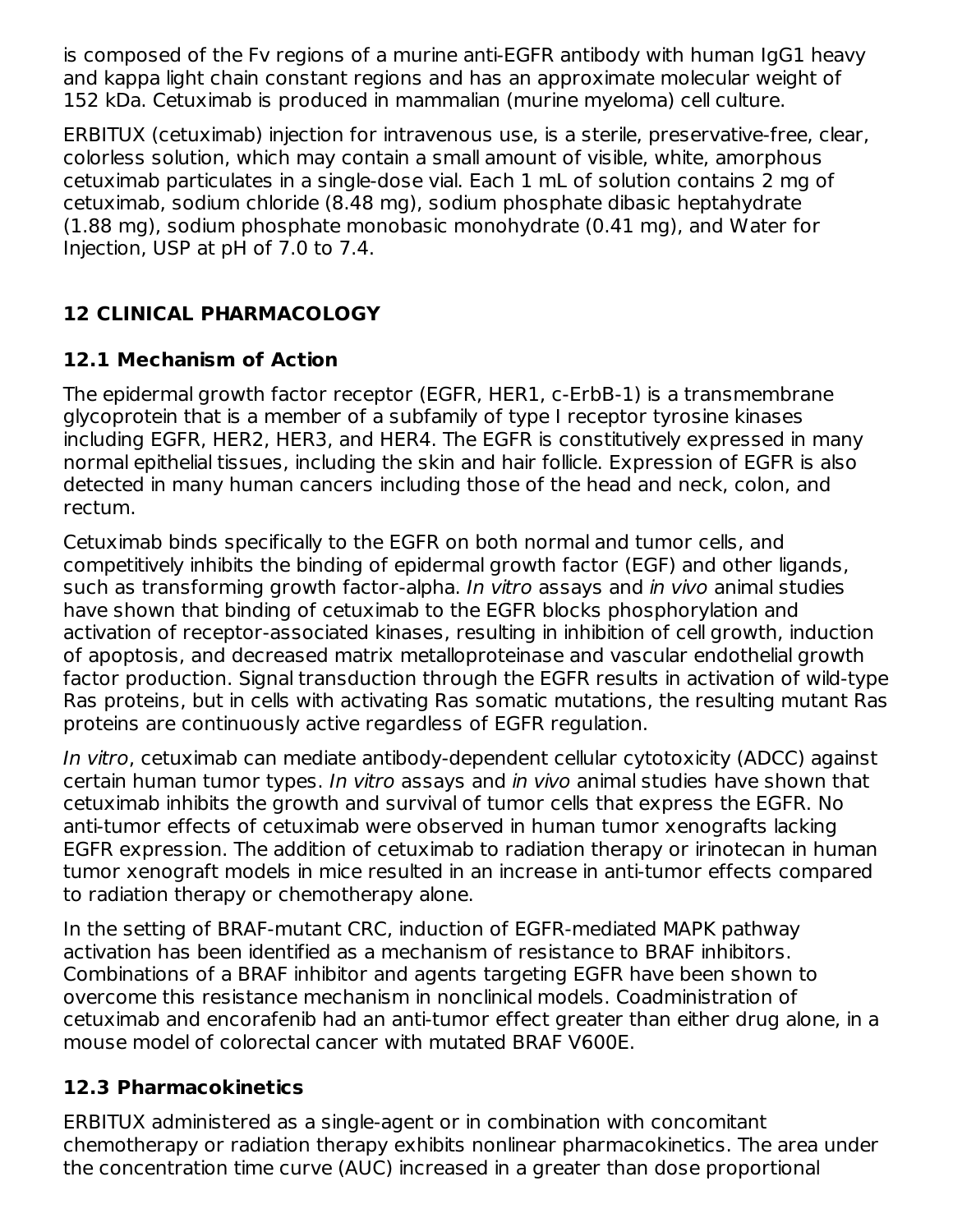manner while clearance of cetuximab decreased from 0.08 L/h/m<sup>2</sup> to 0.02 L/h/m<sup>2</sup> as the dose increased from 20 mg/m<sup>2</sup> to 200 mg/m<sup>2</sup> and plateaued at doses  $>$ 200 mg/m<sup>2</sup>.

The systemic exposure of cetuximab after ERBITUX administration was 22% (90% CI: 6%, 38%) higher than that of another cetuximab product used in EXTREME and CRYSTAL.

#### **Distribution**

The volume of the distribution for cetuximab appeared to be independent of dose and approximated the vascular space of 2-3 L/m<sup>2</sup>.

### **Elimination**

Following the recommended dosage (400 mg/m $^2$  initial dose; 250 mg/m $^2$  weekly dose), concentrations of cetuximab reached steady-state levels by the third weekly infusion with mean peak and trough concentrations across studies ranging from 168 μg/mL to 235 μg/mL and 41 μg/mL to 85 μg/mL, respectively. The mean half-life of cetuximab was approximately 112 hours (63 to 230 hours).

#### Specific Population

Age, sex, race, hepatic and renal function had no clinically significant effect on the pharmacokinetics of cetuximab. Clearance of cetuximab increased 1.8-fold as body surface area increased from 1.3 m<sup>2</sup> to 2.3 m<sup>2</sup>, which is consistent with the recommended dosing of cetuximab on mg/m<sup>2</sup> basis.

#### Drug Interaction Studies

No pharmacokinetic interaction was observed between cetuximab and irinotecan, cetuximab and cisplatin, and cetuximab and carboplatin.

No clinically significant differences in the pharmacokinetics of cetuximab or encorafenib were observed when the recommended ERBITUX initial dose of 400 mg/m<sup>2</sup> was coadministered with encorafenib.

# **13 NONCLINICAL TOXICOLOGY**

# **13.1 Carcinogenesis, Mutagenesis, Impairment of Fertility**

Long-term animal studies have not been performed to test cetuximab for carcinogenic potential, and no mutagenic or clastogenic potential of cetuximab was observed in the Salmonella-Escherichia coli (Ames) assay or in the in vivo rat micronucleus test. Menstrual cyclicity was impaired in female cynomolgus monkeys receiving weekly doses of 0.4 to 4 times the recommended dose of ERBITUX (based on total body surface area). Cetuximab-treated animals exhibited increased incidences of irregular or absent cycles, as compared to control animals. These effects were initially noted beginning on week 25 and continued through the 6-week recovery period. No effects of cetuximab were observed on measured male fertility parameters (i.e., serum testosterone levels and analysis of sperm counts, viability, and motility) as compared to control male monkeys.

# **14 CLINICAL STUDIES**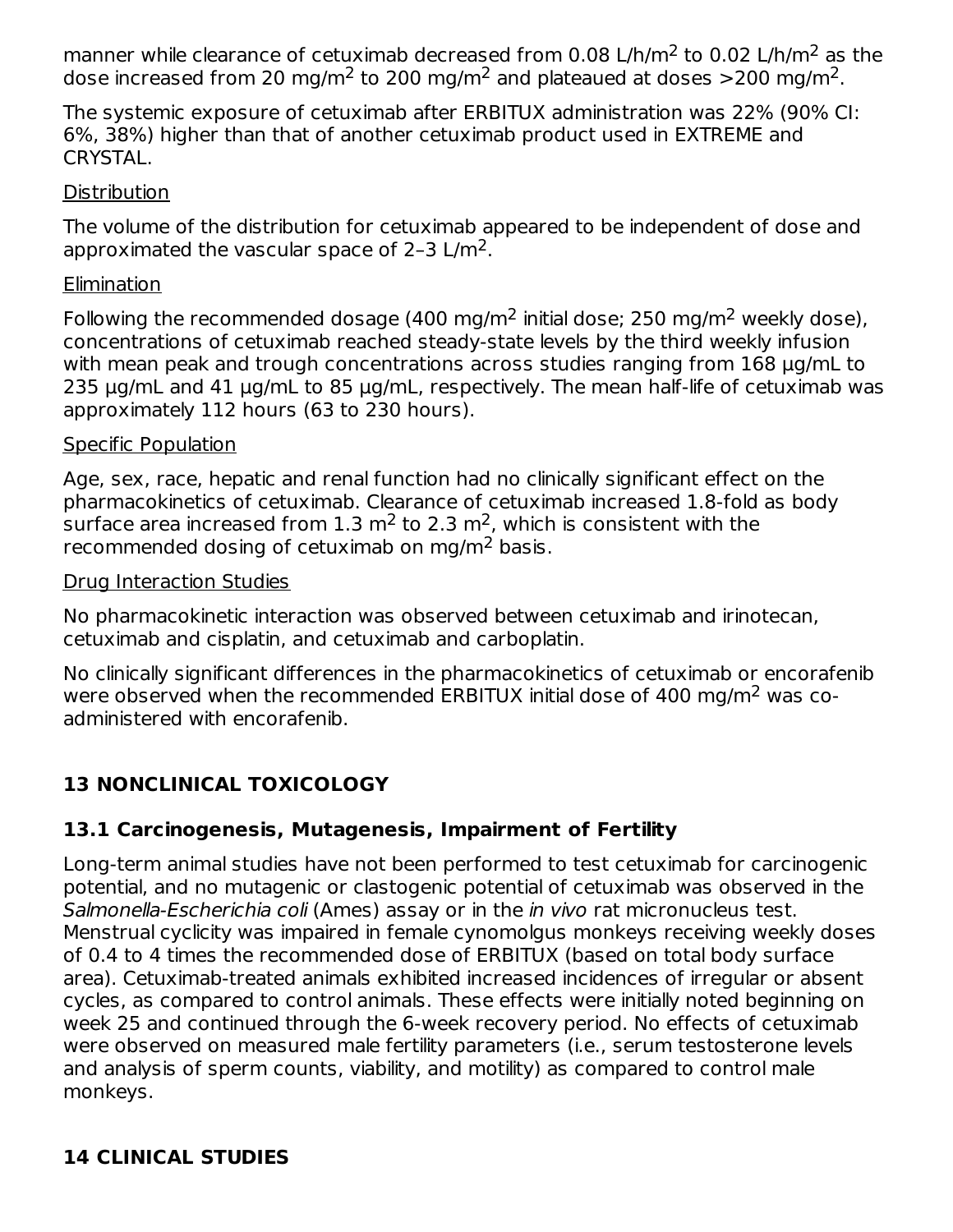# **14.1 Squamous Cell Carcinoma of the Head and Neck (SCCHN)**

#### In Combination with Radiation Therapy

BONNER (NCT00004227) was a randomized, multicenter, controlled trial of 424 patients with locally or regionally advanced SCCHN. Patients with Stage III/IV SCCHN of the oropharynx, hypopharynx, or larynx with no prior therapy were randomized (1:1) to receive either ERBITUX in combination with radiation therapy or radiation therapy alone. Stratification factors were Karnofsky performance status (60–80 versus 90–100), nodal stage (N0 versus N+), tumor stage (T1–3 versus T4 using American Joint Committee on Cancer 1998 staging criteria), and radiation therapy fractionation (concomitant boost versus once-daily versus twice-daily). Radiation therapy was administered for 6–7 weeks as once-daily, twice-daily, or concomitant boost. ERBITUX was administered intravenously as a 400 mg/m<sup>2</sup> initial dose beginning one week prior to initiation of radiation therapy, followed by 250 mg/m<sup>2</sup> weekly administered 1 hour prior to radiation therapy for the duration of radiation therapy (6–7 weeks). The main efficacy outcome measure was duration of locoregional control. Another outcome measure was overall survival (OS).

Of the 424 randomized patients, the median age was 57 years, 80% were male, 83% were White, and 90% had baseline Karnofsky performance status ≥80. There were 258 patients enrolled in U.S. sites (61%). Sixty percent of patients had oropharyngeal, 25% laryngeal, and 15% hypopharyngeal primary tumors; 28% had AJCC T4 tumor stage. Fifty-six percent of the patients received radiation therapy with concomitant boost, 26% received once-daily regimen, and 18% twice-daily regimen.

Efficacy results are presented in Table 8.

|                             | <b>ERBITUX</b><br>plus<br><b>Radiation</b><br>$(n=211)$ | <b>Radiation</b><br><b>Alone</b><br>$(n=213)$ | <b>Hazard Ratio</b><br>(95% Cl <sup>a</sup> ) | <b>Stratified</b><br>Log-rank<br>p-value |  |  |
|-----------------------------|---------------------------------------------------------|-----------------------------------------------|-----------------------------------------------|------------------------------------------|--|--|
| <b>Locoregional Control</b> |                                                         |                                               |                                               |                                          |  |  |
| Median duration (months)    | 24.4                                                    | 14.9                                          | $0.68(0.52 -$<br>0.89)                        | 0.005                                    |  |  |
| <b>Overall Survival</b>     |                                                         |                                               |                                               |                                          |  |  |
| Median duration (months)    | 49.0                                                    | 29.3                                          | $0.74(0.57 -$<br>0.97)                        | 0.03                                     |  |  |

|  |  | Table 8: Efficacy Results in Locoregionally Advanced SCCHN in BONNER |
|--|--|----------------------------------------------------------------------|
|--|--|----------------------------------------------------------------------|

<sup>a</sup> CI = confidence interval.

### In Combination with Platinum-based Therapy with Fluorouracil

EXTREME (NCT00122460) was an open-label, randomized, multicenter, controlled trial of 442 patients with recurrent locoregional disease or metastatic SCCHN. Patients with no prior therapy for recurrent locoregional disease or metastatic SCCHN were randomized (1:1) to receive a cetuximab product in combination with platinum-based therapy and fluorouracil or platinum-based therapy and fluorouracil alone. Choice of cisplatin or carboplatin was at the discretion of the investigator. Stratification factors were Karnofsky performance status (<80 versus  $\geq$ 80) and previous chemotherapy. Cisplatin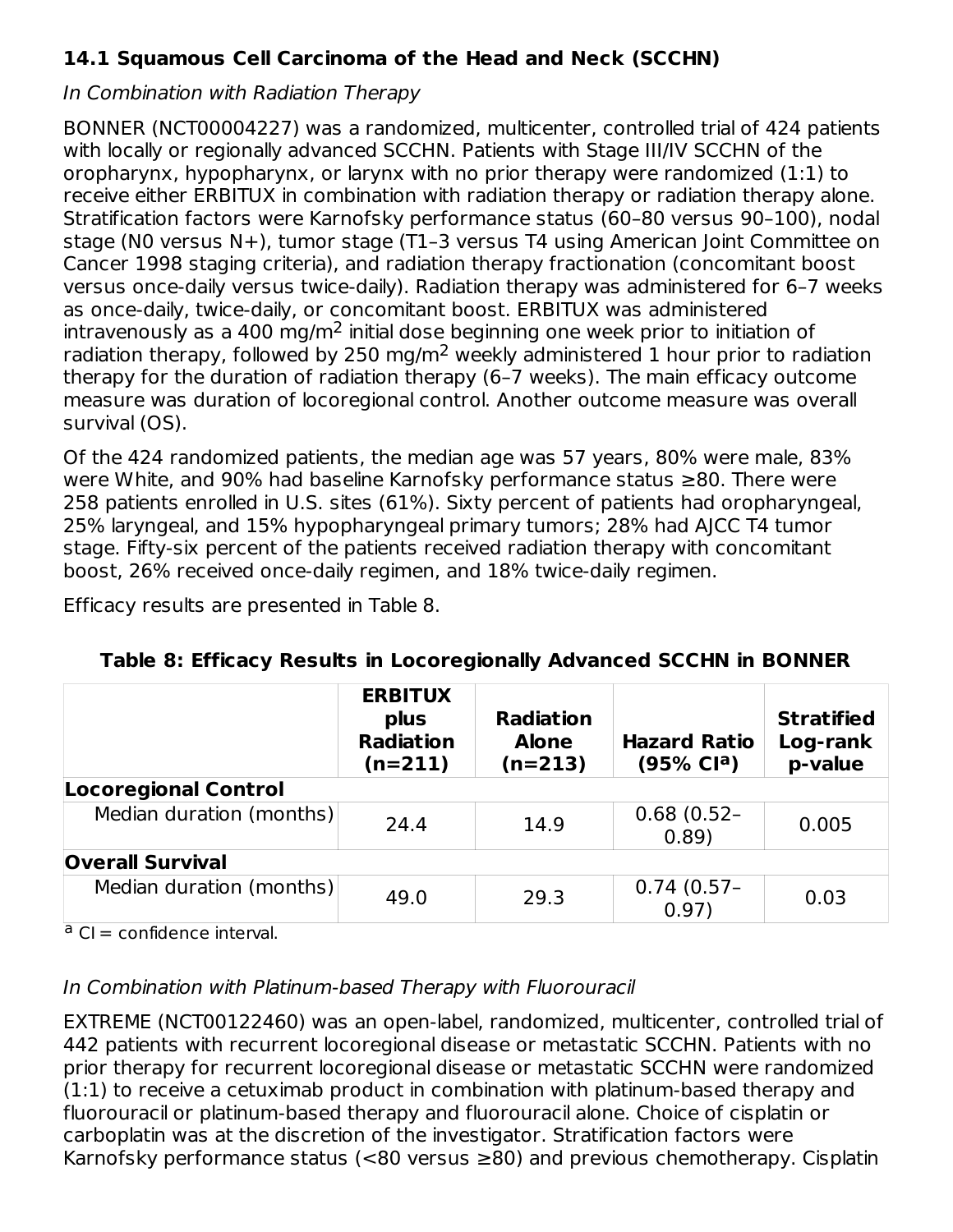(100 mg/m<sup>2</sup> intravenously on Day 1) or carboplatin (AUC 5 mg/mL\*min intravenously on Day 1) and fluorouracil (1000 mg/m<sup>2</sup>/day intravenously on Days 1-4) were administered every 3 weeks (1 cycle) for a maximum of 6 cycles in the absence of disease progression or unacceptable toxicity. Cetuximab was administered intravenously at a 400 mg/m<sup>2</sup> initial dose, followed by a 250 mg/m<sup>2</sup> weekly dose. In the absence of disease progression or unacceptable toxicity after completion of 6 planned courses of platinumbased therapy, weekly cetuximab as a single-agent could be continued until disease progression or unacceptable toxicity. If chemotherapy was delayed because of adverse reactions, weekly cetuximab was continued. If chemotherapy was discontinued for adverse reactions, weekly cetuximab as a single-agent could be continued until disease progression or unacceptable toxicity. The main efficacy outcome measure was OS. Other outcome measures were PFS and objective response rate (ORR).

Of the 442 randomized patients, the median age was 57 years, 90% were male, 98% were White, and 88% had baseline Karnofsky performance status ≥80. Thirty-four percent of patients had oropharyngeal, 25% laryngeal, 20% oral cavity, and 14% hypopharyngeal primary tumors. Fifty-three percent of patients had recurrent locoregional disease only and 47% had metastatic disease. Fifty-eight percent had AJCC Stage IV disease and 21% had Stage III disease. Sixty-four percent of patients received cisplatin therapy and 34% received carboplatin as initial therapy. Approximately fifteen percent of the patients in the cisplatin alone arm switched to carboplatin during the treatment period.

Efficacy results are presented in Table 9 and Figure 1.

|                                     | <b>Cetuximab with Platinum-</b><br>based Therapy and<br><b>Fluorouracil</b><br>$(n=222)$ | <b>Platinum-based Therapy</b><br>and Fluorouracil<br>$(n=220)$ |  |  |
|-------------------------------------|------------------------------------------------------------------------------------------|----------------------------------------------------------------|--|--|
| <b>Overall Survival</b>             |                                                                                          |                                                                |  |  |
| Median Duration (months)            | 10.1                                                                                     | 7.4                                                            |  |  |
| Hazard Ratio (95% Cl <sup>a</sup> ) | 0.80(0.64, 0.98)                                                                         |                                                                |  |  |
| Stratified Log-rank p-value         | 0.034                                                                                    |                                                                |  |  |
| <b>Progression-free Survival</b>    |                                                                                          |                                                                |  |  |
| Median Duration (months)            | 5.5                                                                                      | 3.3                                                            |  |  |
| Hazard Ratio (95% Cl <sup>a</sup> ) | 0.57(0.46, 0.72)                                                                         |                                                                |  |  |
| Stratified Log-rank p-value         | < 0.0001                                                                                 |                                                                |  |  |
| <b>Objective Response Rate</b>      | 35.6%                                                                                    | 19.5%                                                          |  |  |
| Odds Ratio (95% Cl <sup>a</sup> )   | 2.33(1.50, 3.60)                                                                         |                                                                |  |  |
| CMH <sup>b</sup> Test p-value       | 0.0001                                                                                   |                                                                |  |  |

#### **Table 9: Efficacy Results in Recurrent Locoregional Disease or Metastatic SCCHN in EXTREME**

<sup>a</sup> CI = confidence interval.

<sup>b</sup> CMH = Cochran-Mantel-Haenszel.

#### **Figure 1: Kaplan-Meier Curves for Overall Survival in Patients with Recurrent Locoregional Disease or Metastatic SCCHN in EXTREME**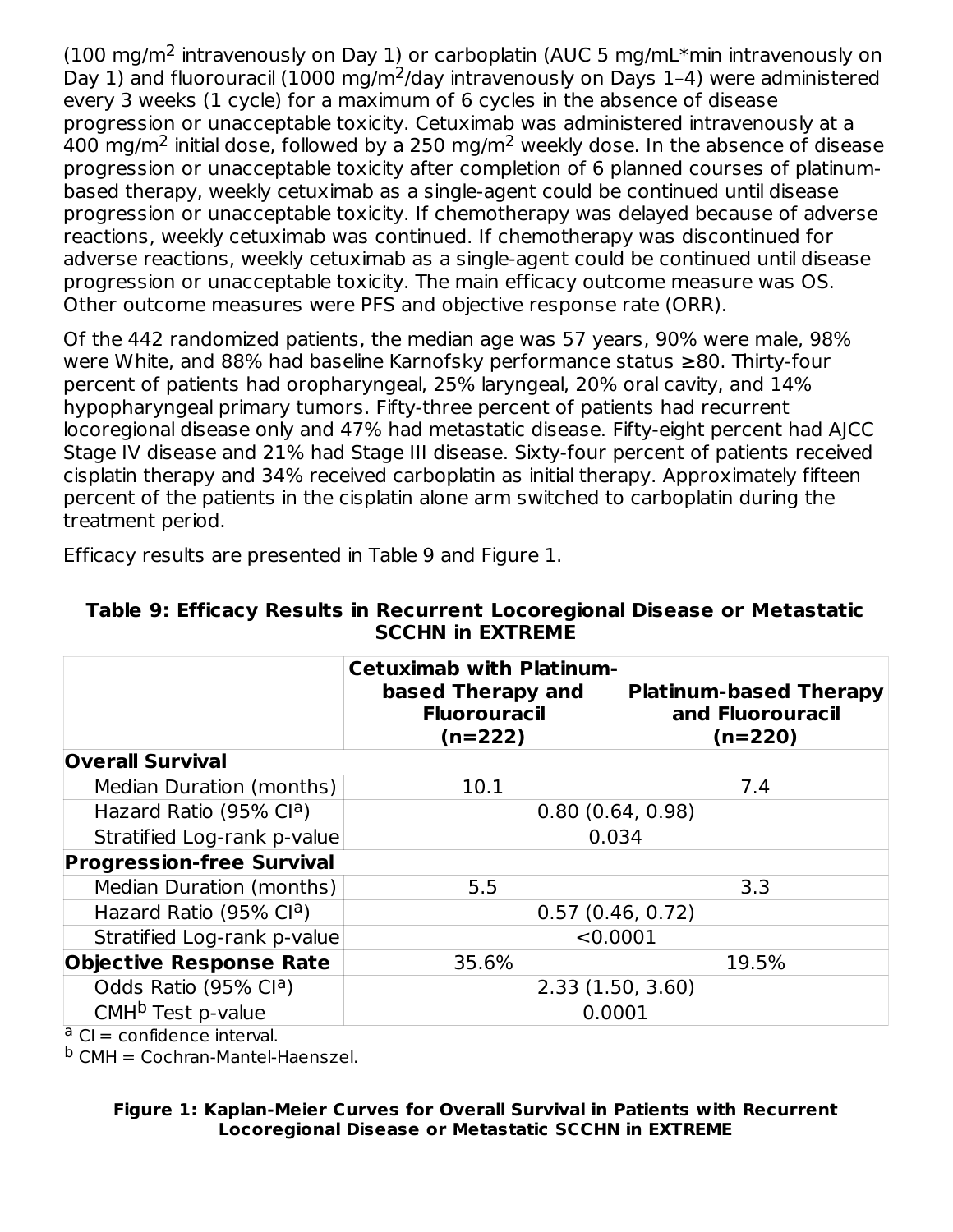

 $CT =$  Platinum-based therapy with fluorouracil

 $CET = another cetuximab product$ 

In exploratory subgroup analyses by initial platinum therapy (cisplatin or carboplatin), for patients (N=284) receiving cetuximab in combination with cisplatin and fluorouracil compared to cisplatin and fluorouracil alone, the difference in median OS was 3.3 months (10.6 versus 7.3 months; HR 0.71; 95% CI 0.54, 0.93). The difference in median PFS was 2.1 months (5.6 versus 3.5 months; HR 0.55; 95% CI 0.41, 0.73). The ORR was 39% and 23%, respectively (OR 2.18; 95% CI 1.29, 3.69).

For patients (N=149) receiving cetuximab in combination with carboplatin and fluorouracil compared to carboplatin and fluorouracil alone, the difference in median OS was 1.4 months (9.7 versus 8.3 months; HR 0.99; 95% CI 0.69, 1.43). The difference in median PFS was 1.7 months (4.8 versus 3.1 months, respectively; HR 0.61; 95% CI 0.42, 0.89). The ORR was 30% and 15%, respectively (OR 2.45; 95% CI 1.10, 5.46).

#### As Single-Agent

EMR 62202-016 was a single-arm, multicenter clinical trial in 103 patients with recurrent or metastatic SCCHN. All patients had documented disease progression within 30 days of a platinum-based chemotherapy regimen. Patients were administered intravenously a 20-mg test dose of ERBITUX on Day 1, followed by a 400 mg/m<sup>2</sup> initial dose, and  $250$  mg/m<sup>2</sup> weekly until disease progression or unacceptable toxicity.

The median age was 57 years, 82% were male, 100% White, and 62% had a Karnofsky performance status of ≥80.

The ORR was 13% (95% CI 7%, 21%). Median duration of response (DoR) was 5.8 months (range 1.2 to 5.8 months).

### **14.2 K-Ras Wild-type, EGFR-expressing, Metastatic Colorectal Cancer (CRC)**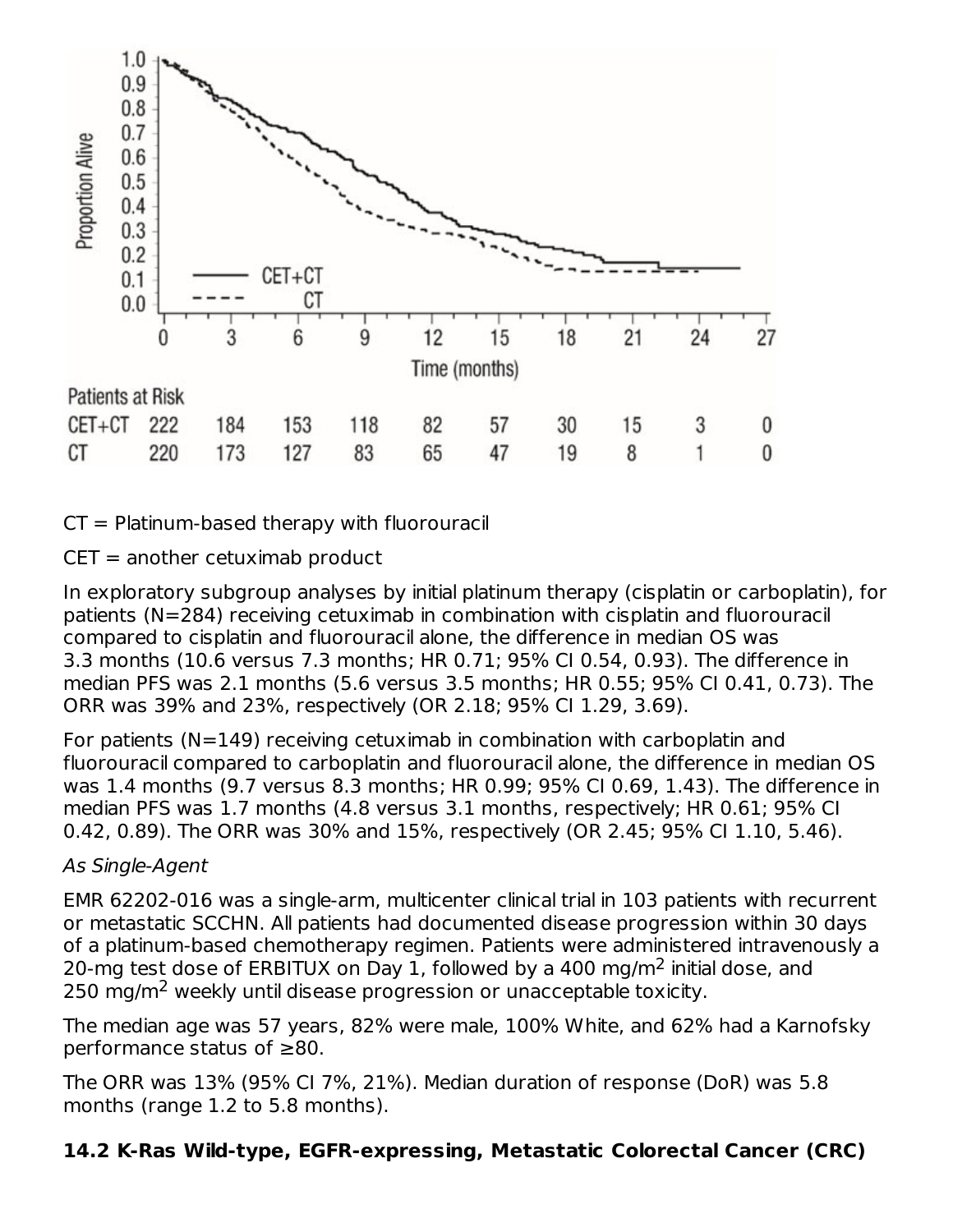### In Combination with FOLFIRI

CRYSTAL (NCT00154102) was a randomized, open-label, multicenter, study of 1217 patients with EGFR-expressing, mCRC. Patients were randomized (1:1) to receive either a cetuximab product in combination with FOLFIRI or FOLFIRI alone as first-line treatment. Stratification factors were Eastern Cooperative Oncology Group (ECOG) performance status (0 and 1 versus 2) and region (Western Europe versus Eastern Europe versus other).

FOLFIRI regimen included 14-day cycles of irinotecan (180 mg/m<sup>2</sup> intravenously on Day 1), folinic acid (400 mg/m<sup>2</sup> [racemic] or 200 mg/m<sup>2</sup> [L-form] intravenously on Day 1), and fluorouracil (400 mg/m<sup>2</sup> bolus on Day 1 followed by 2400 mg/m<sup>2</sup> as a 46hour continuous infusion). Cetuximab was administered intravenously as a 400 mg/m<sup>2</sup> initial dose, followed by 250 mg/m<sup>2</sup> weekly administered 1 hour prior to chemotherapy. Study treatment continued until disease progression or unacceptable toxicity. The main efficacy outcome measure was PFS assessed by an independent review committee (IRC). Other outcome measures were OS and ORR.

Of the 1217 randomized patients, the median age was 61 years, 60% were male, 86% were White, and 96% had a baseline ECOG performance status 0–1, 60% had primary tumor localized in colon, 84% had 1–2 metastatic sites and 20% had received prior adjuvant and/or neoadjuvant chemotherapy. Demographics and baseline characteristics were similar between study arms.

K-Ras mutation status was available for 89% of the patients: 63% had K-Ras wild-type tumors and 37% had K-Ras mutant tumors where testing assessed for the following somatic mutations in codons 12 and 13 (exon 2): G12A, G12D, G12R, G12C, G12S, G12V, G13D. Baseline characteristics and demographics in the K-Ras wild-type subset were similar to that seen in the overall population.

A statistically significant improvement in PFS was observed for the cetuximab with FOLFIRI arm compared with the FOLFIRI arm (median PFS 8.9 vs. 8.1 months, HR 0.85 [95% CI 0.74, 0.99], p-value=0.036). OS was not significantly different at the planned, final analysis based on 838 events (HR=0.93, 95% CI [0.8, 1.1], p-value 0.327).

Results of the planned PFS and ORR analysis in all randomized patients and post-hoc PFS and ORR analysis in subgroups of patients defined by K-Ras mutation status, and post-hoc analysis of updated OS based on additional follow-up (1000 events) in all randomized patients and in subgroups of patients defined by K-Ras mutation status are presented in Table 10 and Figure 2. The treatment effect in the all-randomized population for PFS was driven by treatment effects limited to patients who have K-Ras wild-type tumors. There is no evidence of effectiveness in the subgroup of patients with K-Ras mutant tumors.

#### **Table 10: Efficacy Results in First-line EGFR-expressing, Metastatic Colorectal Cancer in CRYSTAL (All Randomized and K-Ras Status)**

|                                  | <b>All Randomized</b> |                          | <b>K-Ras Wild-type</b>   | <b>K-Ras Mutant</b> |                |  |
|----------------------------------|-----------------------|--------------------------|--------------------------|---------------------|----------------|--|
| <b>Cetuximab</b><br>with         |                       | <b>Cetuximab</b><br>with | <b>Cetuximab</b><br>with |                     |                |  |
| <b>FOLFIRI</b>                   | <b>FOLFIRI</b>        | <b>FOLFIRI</b>           | <b>FOLFIRI</b>           | <b>FOLFIRI</b>      | <b>FOLFIRI</b> |  |
| $(n=608)$                        | $(n=609)$             | $(n=320)$                | $(n=356)$                | $(n=216)$           | $(n=187)$      |  |
| <b>Progression-Free Survival</b> |                       |                          |                          |                     |                |  |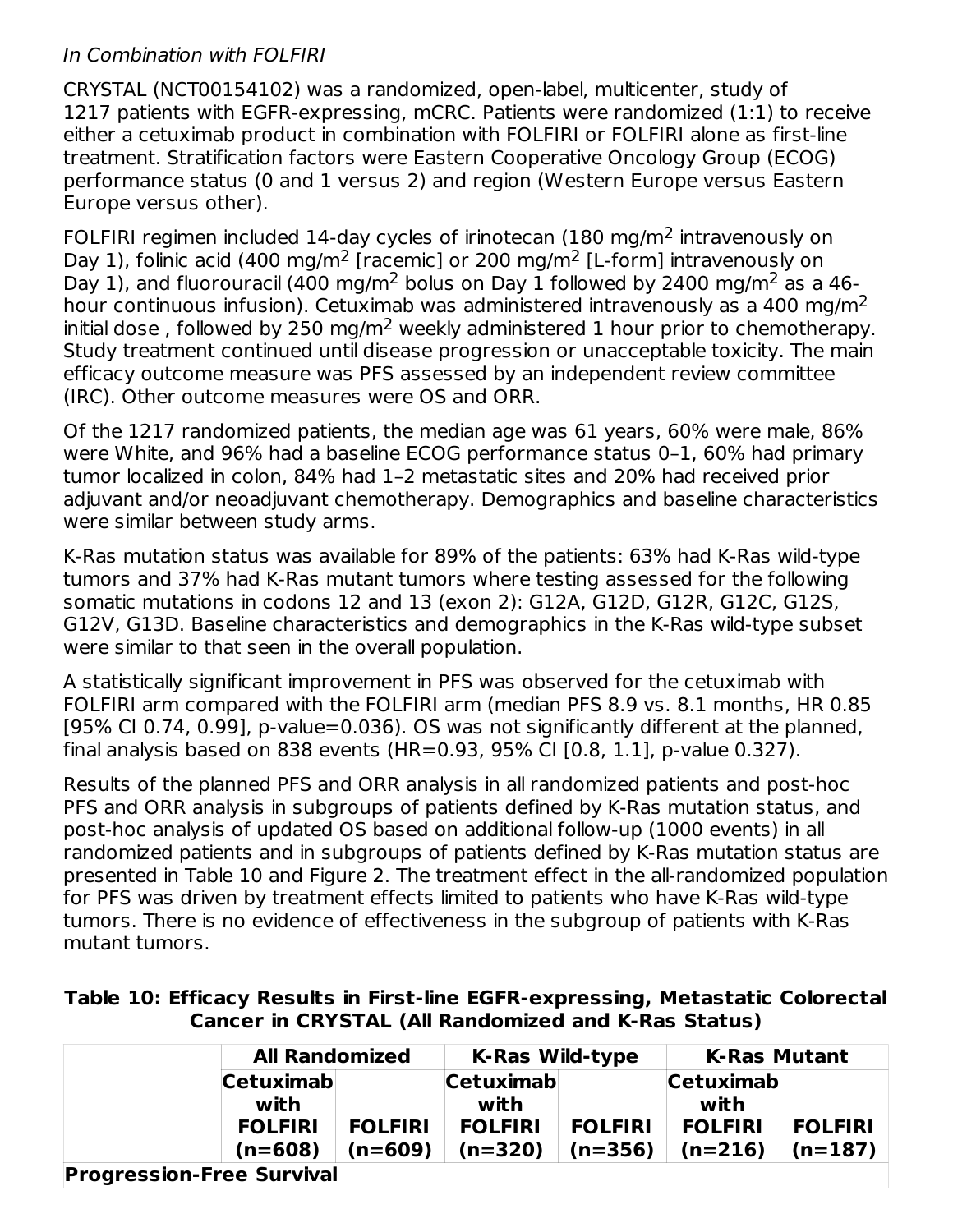| Number of<br>Events $(\%)$    | 343 (56)                            | 371 (61)   | 165(52)                              | 214(60)    | 138 (64)         | 112 (60)   |  |
|-------------------------------|-------------------------------------|------------|--------------------------------------|------------|------------------|------------|--|
| Median                        | 8.9                                 | 8.1        | 9.5                                  | 8.1        | 7.5              | 8.2        |  |
| (months) $(95%$               | (8.0, 9.4)                          | (7.6, 8.8) | (8.9, 11.1)                          | (7.4, 9.2) | (6.7, 8.7)       | (7.4, 9.2) |  |
| CI)                           |                                     |            |                                      |            |                  |            |  |
| HR (95% CI)                   | 0.85(0.74, 0.99)                    |            | 0.70(0.57, 0.86)                     |            | 1.13(0.88, 1.46) |            |  |
| p-value <sup>a</sup>          | 0.0358                              |            |                                      |            |                  |            |  |
|                               | <b>Overall Survival<sup>b</sup></b> |            |                                      |            |                  |            |  |
| Number of                     | 491 (81)                            | 509 (84)   | 244 (76)                             | 292 (82)   | 189 (88)         | 159 (85)   |  |
| Events $(\%)$                 |                                     |            |                                      |            |                  |            |  |
| Median                        | 19.6                                | 18.5       | 23.5                                 | 19.5       | 16.0             | 16.7       |  |
| $\mathsf{ }(\mathsf{months})$ | (18, 21)                            | (17, 20)   | (21, 26)                             | (17, 21)   | (15, 18)         | (15, 19)   |  |
| $(95% \text{ Cl})$            |                                     |            |                                      |            |                  |            |  |
| HR (95% CI)                   | 0.88(0.78, 1.0)                     |            | 0.80(0.67, 0.94)<br>1.04(0.84, 1.29) |            |                  |            |  |
|                               | <b>Objective Response Rate</b>      |            |                                      |            |                  |            |  |
| <b>ORR (95%)</b>              | 46%                                 | 38%        | 57%                                  | 39%        | 31%              | 35%        |  |
| $ CI\rangle$                  | (42, 50)                            | (34, 42)   | (51, 62)                             | (34, 44)   | (25, 38)         | (28, 43)   |  |

<sup>a</sup> Based on the Stratified Log-rank test.

<sup>b</sup> Post-hoc updated OS analysis, results based on an additional 162 events.





#### As Single-Agent

Study CA225-025 (NCT00079066) was a multicenter, open-label, randomized, clinical trial conducted in 572 patients with EGFR-expressing, previously treated, recurrent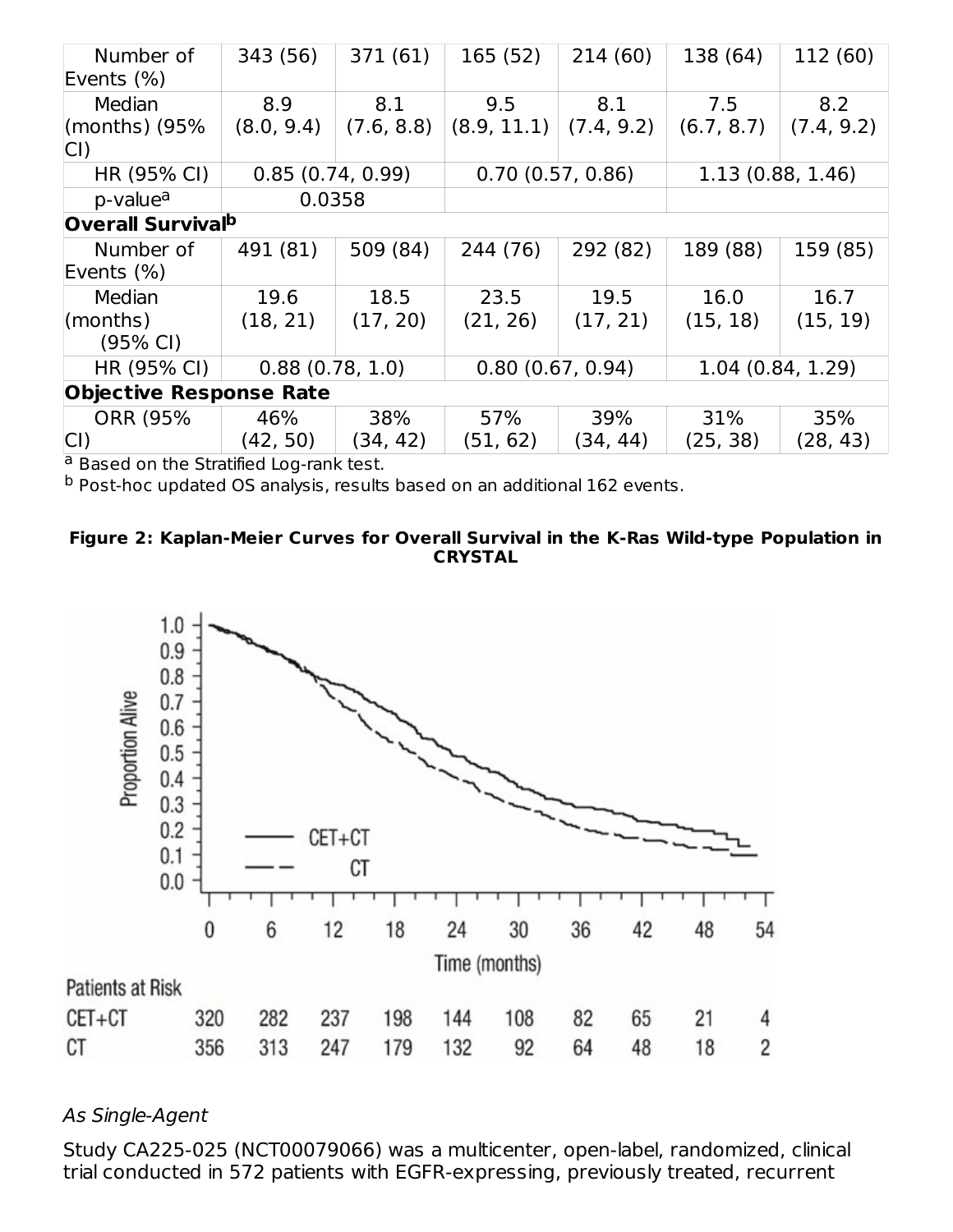mCRC. Patients were randomized (1:1) to receive either ERBITUX with best supportive care (BSC) or BSC alone. ERBITUX was administered intravenously as a 400 mg/m<sup>2</sup> initial dose, followed by 250 mg/m $^2$  weekly until disease progression or unacceptable toxicity. The main efficacy outcome measure was OS.

Of the 572 randomized patients, the median age was 63 years, 64% were male, 89% were White, and 77% had baseline ECOG performance status of 0–1. Demographics and baseline characteristics were similar between study arms. All patients were to have received and progressed on prior therapy including an irinotecan-containing regimen and an oxaliplatin-containing regimen.

K-Ras status was available for 79% of the patients: 54% had K-Ras wild-type tumors and 46% had K-Ras mutant tumors where testing assessed for the following somatic mutations in codons 12 and 13 (exon 2): G12A, G12D, G12R, G12C, G12S, G12V, G13D.

Efficacy results are presented in Table 11 and Figure 3.

#### **Table 11: Overall Survival in Previously Treated EGFR-expressing, Metastatic Colorectal Cancer in Study CA225-025 (All Randomized and K-Ras Status)**

|                                |                                         | <b>All Randomized</b>   |                                         | <b>K-Ras Wild-type</b>  | <b>K-Ras Mutant</b>                     |                         |
|--------------------------------|-----------------------------------------|-------------------------|-----------------------------------------|-------------------------|-----------------------------------------|-------------------------|
|                                | <b>ERBITUX</b><br>with BSC<br>$(N=287)$ | <b>BSC</b><br>$(N=285)$ | <b>ERBITUX</b><br>with BSC<br>$(N=117)$ | <b>BSC</b><br>$(N=128)$ | <b>ERBITUX</b><br>with BSC<br>$(N=108)$ | <b>BSC</b><br>$(N=100)$ |
| Median                         | 6.1                                     | 4.6                     | 8.6                                     | 5.0                     | 4.8                                     | 4.6                     |
| (months)<br>$(95% \text{ Cl})$ | (5.4, 6.7)                              | (4.2, 4.9)              | (7.0, 10.3)                             | (4.3, 5.7)              | (3.9, 5.6)                              | (3.6, 4.9)              |
| <b>HR</b>                      | 0.77                                    |                         |                                         | 0.63                    | 0.91                                    |                         |
| $(95% \text{ Cl})$             | (0.64, 0.92)                            |                         | (0.47, 0.84)                            |                         |                                         | (0.67, 1.24)            |
| p-value <sup>a</sup>           | 0.0046                                  |                         |                                         |                         |                                         |                         |

<sup>a</sup> Based on the Stratified Log-rank test.

**Figure 3: Kaplan-Meier Curves for Overall Survival in Patients with K-Ras Wild-type Metastatic Colorectal Cancer in Study CA225-025**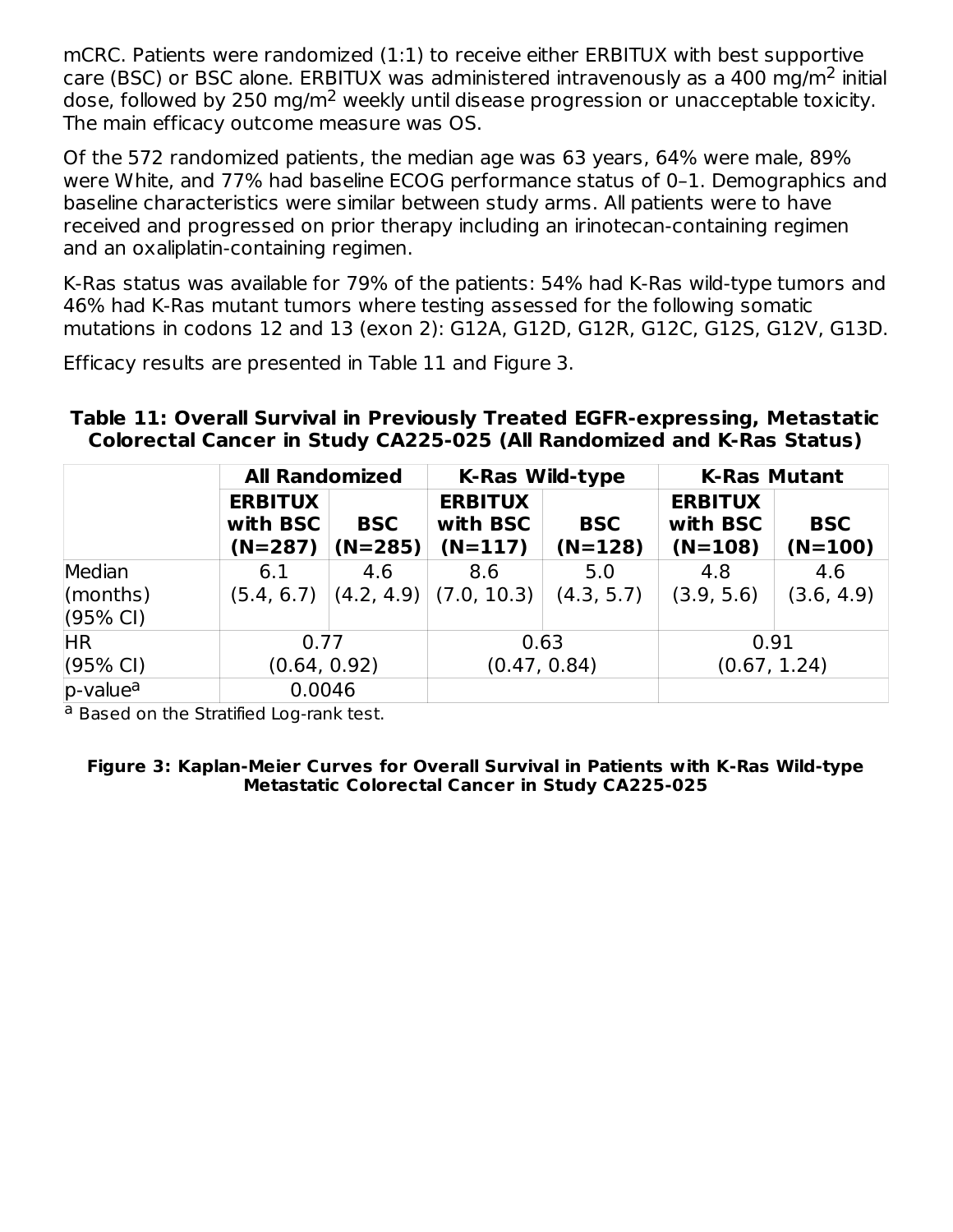

#### In Combination with Irinotecan

BOND was a multicenter, clinical trial conducted in 329 patients with EGFR-expressing recurrent mCRC. Tumor specimens were not available for testing for K-Ras mutation status. Patients were randomized (2:1) to receive either ERBITUX in combination with irinotecan (218 patients) or ERBITUX single-agent (111 patients). ERBITUX was administered intravenously as a 400 mg/m<sup>2</sup> initial dose, followed by 250 mg/m<sup>2</sup> weekly until disease progression or unacceptable toxicity. In the ERBITUX with irinotecan arm, irinotecan was added to ERBITUX using the same dosage for irinotecan as the patient had previously failed. Acceptable irinotecan schedules were 350 mg/m<sup>2</sup> every 3 weeks, 180 mg/m<sup>2</sup> every 2 weeks, or 125 mg/m<sup>2</sup> weekly times four doses every 6 weeks. The efficacy of ERBITUX with irinotecan or ERBITUX single-agent, based on durable objective responses, was evaluated in all randomized patients and in two pre-specified subpopulations: irinotecan refractory and irinotecan and oxaliplatin failures.

Of the 329 patients, the median age was 59 years, 63% were male, 98% were White, and 88% had baseline Karnofsky performance status ≥80. Approximately two-thirds had previously failed oxaliplatin treatment.

In patients receiving ERBITUX with irinotecan, the ORR was 23% (95% CI 18%, 29%), median DoR was 5.7 months, and median time to progression was 4.1 months. In patients receiving ERBITUX as a single-agent, the ORR was 11% (95% CI 6%, 18%), median DoR was 4.2 months, and median time to progression was 1.5 months. Similar response rates were observed in the pre-defined subsets in both the combination arm and single-agent arm.

# **14.3 BRAF V600E Mutation-Positive Metastatic Colorectal Cancer (CRC)**

ERBITUX in combination with encorafenib was evaluated in a randomized, active-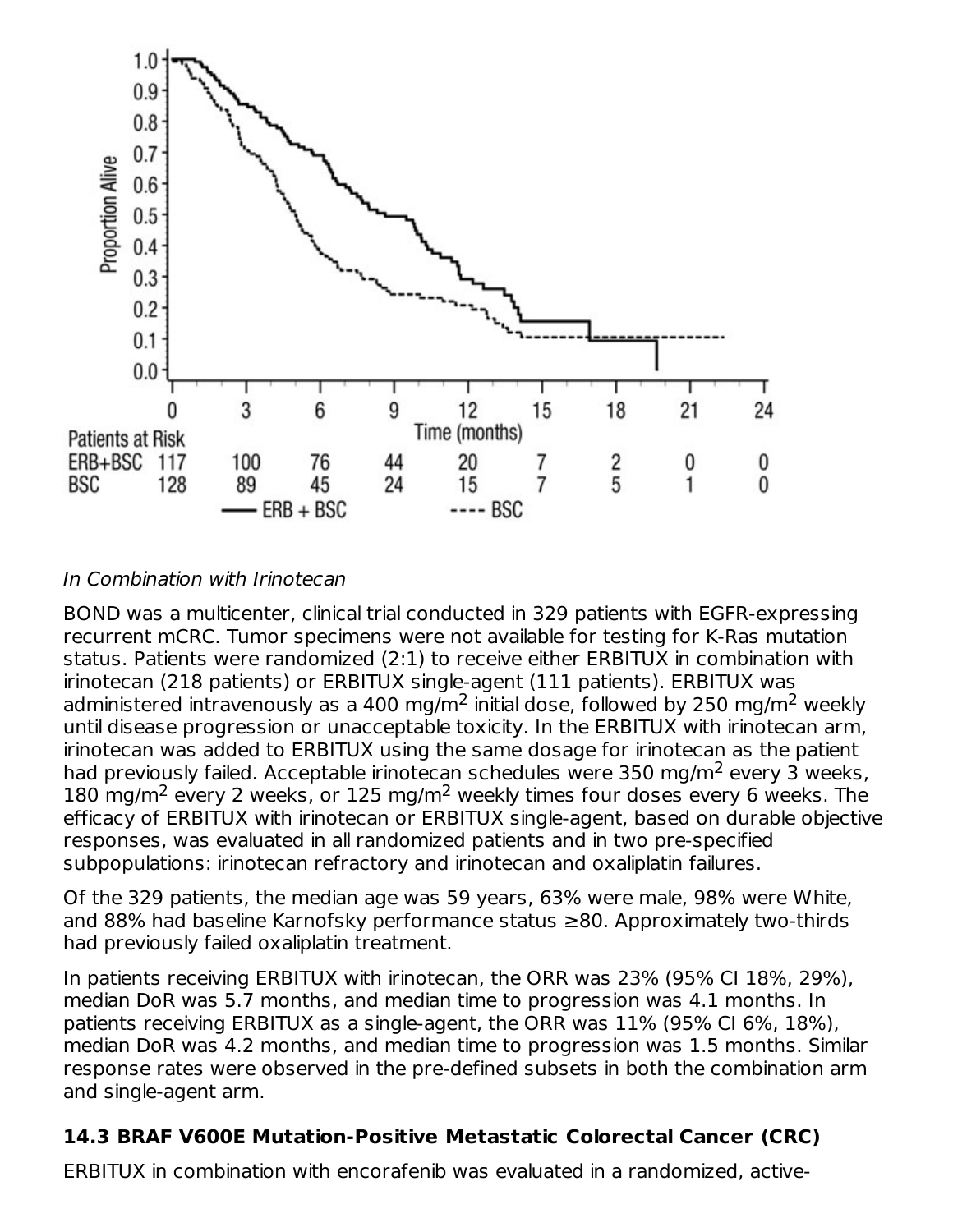controlled, open label, multicenter trial (BEACON CRC; NCT02928224). Eligible patients were required to have BRAF V600E mutation-positive metastatic CRC, as detected using the Qiagen therascreen BRAF V600E RGQ polymerase chain reaction (PCR) Kit, with disease progression after 1 or 2 prior regimens. Other key eligibility criteria included absence of prior treatment with a RAF, MEK, or EGFR inhibitor, eligibility to receive cetuximab per local labeling with respect to tumor RAS status, and ECOG performance status (PS) 0–1. Randomization was stratified by ECOG performance status (0 versus 1), prior use of irinotecan (yes versus no), and cetuximab product used (US-licensed versus EU-approved).

Patients were randomized 1:1:1 to one of the following treatment arms:

- ERBITUX in combination with encorafenib 300 mg orally once daily (ERBITUX/encorafenib arm)
- ERBITUX in combination with binimetinib and encorafenib 300 mg orally once daily
- ERBITUX with irinotecan or ERBITUX with FOLFIRI (control arm)

The dosage of cetuximab in all patients was 400 mg/m<sup>2</sup> intravenously for the first dose followed by 250 mg/m<sup>2</sup> weekly.

Patients in the control arm received ERBITUX with either irinotecan  $180 \text{ mg/m}^2$ intravenously on Days 1 and 15 of each 28-day cycle or FOLFIRI intravenously (irinotecan 180 mg/m<sup>2</sup> on Days 1 and 15; folinic acid 400 mg/m<sup>2</sup> on Days 1 and 15; then fluorouracil 400 mg/m $^2$  bolus on Days 1 and 15 followed by fluorouracil 2400 mg/m $^2$ /day by continuous infusion over 2 days).

Treatment continued until disease progression or unacceptable toxicity. Only the results of the approved regimen (ERBITUX in combination with encorafenib) are described below.

The major efficacy outcome measure was OS. Additional efficacy outcome measures included PFS, ORR, and DoR as assessed by blinded independent central review (BICR). OS and PFS were assessed in all randomized patients. ORR and DoR were assessed in the subset of the first 220 patients included in the randomized portion of the ERBITUX/encorafenib and control arm of the study.

A total of 220 patients were randomized to the ERBITUX/encorafenib arm and 221 to the control arm. Of these 441 patients, the median age was 61 years; 53% were female; 80% were White and 15% were Asian. Fifty percent (50%) had baseline ECOG performance status of 0; 66% received 1 prior therapy and 34% received 2; 93% received prior oxaliplatin and 52% received prior irinotecan.

ERBITUX in combination with encorafenib demonstrated a statistically significant improvement in OS, ORR, and PFS compared to the active comparator. Efficacy results are summarized in Table 12 and Figure 4.

#### **Table 12: Efficacy Results in BRAF V600E Mutation-Positive Metastatic Colorectal Cancer in BEACON CRC**

|                         | <b>ERBITUX with</b><br>encorafenib<br>$N = 220$ | <b>ERBITUX with irinotecan</b><br>or $ERBITUX$ with $FOLFIRI$<br>$N = 221$ |
|-------------------------|-------------------------------------------------|----------------------------------------------------------------------------|
| <b>Overall Survival</b> |                                                 |                                                                            |
| Number of Events (%)    | 93 (42)                                         | 114 (52)                                                                   |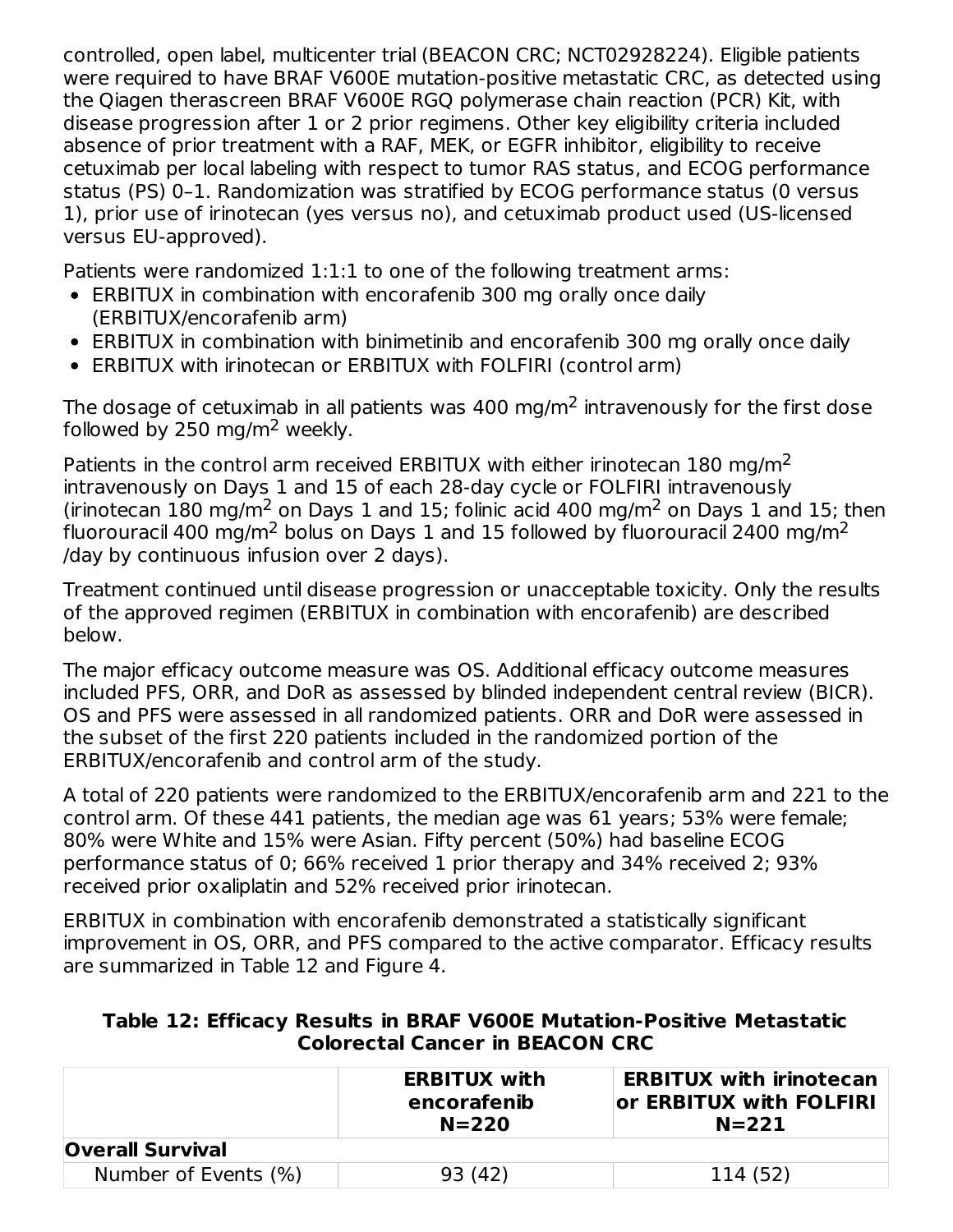| Median OS, months (95%                      | 8.4              | 5.4           |  |
|---------------------------------------------|------------------|---------------|--|
|                                             |                  |               |  |
| CI)                                         | (7.5, 11.0)      | (4.8, 6.6)    |  |
| HR (95% CI) <sup>a,b</sup>                  | 0.60(0.45, 0.79) |               |  |
| p-valuea,c                                  |                  | 0.0003        |  |
| <b>Overall Response Rate (per BICR)</b>     |                  |               |  |
| ORR (95% CI) <sup>d</sup>                   | 20% (13%, 29%)   | 2% (0%, 7%)   |  |
| <b>CR</b>                                   | 5%               | $0\%$         |  |
| <b>PR</b>                                   | 15%              | 2%            |  |
| p-valuea,e                                  | < 0.0001         |               |  |
| Median DoR, months (95%                     | 6.1(4.1, 8.3)    | NR (2.6, NR)  |  |
| CI)                                         |                  |               |  |
| <b>Progression Free Survival (per BICR)</b> |                  |               |  |
| Number of events (%)                        | 133 (60)         | 128 (58)      |  |
| Progressive disease                         | 110 (50)         | 101 (46)      |  |
| Death                                       | 23(10)           | 27(12)        |  |
| Median PFS, months (95%                     | $4.2$ (3.7, 5.4) | 1.5(1.4, 1.7) |  |
| CI)                                         |                  |               |  |
| HR (95% CI) <sup>a,b</sup>                  | 0.40(0.31, 0.52) |               |  |
| $p$ -value <sup>a,f</sup>                   | < 0.0001         |               |  |

 $CI =$  Confidence interval;  $CR =$  Complete response;  $DoR =$  Duration of response;  $HR =$  Hazard ratio; NR = Not reached; ORR = Overall response rate; OS = Overall survival; PFS = Progressionfree survival;  $PR = Partial response$ .

<sup>a</sup> Stratified by ECOG PS, source of cetuximab (US-licensed versus EU-approved) and prior irinotecan use at randomization.

<sup>b</sup> Stratified Cox proportional hazard model.

 $c$  Stratified log-rank test, tested at alpha level of 0.0084.

 $^{\text{d}}$  ERBITUX/encorafenib arm (n=113) and control arm (n=107).

<sup>e</sup> Cochran-Mantel-Haenszel test; tested at alpha level of 0.05.

 $^\mathsf{f}$  Stratified log-rank test, tested at alpha level of 0.0234.

#### **Figure 4: Kaplan-Meier Curves for Overall Survival in Patients with BRAF V600E Mutation-Positive Metastatic Colorectal Cancer in BEACON**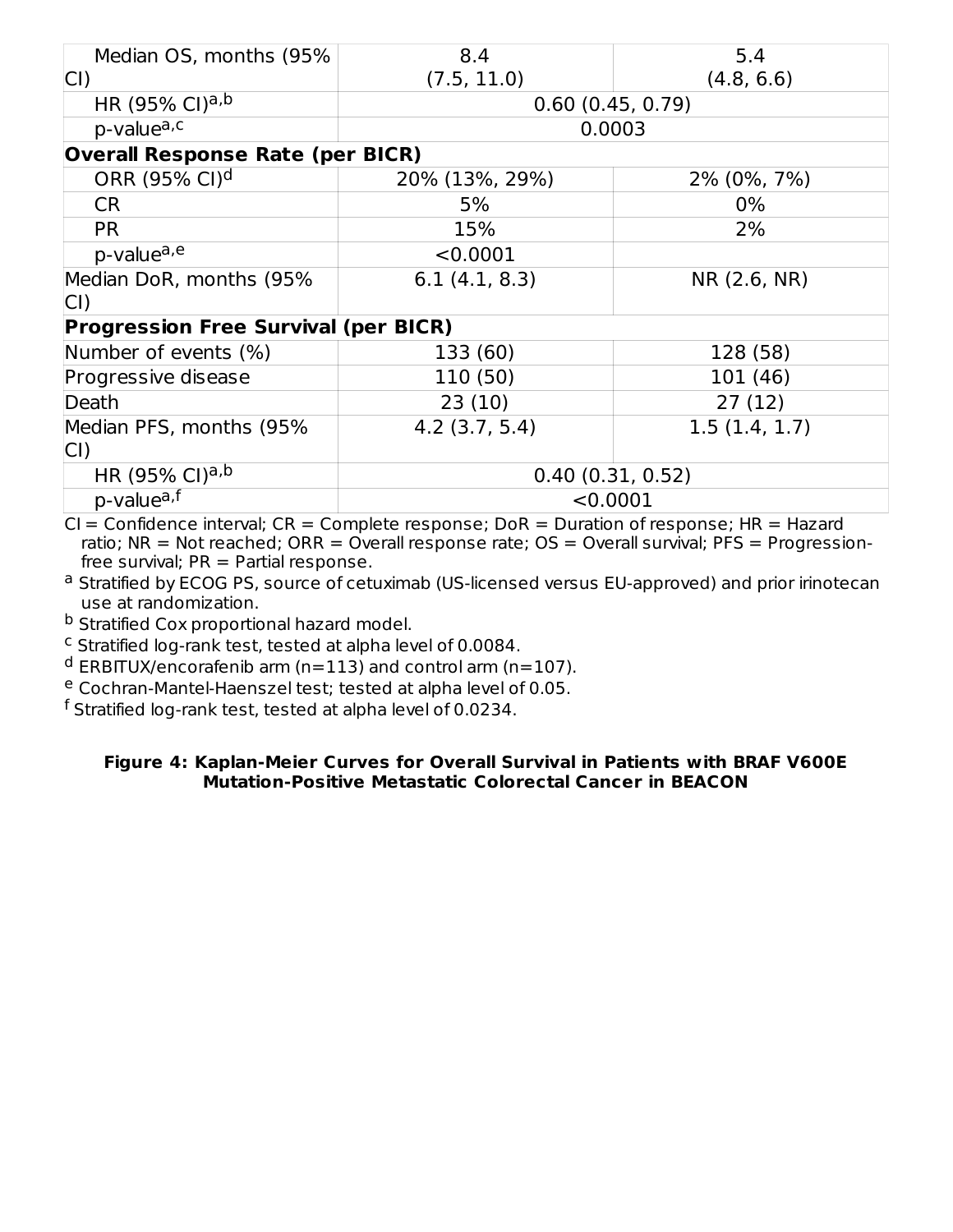

### **16 HOW SUPPLIED/STORAGE AND HANDLING**

#### How Supplied

ERBITUX $^{\circledR}$  (cetuximab) injection is a sterile, preservative-free, clear, colorless solution in a 2 mg/mL single-dose vial supplied as follows:

- 100 mg/50 mL individually packaged in a carton (NDC 66733-948-23)
- 200 mg/100 mL individually packaged in a carton (NDC 66733-958-23)

#### Storage and Handling

- Store vials under refrigeration at 2° C to 8° C (36° F to 46° F).
- Do not freeze or shake.
- Increased particulate formation may occur at temperatures at or below  $0^{\circ}$  C (32 $^{\circ}$  F).
- Discard any remaining solution in the infusion container after 8 hours at controlled room temperature or after 12 hours at 2° C to 8° C.
- Discard any unused portion of the vial.

### **17 PATIENT COUNSELING INFORMATION**

#### Infusion Reactions

Advise patients that the risk of serious infusion reactions may be increased in patients who have had a tick bite or red meat allergy. Advise patients to contact their healthcare provider and to report signs and symptoms of infusion reactions, including late onset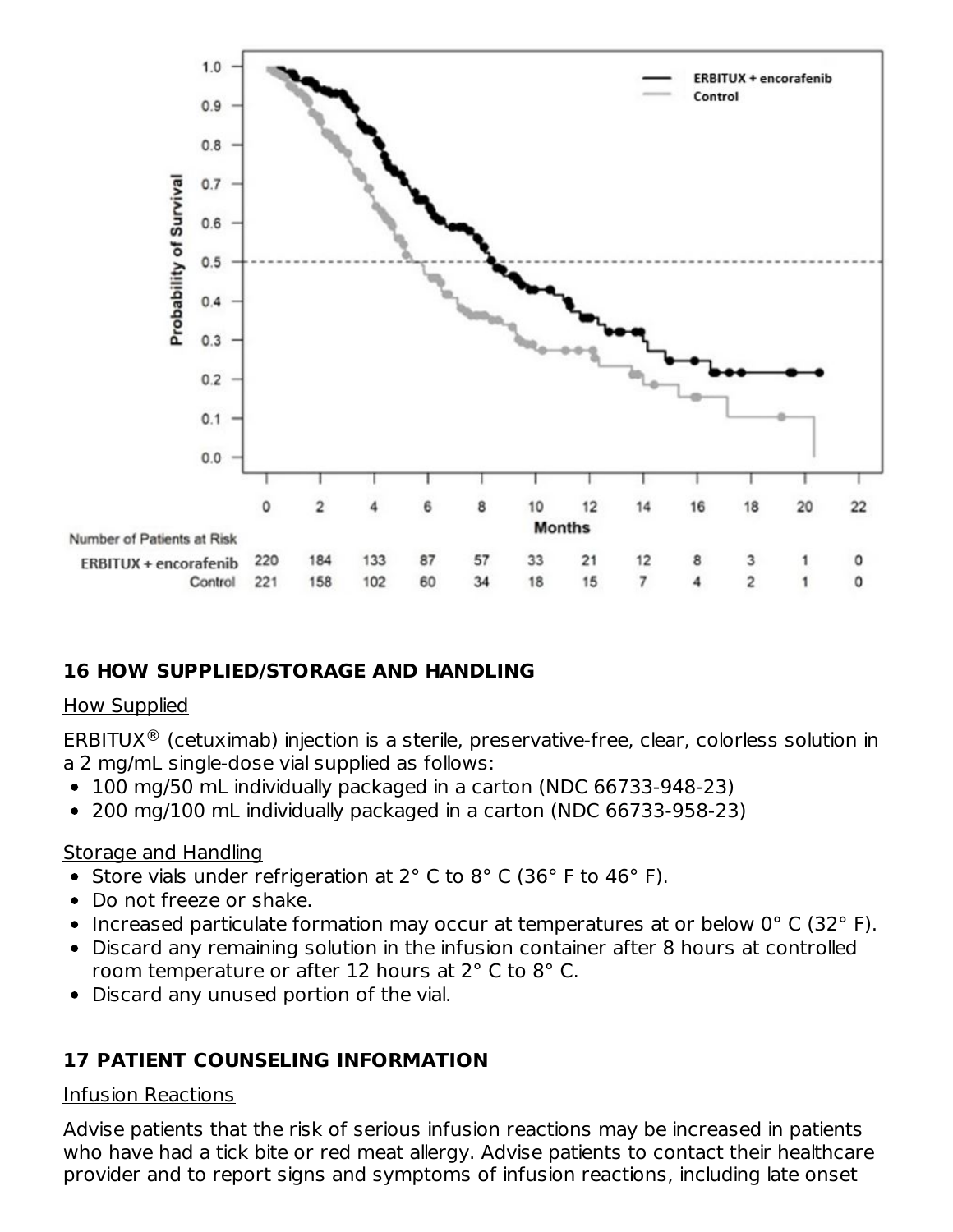infusion reactions, such as fever, chills, or breathing problems [see Warnings and Precautions (5.1)].

#### Cardiopulmonary Arrest

Advise patients of the risk of cardiopulmonary arrest or sudden death and to report any history of coronary artery disease, congestive heart failure, or arrhythmias [see Warnings and Precautions (5.2)].

#### Pulmonary Toxicity

Advise patients to contact their healthcare provider immediately for new or worsening cough, chest pain, or shortness of breath [see Warnings and Precautions (5.3)].

#### Dermatologic Toxicities

Advise patients to limit sun exposure during ERBITUX treatment and for 2 months after the last dose of ERBITUX. Advise patients to notify their healthcare provider of any sign of acne-like rash, (which can include itchy, dry, scaly, or cracking skin and inflammation, infection or swelling at the base of the nails or loss of the nails), conjunctivitis, blepharitis, or decreased vision [see Warnings and Precautions (5.4)].

#### Embryo-Fetal Toxicity

Advise female patients of reproductive potential of the potential risk to a fetus and to use effective contraception during ERBITUX treatment and for 2 months after the last dose of ERBITUX. Advise patients to inform their healthcare provider of a known or suspected pregnancy [see Warnings and Precautions (5.8), Use in Specific Populations  $(8.3)$ ].

#### Lactation

Advise patients not to breastfeed during ERBITUX treatment and for 2 months after the last dose of ERBITUX [see Use in Specific Populations (8.2)].

ERBITUX $^{\circledR}$  is a registered trademark of ImClone LLC a wholly-owned subsidiary of Eli Lilly and Company.

Manufactured by ImClone LLC a wholly-owned subsidiary of Eli Lilly and Company, Branchburg, NJ 08876 USA

#### **Eli Lilly and Company, Indianapolis, IN 46285, USA US License No. 1827**

Copyright © 2004, 2021, ImClone LLC a wholly-owned subsidiary of Eli Lilly and Company. All rights reserved.

ERB-0009-USPI-20210927

### **PACKAGE LABEL- Erbitux 50 mL (2mg/mL) Vial Carton**

NDC 66733-948-23

ERBITUX ®

**CETUXIMAB** 

Injection

For intravenous use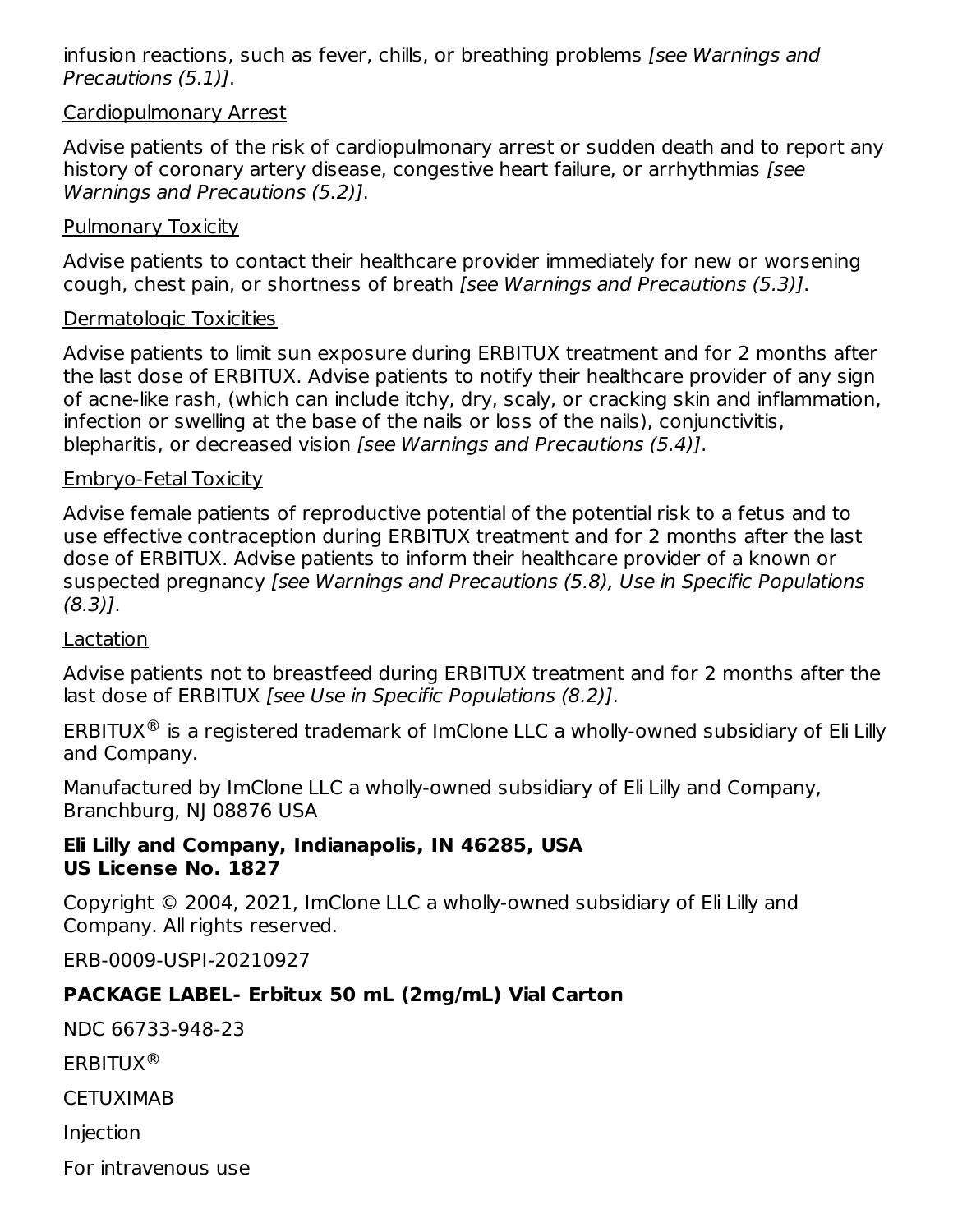Rx only 100 mg/50 mL (2 mg/mL) DO NOT DILUTE Lilly



# **PACKAGE LABEL- Erbitux 100 mL (2mg/mL) Vial Carton**

NDC 66733-958-23

ERBITUX ®

**CETUXIMAB**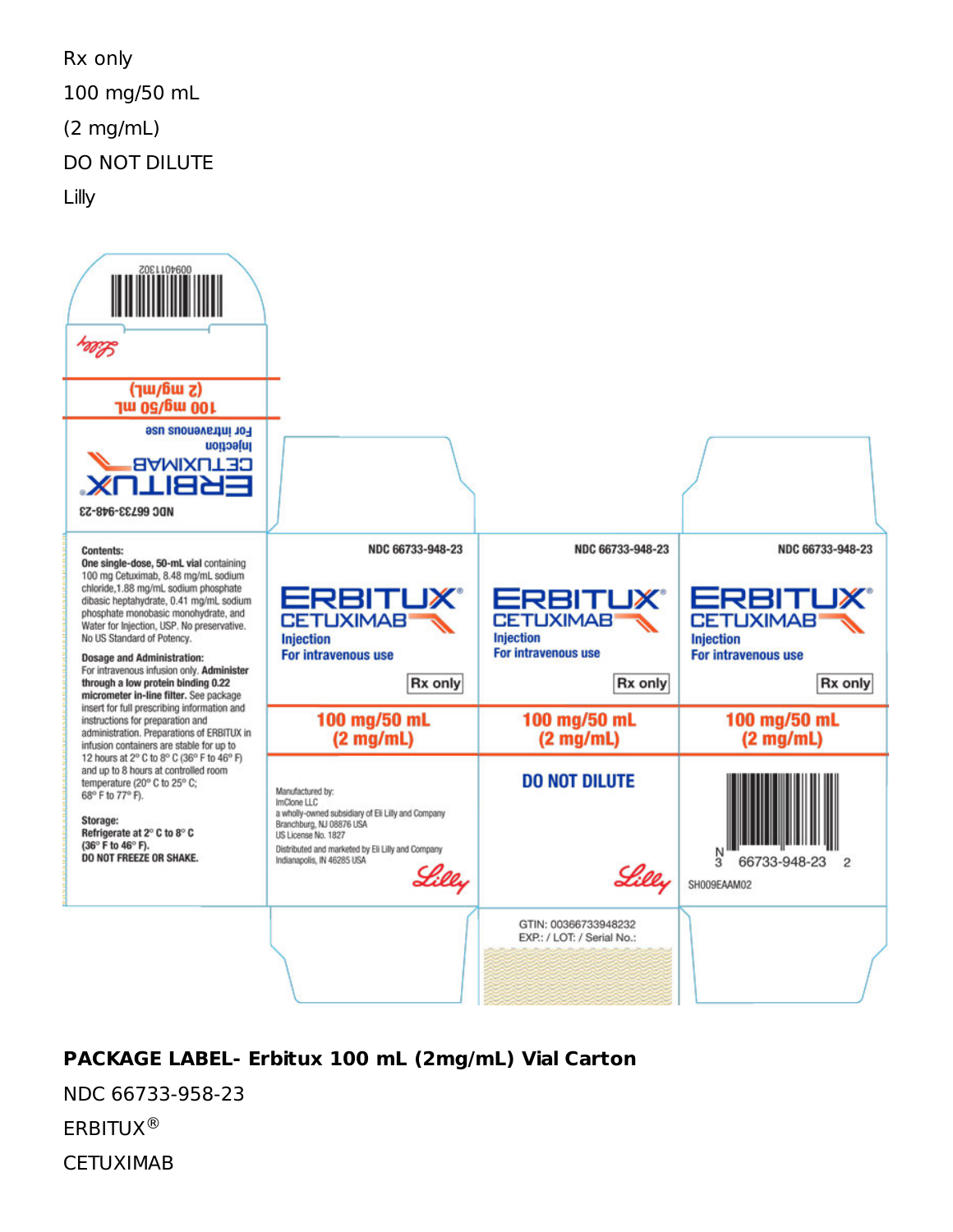Injection

For intravenous use

Rx only

200 mg/100 mL

- (2 mg/mL)
- DO NOT DILUTE

Lilly

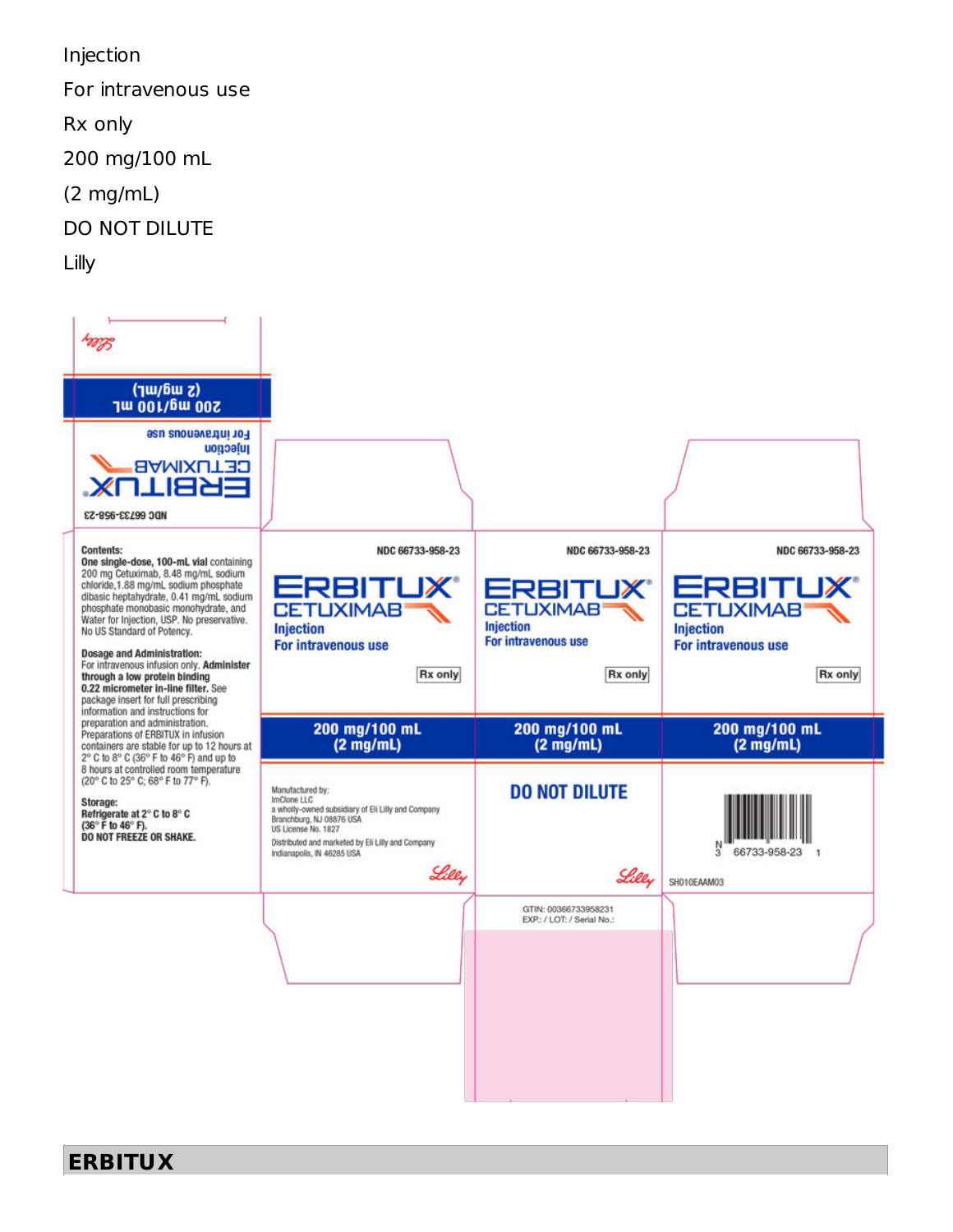|            | cetuximab solution              |                                            |                                                             |                                       |                                     |  |
|------------|---------------------------------|--------------------------------------------|-------------------------------------------------------------|---------------------------------------|-------------------------------------|--|
|            | <b>Product Information</b>      |                                            |                                                             |                                       |                                     |  |
|            |                                 |                                            |                                                             |                                       |                                     |  |
|            | <b>Product Type</b>             |                                            | HUMAN PRESCRIPTION DRUG                                     | <b>Item Code (Source)</b>             | NDC:66733-948                       |  |
|            | <b>Route of Administration</b>  |                                            | <b>INTRAVENOUS</b>                                          |                                       |                                     |  |
|            |                                 |                                            |                                                             |                                       |                                     |  |
|            |                                 | <b>Active Ingredient/Active Moiety</b>     |                                                             |                                       |                                     |  |
|            |                                 |                                            | <b>Ingredient Name</b>                                      | <b>Basis of Strength</b>              | <b>Strength</b>                     |  |
|            |                                 |                                            | cetuximab (UNII: PQX0D8J21J) (cetuximab - UNII:PQX0D8J21J)  | cetuximab                             | 2 mg in 1 mL                        |  |
|            |                                 |                                            |                                                             |                                       |                                     |  |
|            | <b>Inactive Ingredients</b>     |                                            |                                                             |                                       |                                     |  |
|            |                                 |                                            | <b>Ingredient Name</b>                                      |                                       | <b>Strength</b>                     |  |
|            |                                 | SODIUM CHLORIDE (UNII: 451W47IQ8X)         |                                                             |                                       | 8.48 mg in 1 mL                     |  |
|            |                                 |                                            | SODIUM PHOSPHATE, DIBASIC, HEPTAHYDRATE (UNII: 70WT22SF4B)  |                                       | 1.88 mg in 1 mL                     |  |
|            |                                 |                                            | SODIUM PHOSPHATE, MONOBASIC, MONOHYDRATE (UNII: 593YOG76RN) |                                       | $0.41$ mg in $1$ mL                 |  |
|            |                                 | <b>SODIUM HYDROXIDE (UNII: 55X04QC32I)</b> |                                                             |                                       |                                     |  |
|            |                                 | HYDROCHLORIC ACID (UNII: QTT17582CB)       |                                                             |                                       |                                     |  |
|            | <b>WATER (UNII: 059QF0KO0R)</b> |                                            |                                                             |                                       |                                     |  |
|            |                                 |                                            |                                                             |                                       |                                     |  |
|            | <b>Packaging</b>                |                                            |                                                             |                                       |                                     |  |
| #          | <b>Item Code</b>                |                                            | <b>Package Description</b>                                  | <b>Marketing Start</b><br><b>Date</b> | <b>Marketing End</b><br><b>Date</b> |  |
| 1          | NDC:66733-<br>948-23            | 1 in 1 CARTON                              |                                                             | 02/12/2004                            |                                     |  |
| 1          |                                 |                                            | 50 mL in 1 VIAL, SINGLE-DOSE; Type 0: Not a                 |                                       |                                     |  |
|            |                                 | <b>Combination Product</b>                 |                                                             |                                       |                                     |  |
|            |                                 |                                            |                                                             |                                       |                                     |  |
|            |                                 |                                            |                                                             |                                       |                                     |  |
|            |                                 | <b>Marketing Information</b>               |                                                             |                                       |                                     |  |
|            | <b>Marketing</b><br>Category    |                                            | <b>Application Number or Monograph</b><br><b>Citation</b>   | <b>Marketing Start</b><br>Date        | <b>Marketing End</b><br>Date        |  |
| <b>BLA</b> |                                 | BLA125084                                  |                                                             | 02/12/2004                            |                                     |  |
|            |                                 |                                            |                                                             |                                       |                                     |  |
|            | <b>ERBITUX</b>                  |                                            |                                                             |                                       |                                     |  |
|            | cetuximab solution              |                                            |                                                             |                                       |                                     |  |
|            |                                 |                                            |                                                             |                                       |                                     |  |
|            | <b>Product Information</b>      |                                            |                                                             |                                       |                                     |  |
|            | <b>Product Type</b>             |                                            | HUMAN PRESCRIPTION DRUG                                     | <b>Item Code (Source)</b>             | NDC:66733-958                       |  |
|            | <b>Route of Administration</b>  |                                            | <b>INTRAVENOUS</b>                                          |                                       |                                     |  |
|            |                                 |                                            |                                                             |                                       |                                     |  |
|            |                                 | <b>Active Ingredient/Active Moiety</b>     |                                                             |                                       |                                     |  |